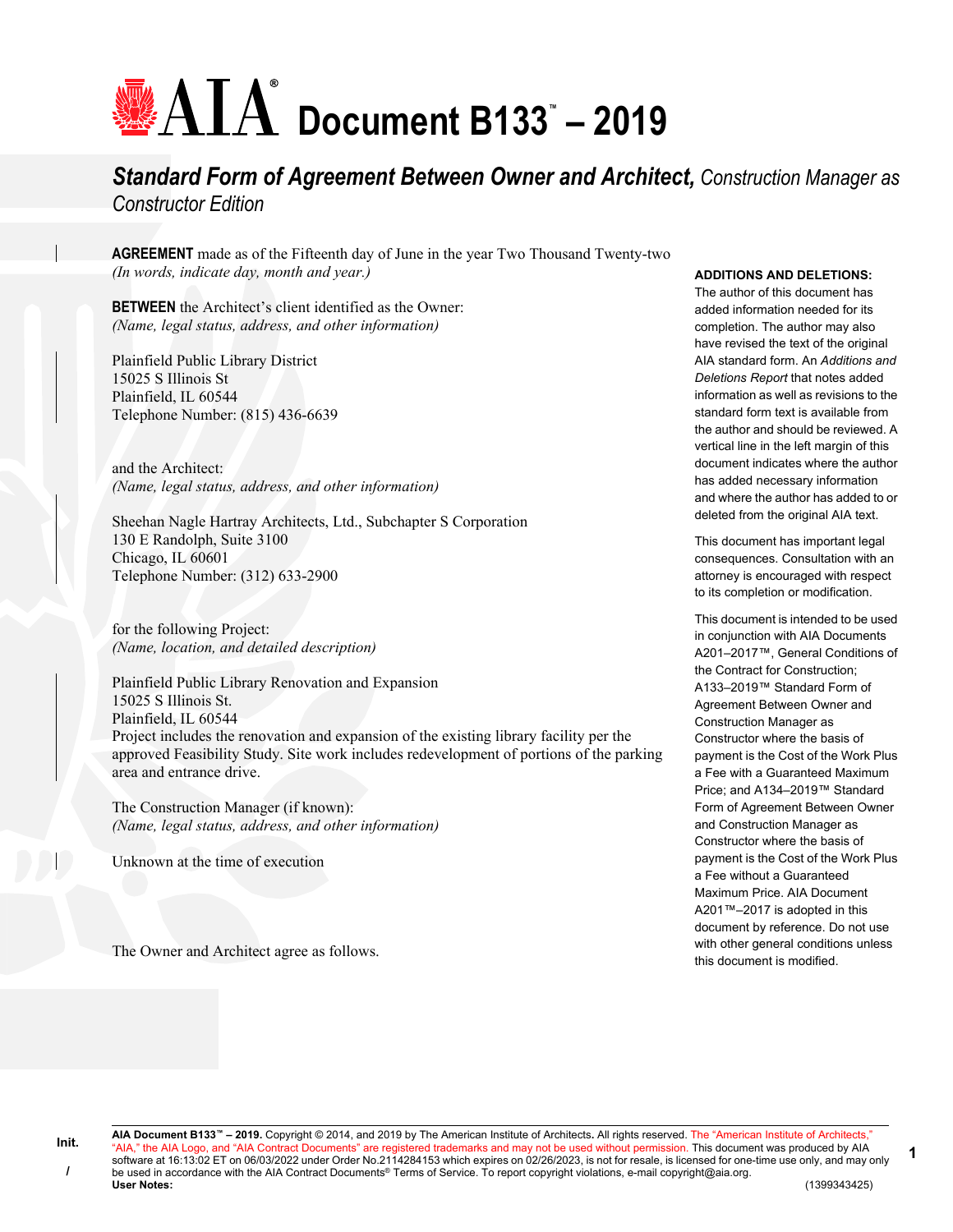#### **TABLE OF ARTICLES**

- **1 INITIAL INFORMATION**
- **2 ARCHITECT'S RESPONSIBILITIES**
- **3 SCOPE OF ARCHITECT'S BASIC SERVICES**
- **4 SUPPLEMENTAL AND ADDITIONAL SERVICES**
- **5 OWNER'S RESPONSIBILITIES**
- **6 COST OF THE WORK**
- **7 COPYRIGHTS AND LICENSES**
- **8 CLAIMS AND DISPUTES**
- **9 TERMINATION OR SUSPENSION**
- **10 MISCELLANEOUS PROVISIONS**
- **11 COMPENSATION**
- **12 SPECIAL TERMS AND CONDITIONS**
- **13 SCOPE OF THE AGREEMENT**

#### **ARTICLE 1 INITIAL INFORMATION**

**§ 1.1** This Agreement is based on the Initial Information set forth in this Section 1.1. *(For each item in this section, insert the information or a statement such as "not applicable" or "unknown at time of execution.")*

#### **§ 1.1.1** The Owner's program for the Project:

*(Insert the Owner's program, identify documentation that establishes the Owner's program, or state the manner in which the program will be developed.)*

The program will be developed in conjunction with the Owner based on the approved Feasibility Study.

#### **§ 1.1.2** The Project's physical characteristics:

*(Identify or describe pertinent information about the Project's physical characteristics, such as size; location; dimensions; geotechnical reports; site boundaries; topographic surveys; traffic and utility studies; availability of public and private utilities and services; legal description of the site, etc.)*

Site consists of existing library facility and parking plus additional adjacent residential properties owned by the Library.

**§ 1.1.3** The Owner's budget for the Cost of the Work, as defined in Section 6.1: *(Provide total and, if known, a line item breakdown.)*

\$7,200,000

**§ 1.1.4** The Owner's anticipated design and construction milestone dates:

**.1** Design phase milestone dates, if any:

Unknown at execution

**.2** Construction commencement date:

**AIA Document B133™ – 2019.** Copyright © 2014, and 2019 by The American Institute of Architects. All rights reserved. The "American Institute of Architects," "AIA," the AIA Logo, and "AIA Contract Documents" are registered trademarks and may not be used without permission. This document was produced by AIA software at 16:13:02 ET on 06/03/2022 under Order No.2114284153 which expires on 02/26/2023, is not for resale, is licensed for one-time use only, and may only be used in accordance with the AIA Contract Documents® Terms of Service. To report copyright violations, e-mail copyright@aia.org. **User Notes:** (1399343425)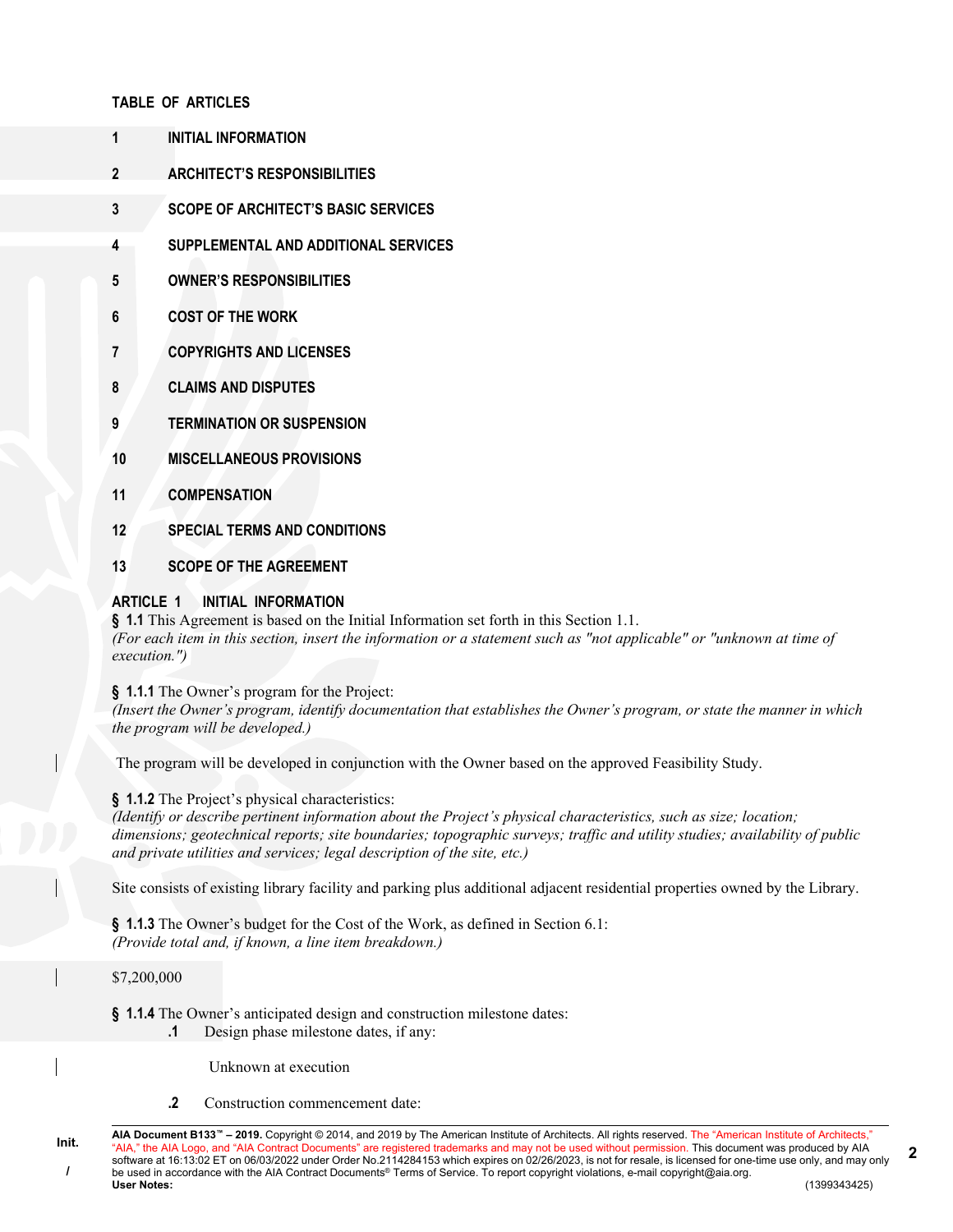Unknown at execution

**.3** Substantial Completion date or dates:

Unknown at execution

**Other milestone dates:** 

**§ 1.1.5** The Owner intends to retain a Construction Manager pursuant to the following agreement: *(Indicate agreement type.)*

- [ **X** ] AIA Document A133–2019, Standard Form of Agreement Between Owner and Construction Manager as Constructor where the basis of payment is the Cost of the Work Plus a Fee with a Guaranteed Maximum Price.
- [ ] AIA Document A134–2019, Standard Form of Agreement Between Owner and Construction Manager as Constructor where the basis of payment is the Cost of the Work Plus a Fee without a Guaranteed Maximum Price.

**§ 1.1.6** The Owner's requirements for accelerated or fast-track design and construction, or phased construction are set forth below:

*(List number and type of bid/procurement packages.)*

 Unknown at the time of execution. Services and compensation included within this Agreement are based on single-phase construction with a single bid package.

**§ 1.1.7**  *(Paragraphs deleted)* Not applicable.

**§ 1.1.7.1** Not applicable.

**§ 1.1.8** The Owner identifies the following representative in accordance with Section 5.4: *(List name, address, and other contact information.)*

Lisa Pappas 15025 S Illinois St Plainfield, IL 60544 Telephone Number: (815) 439-2874 Email Address: lpappas@plainfieldpubliclibrary.org

§ 1.1.9 The persons or entities, in addition to the Owner's representative, who are required to review the Architect's submittals to the Owner are as follows: *(List name, address, and other contact information.)*

Unknown at execution

**Init. /**

**§ 1.1.10** The Owner shall retain the following consultants and contractors: *(List name, legal status, address, and other contact information.)*

**.1** Construction Manager: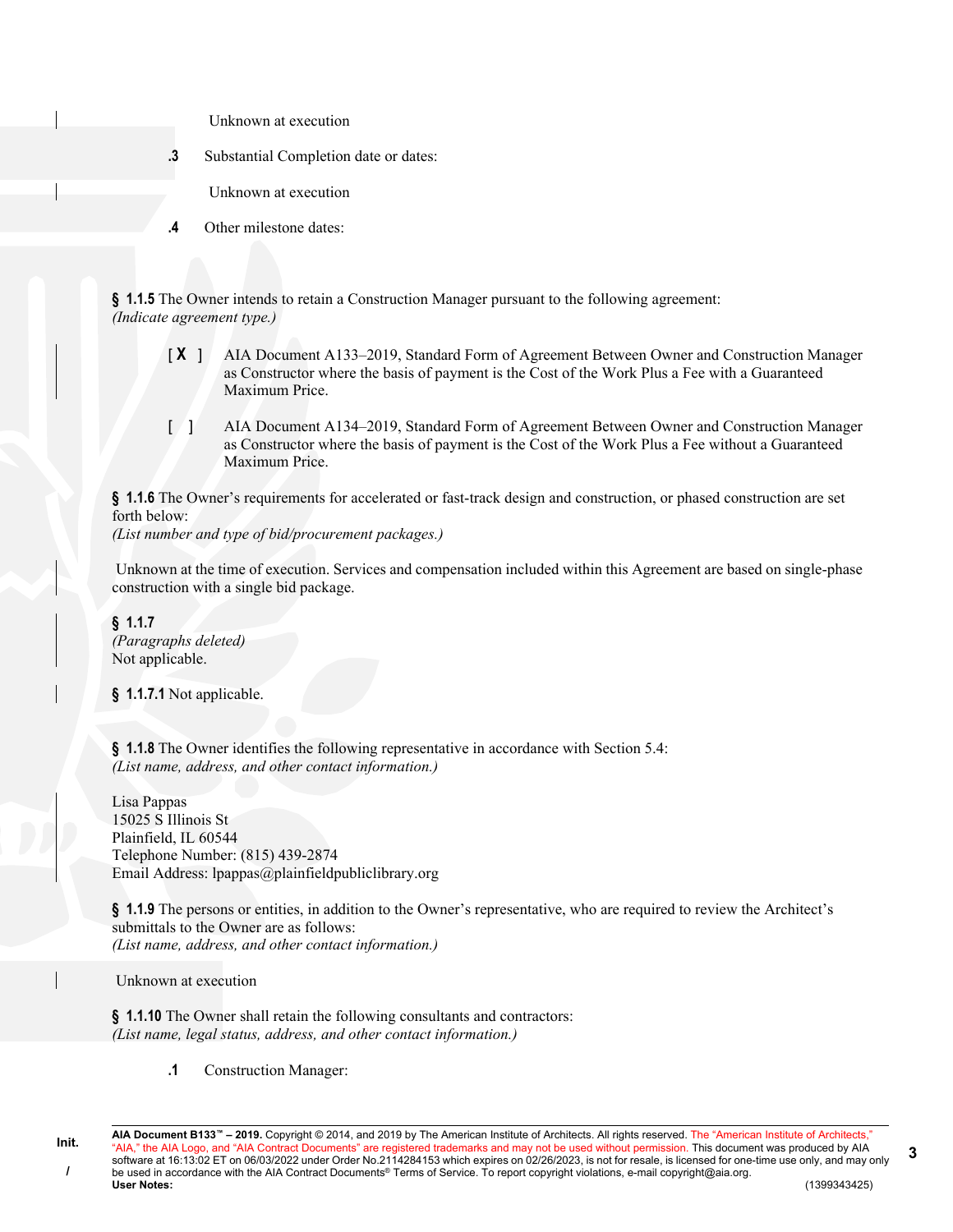*(The Construction Manager is identified on the cover page. If a Construction Manager has not been retained as of the date of this Agreement, state the anticipated date of retention. If the Architect is to assist the Owner in selecting the Construction Manager, complete Section 4.1.1.1)*

Unknown at execution

**.2** Land Surveyor:

Unknown at execution

**.3** Geotechnical Engineer:

Unknown at execution

**.4** Environmental Assessment and Remediation:

Unknown at execution.

**.5** Other consultants and contractors: *(List any other consultants and contractors retained by the Owner.)*

Unknown at execution.

**§ 1.1.11** The Architect identifies the following representative in accordance with Section 2.4: *(List name, address, and other contact information.)*

Don McKay 130 E Randolph, Suite 3100 Chicago, IL 60601 Telephone Number: (312) 837-2104

Mobile Number: (312) 961-3195 Email Address: dmckay@snh-a.com

**§ 1.1.12** The Architect shall retain the consultants identified in Sections 1.1.12.1 and 1.1.12.2: *(List name, legal status, address, and other contact information.)*

§ **1.1.12.1** Consultants retained under Basic Services:

**.1** Structural Engineer:

**Init. /**

Graef-USA George Poderbarac 332 S Michigan Ave, Suite 1400 Chicago, IL 60604 Telephone Number: 3125822012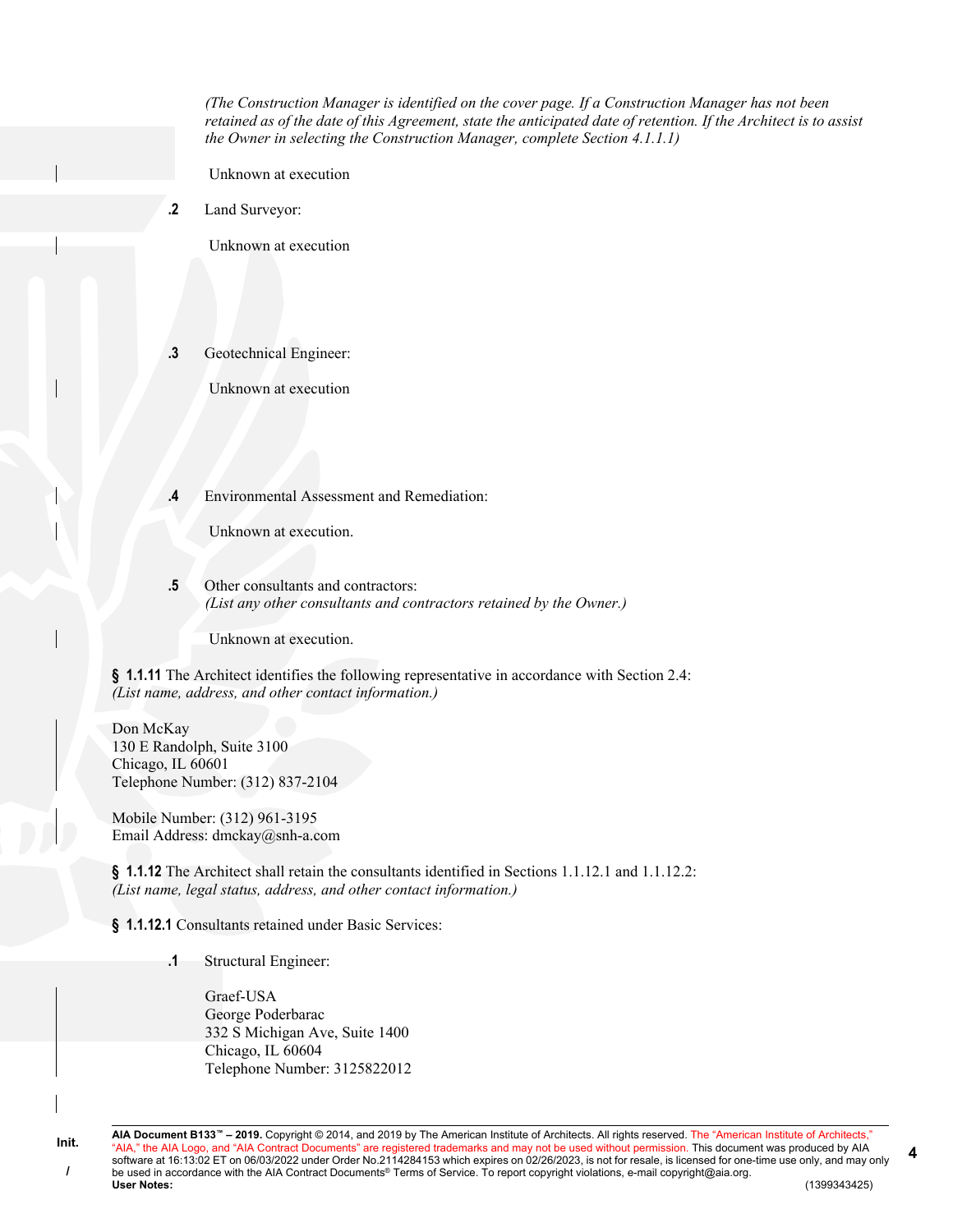**.2** Mechanical, Electrical, Plumbing, Fire Protection Engineer:

Salas O'Brien Steve Sovak 815 S Wabash Ave Chicago, IL 60605

*(Paragraphs deleted)*Telephone Number: (312) 786-4310

**§ 1.1.12.2** Consultants retained under Supplemental Services:

 Code Commissioning/Voice/Data/Cable/Security/Access Control/Audio-Visual Salas O-Brien Chicago, IL

Civil Engineering and Landscape Architect Eriksson Engineering Grayslake, IL

Signage Inkspot Design Chicago, IL

Elevator Consultant Jenkins & Huntington Willowbrook, IL

Lighting Design Gwen Grossman Lighting Design Chicago, IL

Programming/Interim Site Planning/Interior Design/Furniture, Fixtures and Equipment Sheehan Nagle Hartray Architects Chicago, IL

Existing Building Digital Scan and Revit Model Development ECI Build and Sheehan Nagle Hartray Architects Chicago, IL

Construction Cost Estimating CCS International Oakbrook Terrace, IL

**§ 1.1.13** Other Initial Information on which the Agreement is based:

Concept plans and budget established in previous Feasibility Study.

Construction administration services are based on 12 months of construction to reach Substantial Completion.

**§ 1.2** The Owner and Architect may rely on the Initial Information. Both parties, however, recognize that the Initial Information may materially change and, in that event, the Owner and the Architect shall appropriately adjust the Architect's services, schedule for the Architect's services, and the Architect's compensation. The Owner shall adjust the

**Init. /**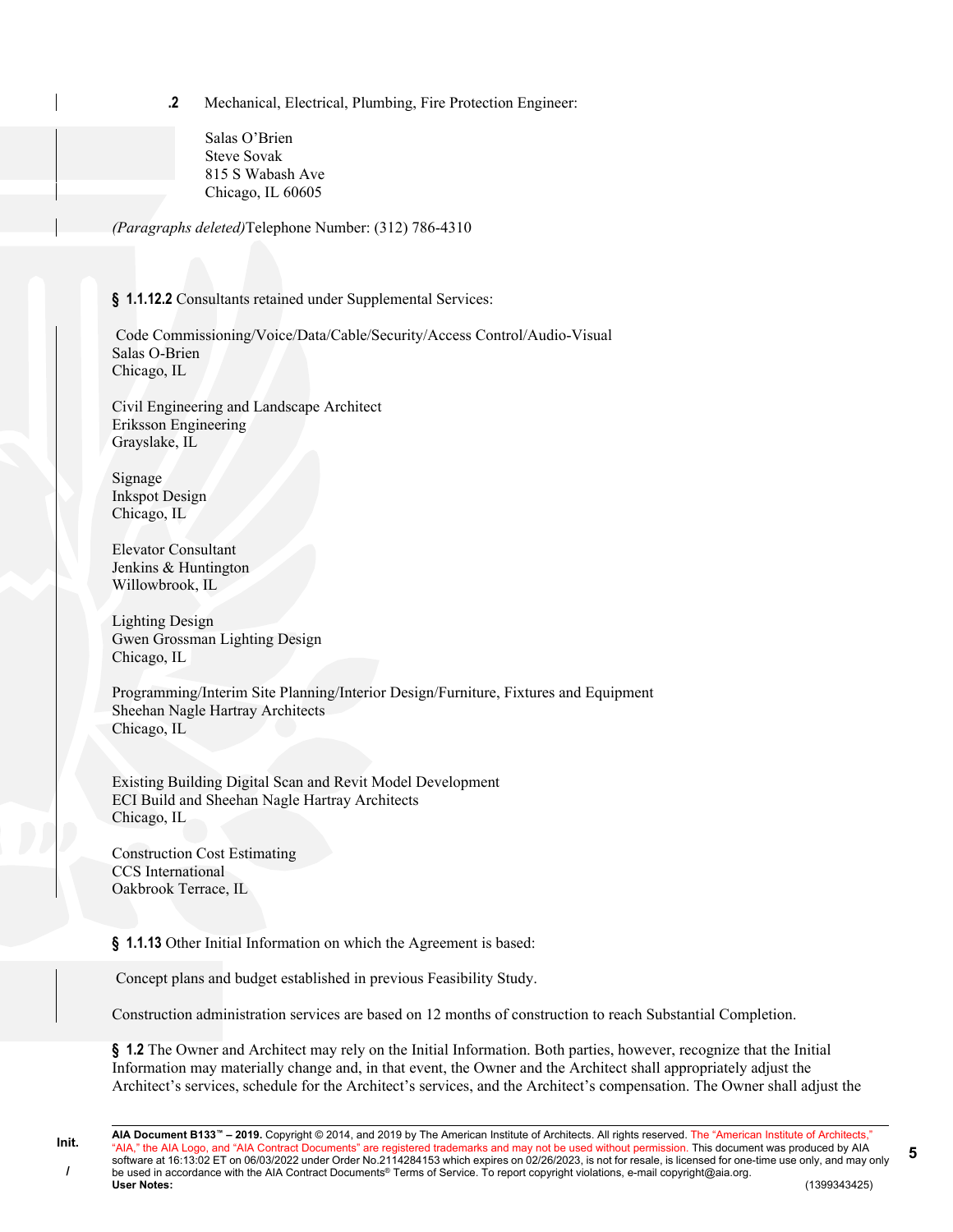Owner's budget for the Cost of the Work and the Owner's anticipated design and construction milestones, as necessary, to accommodate material changes in the Initial Information.

**§ 1.3** The parties shall agree upon protocols governing the transmission and use of Instruments of Service or any other information or documentation in digital form. The parties will use AIA Document E203™–2013, Building Information Modeling and Digital Data Exhibit, to establish the protocols for the development, use, transmission, and exchange of digital data.

**§ 1.3.1** The parties shall agree upon protocols governing the transmission and use of Instruments of Service or any other information or documentation in digital data.

#### **ARTICLE 2 ARCHITECT'S RESPONSIBILITIES**

§ 2.1 The Architect shall provide professional services as set forth in this Agreement. The Architect represents that it is properly licensed in the jurisdiction where the Project is located to provide the services required by this Agreement, or shall cause such services to be performed by appropriately licensed design professionals.

**§ 2.2** The Architect shall perform its services consistent with the professional skill and care ordinarily provided by architects practicing in the same or similar locality under the same or similar circumstances. The Architect shall perform its services as expeditiously as is consistent with such professional skill and care and the orderly progress of the Project.

**§ 2.3** The Architect shall provide its services in conjunction with the services of a Construction Manager as described in the agreement identified in Section 1.1.5. The Architect shall not be responsible for actions taken by the Construction Manager.

**§ 2.4** The Architect shall identify a representative authorized to act on behalf of the Architect with respect to the Project.

**§ 2.5** Except with the Owner's knowledge and consent, the Architect shall not engage in any activity, or accept any employment, interest or contribution that would reasonably appear to compromise the Architect's professional judgment with respect to this Project.

**§ 2.6 Insurance.** The Architect shall maintain the following insurance until termination of this Agreement. If any of the requirements set forth below are in addition to the types and limits the Architect normally maintains, the Owner shall pay the Architect as set forth in Section 11.9.

§ 2.6.1 Commercial General Liability with policy limits of not less than \$ 1,000,000 for each occurrence and \$ 2,000,000 in the aggregate for bodily injury and property damage.

**§ 2.6.2** Automobile Liability covering vehicles owned, and non-owned vehicles used, by the Architect with policy limits of not less than \$ 1,000,000 ) per accident for bodily injury, death of any person, and property damage arising out of the ownership, maintenance and use of those motor vehicles, along with any other statutorily required automobile coverage.

**§ 2.6.3** The Architect may achieve the required limits and coverage for Commercial General Liability and Automobile Liability through a combination of primary and excess or umbrella liability insurance, provided such primary and excess or umbrella liability insurance policies result in the same or greater coverage as the coverages required under Sections 2.6.1 and 2.6.2, and in no event shall any excess or umbrella liability insurance provide narrower coverage than the primary policy. The excess policy shall not require the exhaustion of the underlying limits only through the actual payment by the underlying insurers.

**§ 2.6.4** Workers' Compensation at statutory limits.

**Init. /**

**§ 2.6.5** Employers' Liability with policy limits not less than \$ 1,000,000 each accident, \$ 1,000,000 each employee, and \$ 1,000,000 policy limit.

**§ 2.6.6** Professional Liability covering negligent acts, errors and omissions in the performance of professional services, with policy limits of not less than  $$3,000,000$  per claim and  $3,000,000$  (\$) in the aggregate.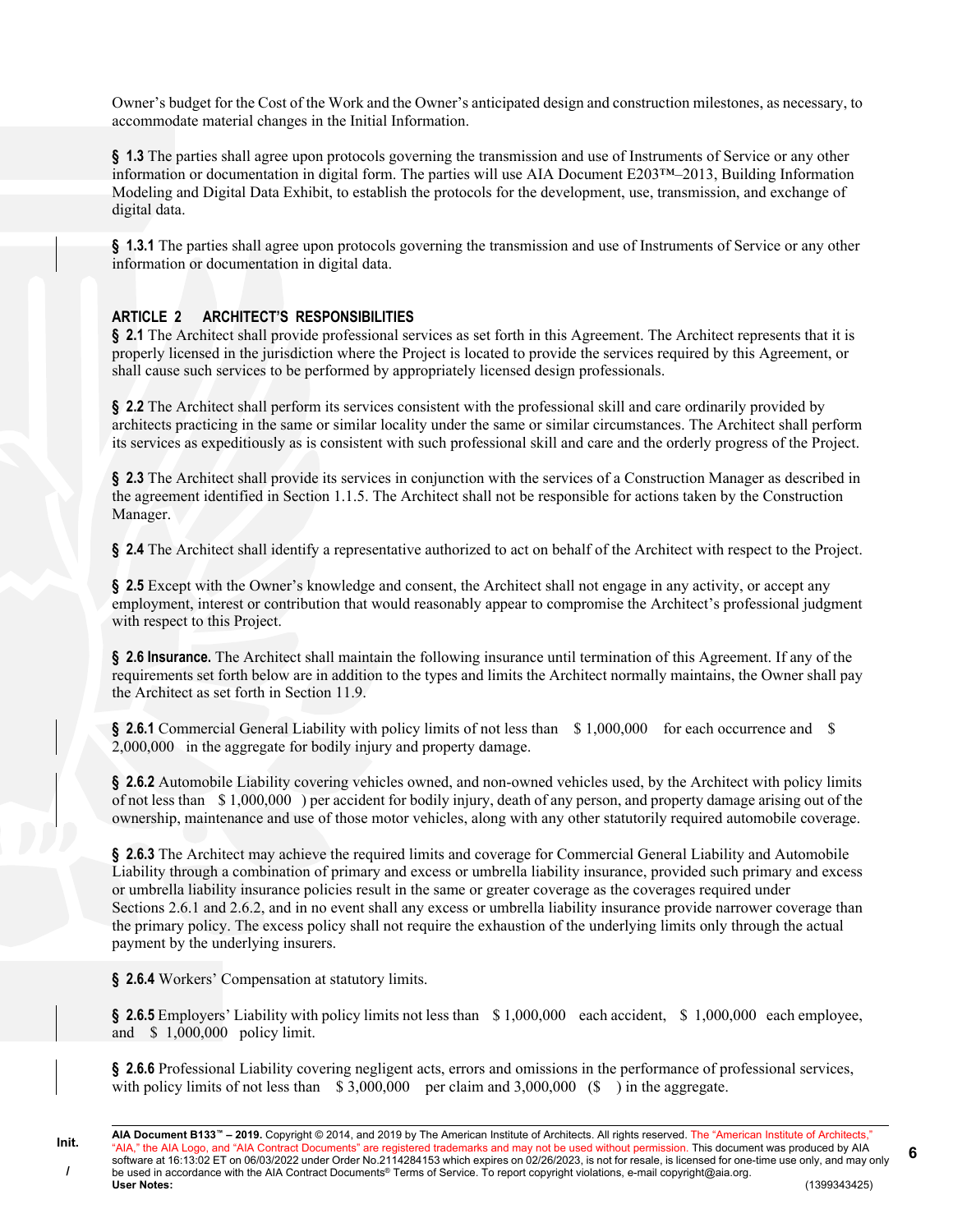**§ 2.6.7 Additional Insured Obligations.** To the fullest extent permitted by law, the Architect shall cause the primary and excess or umbrella polices for Commercial General Liability and Automobile Liability to include the Owner as an additional insured for claims caused in whole or in part by the Architect's negligent acts or omissions. The additional insured coverage shall be primary and non-contributory to any of the Owner's insurance policies and shall apply to both ongoing and completed operations.

**§ 2.6.8** The Architect shall provide certificates of insurance to the Owner that evidence compliance with the requirements in this Section 2.6.

#### **ARTICLE 3 SCOPE OF ARCHITECT'S BASIC SERVICES**

**§ 3.1** The Architect's Basic Services consist of those described in this Article 3 and include usual and customary structural, mechanical, and electrical engineering services. Services not set forth in this Article 3 are Supplemental or Additional Services.

**§ 3.1.1** The Architect shall manage the Architect's services, research applicable design criteria, attend Project meetings, communicate with members of the Project team, and report progress to the Owner.

**§ 3.1.2** The Architect shall coordinate its services with those services provided by the Owner, the Construction Manager, and the Owner's consultants. The Architect shall be entitled to rely on, and shall not be responsible for, the accuracy, completeness, and timeliness of, services and information furnished by the Owner, the Construction Manager, and the Owner's consultants. The Architect shall provide prompt written notice to the Owner if the Architect becomes aware of any error, omission, or inconsistency in such services or information.

**§ 3.1.3** As soon as practicable after the date of this Agreement, the Architect shall submit, for the Construction Manager's review and the Owner's approval, a schedule for the performance of the Architect's services. The schedule shall include design phase milestone dates, as well as the anticipated dates for the commencement of construction and for Substantial Completion of the Work as set forth in the Initial Information. The schedule shall include allowances for periods of time required for the Owner's review, for the Construction Manager's review, for the performance of the Construction Manager's Preconstruction Phase services, for the performance of the Owner's consultants, and for approval of submissions by authorities having jurisdiction over the Project. Once approved by the Owner, time limits established by the schedule shall not, except for reasonable cause, be exceeded by the Architect or Owner. With the Owner's approval, the Architect shall adjust the schedule, if necessary, as the Project proceeds until the commencement of construction.

**§ 3.1.4** The Architect shall submit information to the Construction Manager and participate in developing and revising the Project schedule as it relates to the Architect's services. The Architect shall review and approve, or take other appropriate action upon, the portion of the Project schedule relating to the performance of the Architect's services.

**§ 3.1.5** The Architect shall not be responsible for an Owner's directive or substitution, or for the Owner's acceptance of non-conforming work, made or given without the Architect's written approval.

**§ 3.1.6** The Architect shall, in coordination with the Construction Manager, contact governmental authorities required to approve the Construction Documents and entities providing utility services to the Project. The Architect shall respond to applicable design requirements imposed by those authorities and entities.

**§ 3.1.7** The Architect shall assist the Owner and Construction Manager in connection with the Owner's responsibility for filing documents required for the approval of governmental authorities having jurisdiction over the Project.

**§ 3.1.8** Prior to the Owner's acceptance of the Construction Manager's Guaranteed Maximum Price proposal, or the Owner's approval of the Construction Manager's Control Estimate, as applicable, the Architect shall consider the Construction Manager's requests for substitutions and, upon written request of the Construction Manager, provide clarification or interpretations pertaining to the Drawings, Specifications, and other documents submitted by the Architect. The Architect and Construction Manager shall include the Owner in communications related to substitution requests, clarifications, and interpretations.

#### **§ 3.2 Review of the Construction Manager's Guaranteed Maximum Price Proposal or Control Estimate**

**Init. /**

**§ 3.2.1** At a time to be mutually agreed upon by the Owner and the Construction Manager, the Construction Manager shall prepare, for review by the Owner and Architect, and for the Owner's acceptance or approval, a Guaranteed Maximum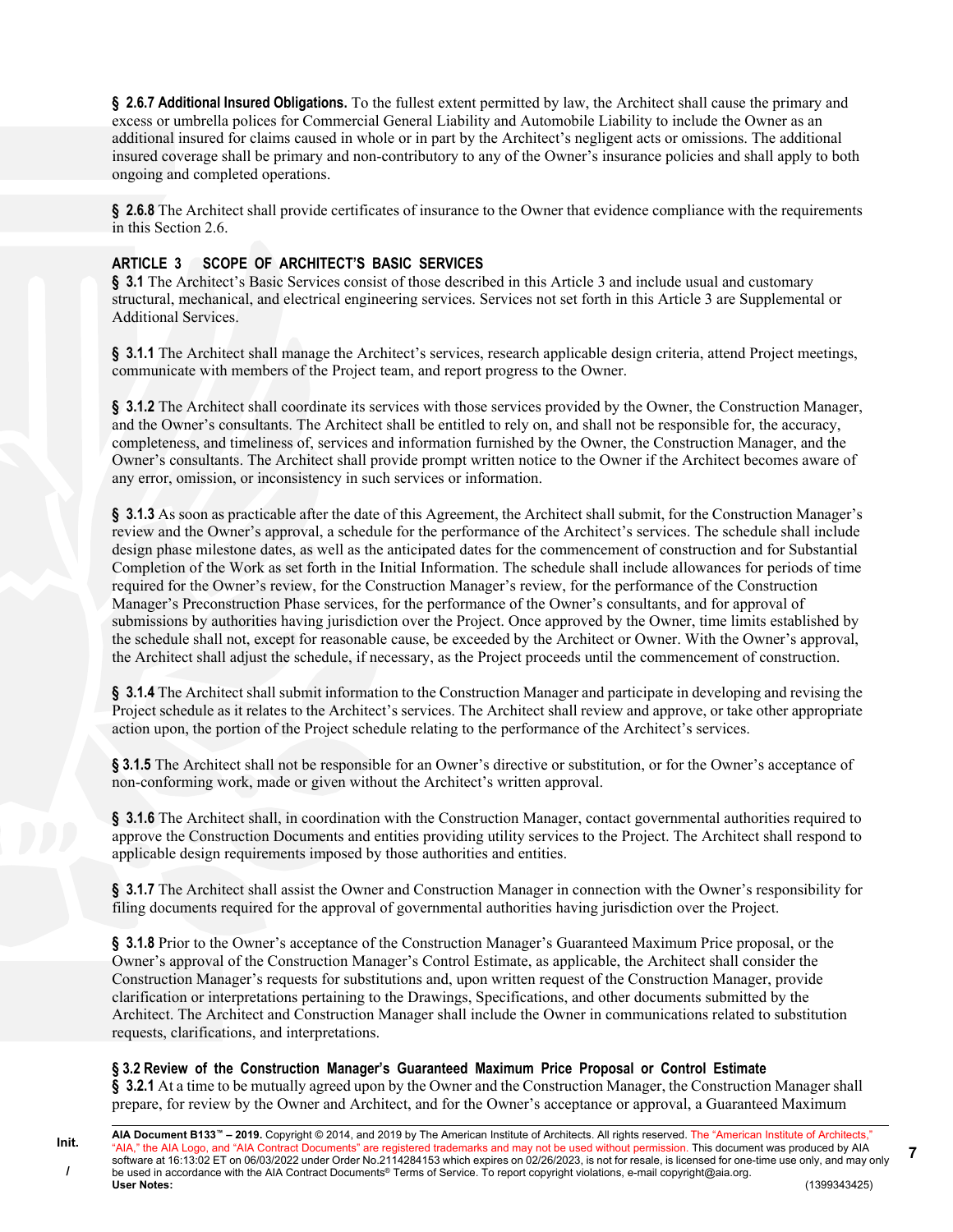Price proposal or Control Estimate. The Architect shall assist the Owner in reviewing the Construction Manager's proposal or estimate. The Architect's review is not for the purpose of discovering errors, omissions, or inconsistencies; for the assumption of any responsibility for the Construction Manager's proposed means, methods, sequences, techniques, or procedures; or for the verification of any estimates of cost or estimated cost proposals. In the event that the Architect discovers any inconsistencies or inaccuracies in the information presented, the Architect shall promptly notify the Owner and Construction Manager.

**§ 3.2.2** Upon authorization by the Owner, and subject to Section 4.2.1.14, the Architect shall update the Drawings, Specifications, and other documents to incorporate the agreed upon assumptions and clarifications contained in the Guaranteed Maximum Price Amendment or Control Estimate.

#### **§ 3.3 Schematic Design Phase Services**

**§ 3.3.1** The Architect shall review the program, and other information furnished by the Owner and Construction Manager, and shall review laws, codes, and regulations applicable to the Architect's services.

**§ 3.3.2** The Architect shall prepare a preliminary evaluation of the Owner's program, schedule, budget for the Cost of the Work, Project site, and other Initial Information, each in terms of the other, to ascertain the requirements of the Project. The Architect shall notify the Owner of (1) any inconsistencies discovered in the information, and (2) other information or consulting services that may be reasonably needed for the Project.

**§ 3.3.3** The Architect shall present its preliminary evaluation to the Owner and Construction Manager and shall discuss with the Owner and Construction Manager alternative approaches to design and construction of the Project. The Architect shall reach an understanding with the Owner regarding the requirements of the Project.

**§ 3.3.4** Based on the Project requirements agreed upon with the Owner, the Architect shall prepare and present, to the Owner and Construction Manager, for the Owner's approval, a preliminary design illustrating the scale and relationship of the Project components. The Architect will develop an estimated cost of construction for preliminary design.

**§ 3.3.5** Based on the Owner's approval of the preliminary design, the Architect shall prepare Schematic Design Documents for the Owner's approval. The Schematic Design Documents shall consist of drawings and other documents including a site plan, if appropriate, and preliminary building plans, sections and elevations; and may include some combination of study models, perspective sketches, or digital representations. Preliminary selections of major building systems and construction materials shall be noted on the drawings or described in writing.

**§ 3.3.5.1** The Architect shall consider design alternatives, such as material choices and building orientation, together with other considerations based on program and aesthetics, in developing a design that is consistent with the Owner's program, schedule and budget for the Cost of the Work.

**§ 3.3.5.2** The Architect shall consider with the Owner the value of alternative materials, building systems and equipment, together with other considerations based on program and aesthetics, in developing a design for the Project that is consistent with the Owner's program, schedule, and budget for the Cost of the Work.

**§ 3.3.6** The Architect shall submit the Schematic Design Documents and an estimated cost of construction to the Owner.

**§ 3.3.7** Upon receipt of the Owner's review comments at the conclusion of the Schematic Design Phase, the Architect shall take action as required under Section 6.4, and request the Owner's approval of the Schematic Design Documents. If revisions to the Schematic Design Documents are required to comply with the Owner's budget for the Cost of the Work at the conclusion of the Schematic Design Phase, the Architect shall incorporate the required revisions in the Design Development Phase.

**§ 3.3.8** In the further development of the Drawings and Specifications in subsequent phases of design, the Architect shall be entitled to rely on the accuracy of the estimates of the Cost of the Work, which are to be provided by the Construction Manager under the Construction Manager's agreement with the Owner.

**AIA Document B133™ – 2019.** Copyright © 2014, and 2019 by The American Institute of Architects. All rights reserved. The "American Institute of Architects," "AIA," the AIA Logo, and "AIA Contract Documents" are registered trademarks and may not be used without permission. This document was produced by AIA software at 16:13:02 ET on 06/03/2022 under Order No.2114284153 which expires on 02/26/2023, is not for resale, is licensed for one-time use only, and may only be used in accordance with the AIA Contract Documents® Terms of Service. To report copyright violations, e-mail copyright@aia.org. **User Notes:** (1399343425)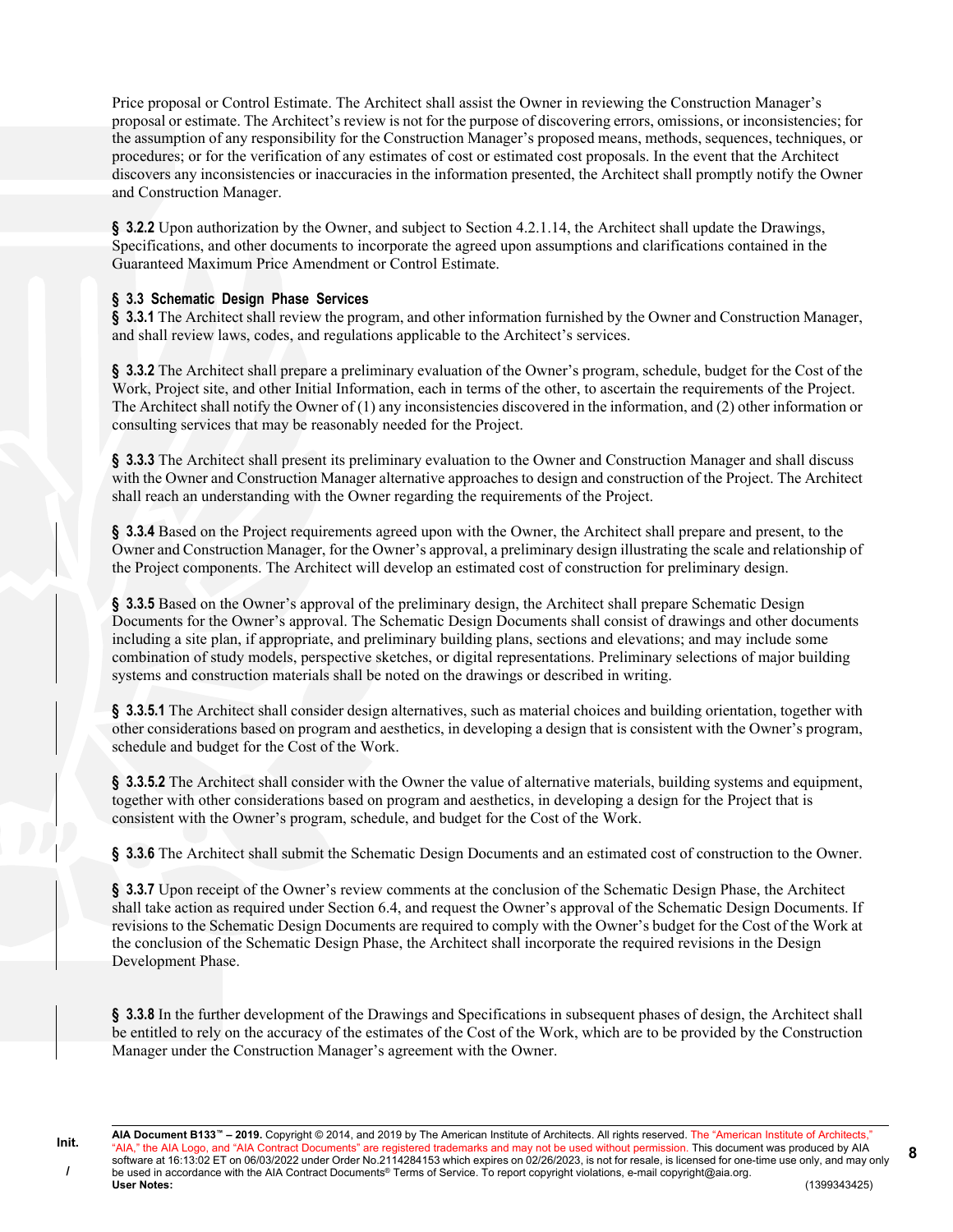#### **§ 3.4 Design Development Phase Services**

**§ 3.4.1** Based on the Owner's approval of the Schematic Design Documents, and on the Owner's authorization of any adjustments in the Project requirements and the budget for the Cost of the Work, the Architect shall prepare Design Development Documents for the Construction Manager's review and the Owner's approval. The Design Development Documents shall be based upon information provided, and estimates prepared by, the Construction Manager and shall illustrate and describe the development of the approved Schematic Design Documents and shall consist of drawings and other documents including plans, sections, elevations, typical construction details, and diagrammatic layouts of building systems to fix and describe the size and character of the Project as to architectural, structural, mechanical and electrical systems, and other appropriate elements. The Design Development Documents shall also include outline specifications that identify major materials and systems and establish in general their quality levels.

**§ 3.4.2** Prior to the conclusion of the Design Development Phase, the Architect shall submit the Design Development Documents to the Owner and the Construction Manager. The Architect shall meet with the Construction Manager to review the Design Development Documents.

**§ 3.4.3** Upon receipt of the Construction Manager's information and estimate at the conclusion of the Design Development Phase, the Architect shall take action as required under Sections 6.5 and 6.6 and request the Owner's approval of the Design Development Documents.

#### **§ 3.5 Construction Documents Phase Services**

**§ 3.5.1** Based on the Owner's approval of the Design Development Documents, and on the Owner's authorization of any adjustments in the Project requirements and the budget for the Cost of the Work, the Architect shall prepare Construction Documents for the Construction Manager's review and the Owner's approval. The Construction Documents shall illustrate and describe the further development of the approved Design Development Documents and shall consist of Drawings and Specifications setting forth in detail the quality levels and performance criteria of materials and systems and other requirements for the construction of the Work. The Owner and Architect acknowledge that, in order to perform the Work, the Construction Manager will provide additional information, including Shop Drawings, Product Data, Samples and other similar submittals, which the Architect shall review in accordance with Section 3.6.4.

§ 3.5.2 The Architect shall incorporate the design requirements of governmental authorities having jurisdiction over the Project into the Construction Documents.

**§ 3.5.3** During the development of the Construction Documents, if requested by the Owner, the Architect shall assist the Owner and Construction Manager in the development and preparation of (1) the Conditions of the Contract for Construction (General, Supplementary and other Conditions) and (2) a project manual that includes the Conditions of the Contract for Construction and Specifications, and may include sample forms.

**§ 3.5.4** Prior to the conclusion of the Construction Documents Phase, the Architect shall submit the Construction Documents to the Owner and the Construction Manager. The Architect shall meet with the Construction Manager to review the Construction Documents.

**§ 3.5.5** Upon receipt of the Construction Manager's information and estimate at the conclusion of the Construction Documents Phase, the Architect shall take action as required under Section 6.7, and request the Owner's approval of the Construction Documents.

#### **§ 3.6 Construction Phase Services**

#### **§ 3.6.1 General**

**§ 3.6.1.1** The Architect shall provide administration of the Contract between the Owner and the Construction Manager as set forth below and in AIA Document A201™–2017, General Conditions of the Contract for Construction. If the Owner and Construction Manager modify AIA Document A201–2017, those modifications shall not affect the Architect's services under this Agreement unless the Owner and the Architect amend this Agreement. The term "Contractor" as used in A201-2017 shall mean the Construction Manager.

**§ 3.6.1.2** Subject to Section 4.2, the Architect's responsibility to provide Construction Phase Services commences upon the Owner's acceptance of the Construction Manager's Guaranteed Maximum Price proposal, the Owner's approval of the Construction Manager's Control Estimate, or by a written agreement between the Owner and Construction Manager which sets forth a description of the Work to be performed by the Construction Manager prior to such acceptance or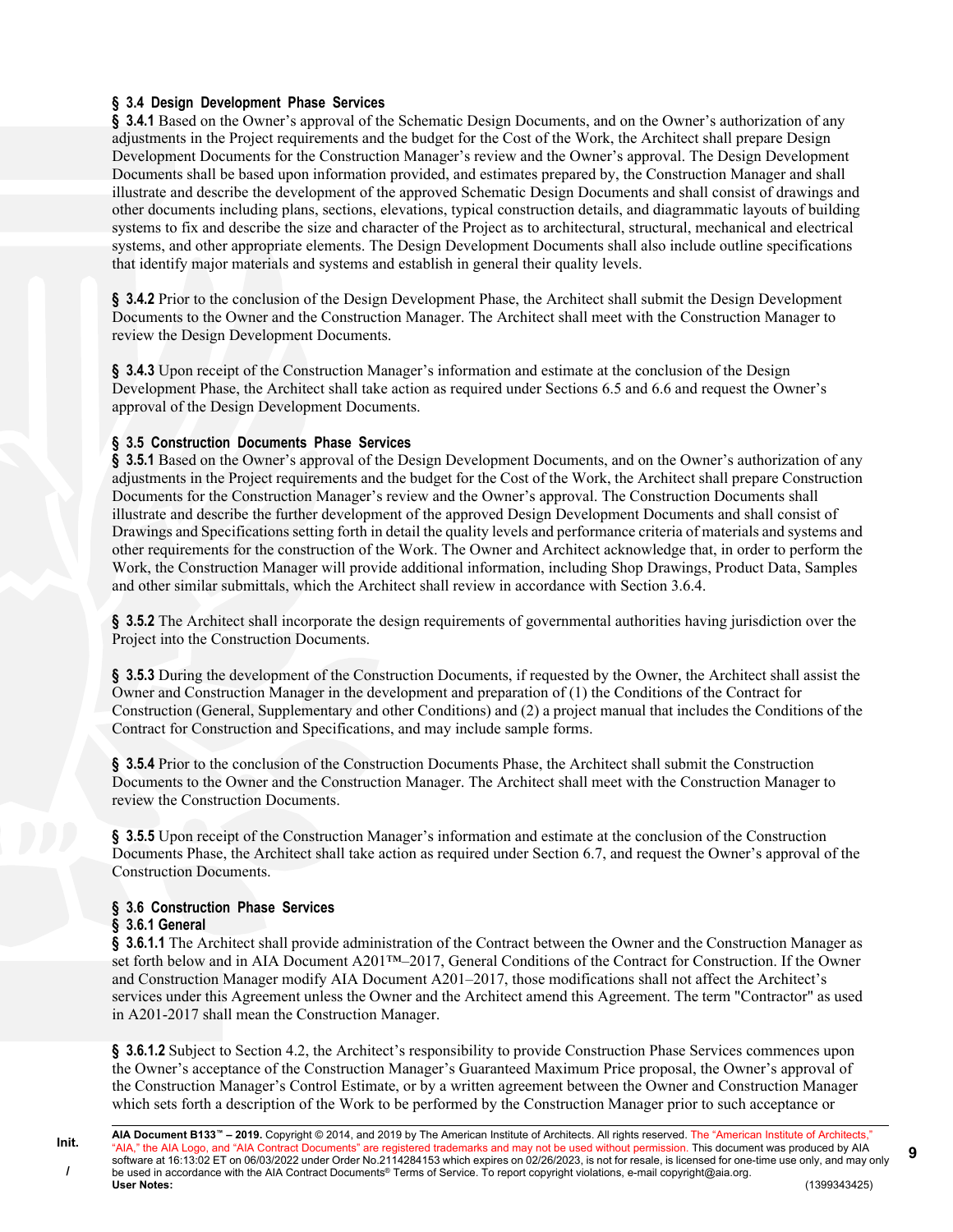approval. Subject to Section 4.2, and except as provided in Section 3.6.6.5, the Architect's responsibility to provide Construction Phase Services terminates on the date the Architect issues the final Certificate for Payment.

**§ 3.6.1.3** The Architect shall advise and consult with the Owner and Construction Manager during the Construction Phase Services. The Architect shall have authority to act on behalf of the Owner only to the extent provided in this Agreement. The Architect shall not have control over, charge of, or responsibility for the construction means, methods, techniques, sequences or procedures, or for safety precautions and programs in connection with the Work, nor shall the Architect be responsible for the Construction Manager's failure to perform the Work in accordance with the requirements of the Contract Documents. The Architect shall be responsible for the Architect's negligent acts or omissions, but shall not have control over or charge of, and shall not be responsible for, acts or omissions of the Construction Manager or of any other persons or entities performing portions of the Work.

#### **§ 3.6.2 Evaluations of the Work**

**§ 3.6.2.1** The Architect shall visit the site at intervals appropriate to the stage of construction, or as otherwise required in Section 4.2.3, to become generally familiar with the progress and quality of the portion of the Work completed, and to determine, in general, if the Work observed is being performed in a manner indicating that the Work, when fully completed, will be in accordance with the Contract Documents. However, the Architect shall not be required to make exhaustive or continuous on-site inspections to check the quality or quantity of the Work. On the basis of the site visits, the Architect shall keep the Owner reasonably informed about the progress and quality of the portion of the Work completed, and promptly report to the Owner (1) known deviations from the Contract Documents, (2) known deviations from the most recent construction schedule submitted by the Construction Manager, and (3) defects and deficiencies observed in the Work.

**§ 3.6.2.2** The Architect has the authority to reject Work that does not conform to the Contract Documents. Whenever the Architect considers it necessary or advisable, the Architect shall have the authority to require inspection or testing of the Work in accordance with the provisions of the Contract Documents, whether or not the Work is fabricated, installed or completed. However, neither this authority of the Architect nor a decision made in good faith either to exercise or not to exercise such authority shall give rise to a duty or responsibility of the Architect to the Construction Manager, Subcontractors, suppliers, their agents or employees, or other persons or entities performing portions of the Work.

**§ 3.6.2.3** The Architect shall interpret and decide matters concerning performance under, and requirements of, the Contract Documents on written request of either the Owner or Construction Manager. The Architect's response to such requests shall be made in writing within any time limits agreed upon or otherwise with reasonable promptness.

**§ 3.6.2.4** Interpretations and decisions of the Architect shall be consistent with the intent of, and reasonably inferable from, the Contract Documents and shall be in writing or in the form of drawings. When making such interpretations and decisions, the Architect shall endeavor to secure faithful performance by both Owner and Construction Manager, shall not show partiality to either, and shall not be liable for results of interpretations or decisions rendered in good faith. The Architect's decisions on matters relating to aesthetic effect shall be final if consistent with the intent expressed in the Contract Documents.

**§ 3.6.2.5** Unless the Owner and Construction Manager designate another person to serve as an Initial Decision Maker, as that term is defined in AIA Document A201–2017, the Architect shall render initial decisions on Claims between the Owner and Construction Manager as provided in the Contract Documents.

#### **§ 3.6.3 Certificates for Payment to Construction Manager**

**§ 3.6.3.1** The Architect shall review and certify the amounts due the Construction Manager and shall issue certificates in such amounts. The Architect's certification for payment shall constitute a representation to the Owner, based on the Architect's evaluation of the Work as provided in Section 3.6.2 and on the data comprising the Construction Manager's Application for Payment, that, to the best of the Architect's knowledge, information and belief, the Work has progressed to the point indicated, the quality of the Work is in accordance with the Contract Documents, and that the Construction Manager is entitled to payment in the amount certified. The foregoing representations are subject to (1) an evaluation of the Work for conformance with the Contract Documents upon Substantial Completion, (2) results of subsequent tests and inspections, (3) correction of minor deviations from the Contract Documents prior to completion, and (4) specific qualifications expressed by the Architect.

**AIA Document B133™ – 2019.** Copyright © 2014, and 2019 by The American Institute of Architects. All rights reserved. The "American Institute of Architects," "AIA," the AIA Logo, and "AIA Contract Documents" are registered trademarks and may not be used without permission. This document was produced by AIA software at 16:13:02 ET on 06/03/2022 under Order No.2114284153 which expires on 02/26/2023, is not for resale, is licensed for one-time use only, and may only be used in accordance with the AIA Contract Documents® Terms of Service. To report copyright violations, e-mail copyright@aia.org. **User Notes:** (1399343425) **10**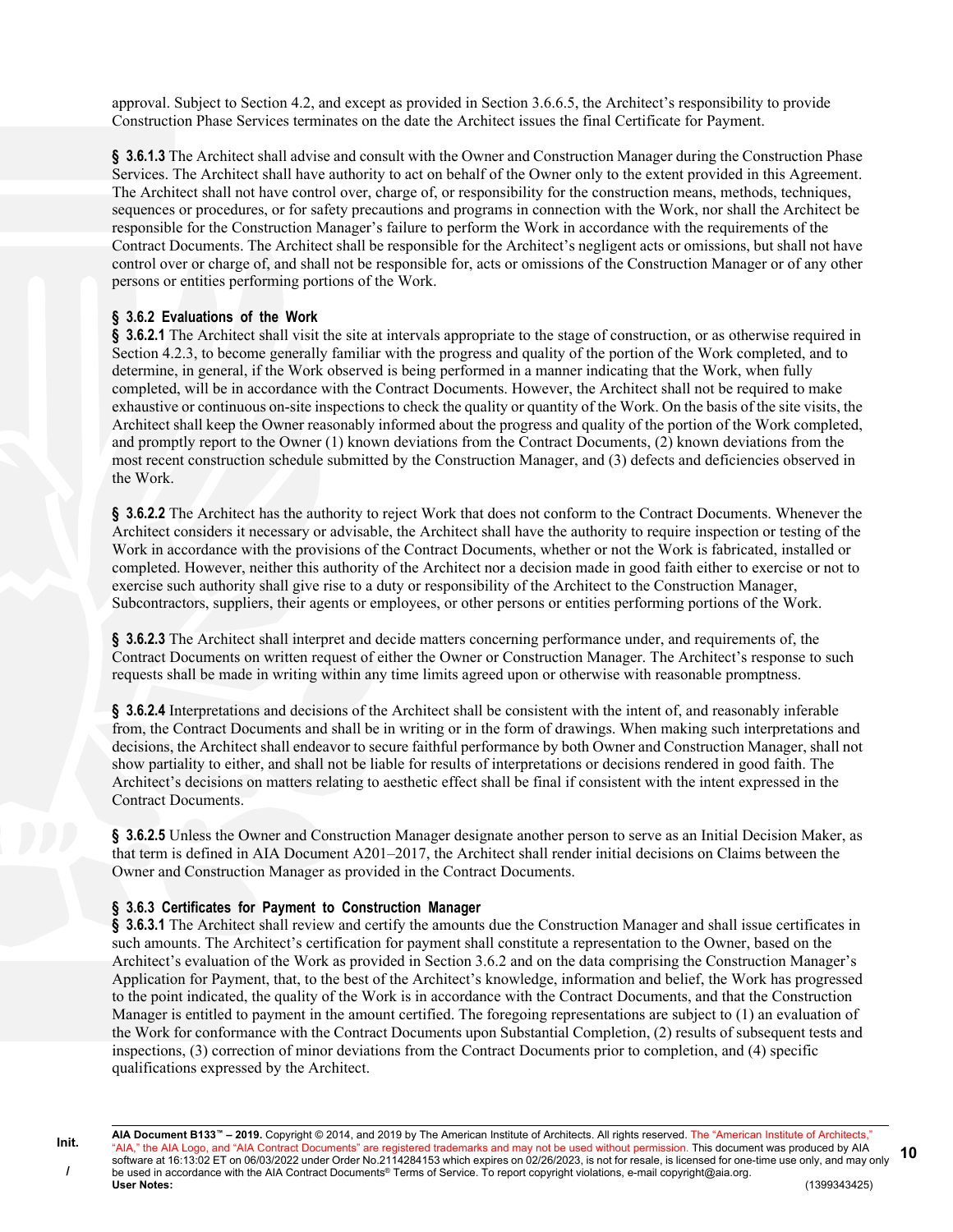**§ 3.6.3.2** The issuance of a Certificate for Payment shall not be a representation that the Architect has (1) made exhaustive or continuous on-site inspections to check the quality or quantity of the Work, (2) reviewed construction means, methods, techniques, sequences or procedures, (3) reviewed copies of requisitions received from Subcontractors and suppliers and other data requested by the Owner to substantiate the Construction Manager's right to payment, or (4) ascertained how or for what purpose the Construction Manager has used money previously paid on account of the Contract Sum.

**§ 3.6.3.3** The Architect shall maintain a record of the Applications and Certificates for Payment.

#### **§ 3.6.4 Submittals**

**§ 3.6.4.1** The Architect shall review the Construction Manager's submittal schedule and shall not unreasonably delay or withhold approval of the schedule. The Architect's action in reviewing submittals shall be taken in accordance with the approved submittal schedule or, in the absence of an approved submittal schedule, with reasonable promptness while allowing sufficient time, in the Architect's professional judgment, to permit adequate review.

**§ 3.6.4.2** The Architect shall review and approve, or take other appropriate action upon, the Construction Manager's submittals such as Shop Drawings, Product Data and Samples, but only for the limited purpose of checking for conformance with information given and the design concept expressed in the Contract Documents. Review of such submittals is not for the purpose of determining the accuracy and completeness of other information such as dimensions, quantities, and installation or performance of equipment or systems, which are the Construction Manager's responsibility. The Architect's review shall not constitute approval of safety precautions or construction means, methods, techniques, sequences or procedures. The Architect's approval of a specific item shall not indicate approval of an assembly of which the item is a component.

**§ 3.6.4.3** If the Contract Documents specifically require the Construction Manager to provide professional design services or certifications by a design professional related to systems, materials, or equipment, the Architect shall specify the appropriate performance and design criteria that such services must satisfy. The Architect shall review and take appropriate action on Shop Drawings and other submittals related to the Work designed or certified by the Construction Manager's design professional, provided the submittals bear such professional's seal and signature when submitted to the Architect. The Architect's review shall be for the limited purpose of checking for conformance with information given and the design concept expressed in the Contract Documents. The Architect shall be entitled to rely upon, and shall not be responsible for, the adequacy and accuracy of the services, certifications, and approvals performed or provided by such design professionals.

**§ 3.6.4.4** Subject to Section 4.2, the Architect shall review and respond to requests for information about the Contract Documents. The Architect shall set forth, in the Contract Documents, the requirements for requests for information. Requests for information shall include, at a minimum, a detailed written statement that indicates the specific Drawings or Specifications in need of clarification and the nature of the clarification requested. The Architect's response to such requests shall be made in writing within any time limits agreed upon, or otherwise with reasonable promptness. If appropriate, the Architect shall prepare and issue supplemental Drawings and Specifications in response to the requests for information.

§ 3.6.4.5 The Architect shall maintain a record of submittals and copies of submittals supplied by the Construction Manager in accordance with the requirements of the Contract Documents.

#### **§ 3.6.5 Changes in the Work**

**§ 3.6.5.1** The Architect may order minor changes in the Work that are consistent with the intent of the Contract Documents and do not involve an adjustment in the Contract Sum or an extension of the Contract Time. Subject to Section 4.2, the Architect shall review Change Orders and prepareConstruction Change Directives for the Owner's approval and execution in accordance with the Contract Documents.

**§ 3.6.5.2** The Architect shall maintain records relative to changes in the Work.

#### **§ 3.6.6 Project Completion**

**§ 3.6.6.1** The Architect shall:

- **.1** conduct inspections to determine the date or dates of Substantial Completion and the date of final completion;
- **.2** issue Certificates of Substantial Completion;

**AIA Document B133™ – 2019.** Copyright © 2014, and 2019 by The American Institute of Architects. All rights reserved. The "American Institute of Architects," "AIA," the AIA Logo, and "AIA Contract Documents" are registered trademarks and may not be used without permission. This document was produced by AIA software at 16:13:02 ET on 06/03/2022 under Order No.2114284153 which expires on 02/26/2023, is not for resale, is licensed for one-time use only, and may only be used in accordance with the AIA Contract Documents® Terms of Service. To report copyright violations, e-mail copyright@aia.org. **User Notes:** (1399343425) **11**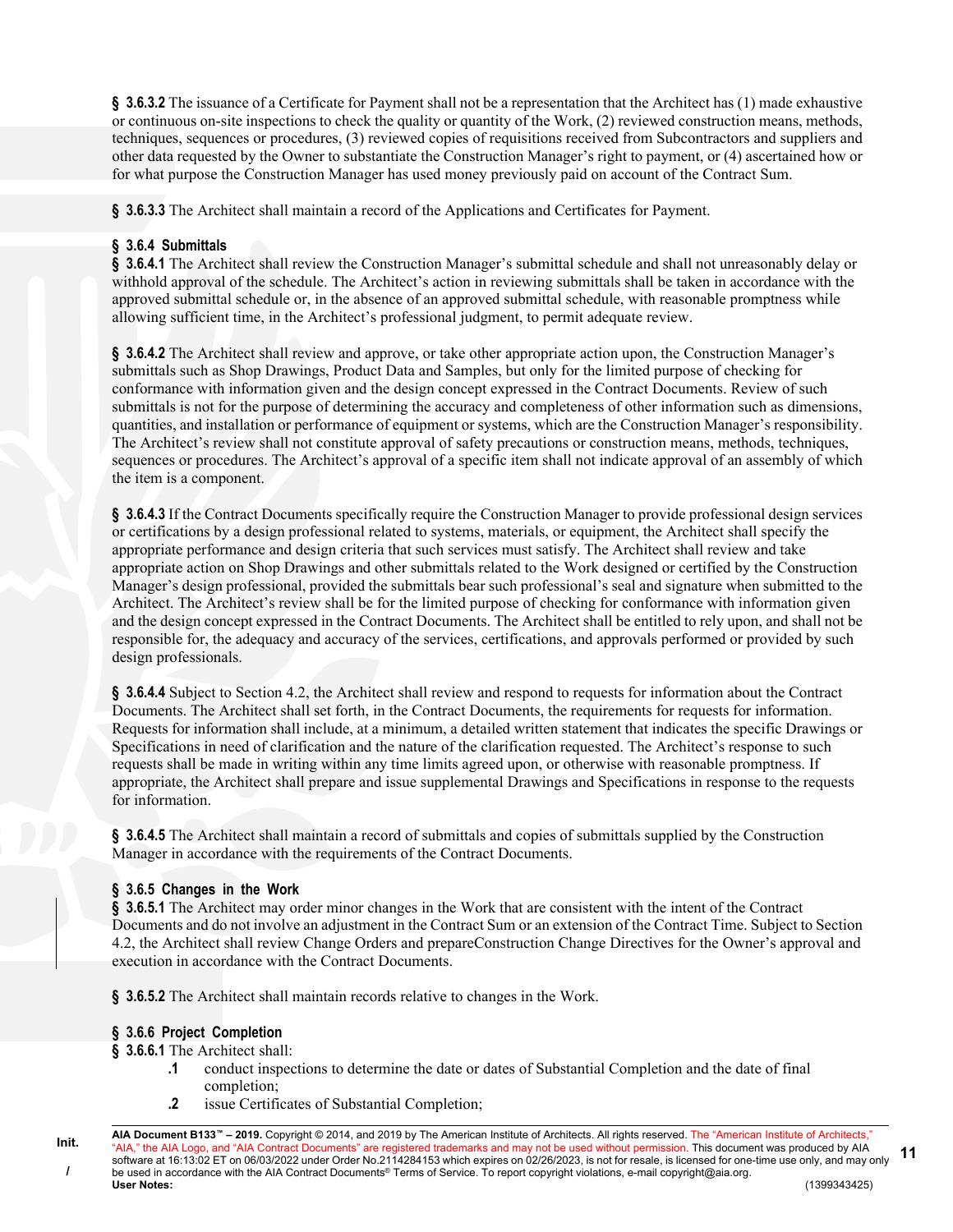- **.3** forward to the Owner, for the Owner's review and records, written warranties and related documents required by the Contract Documents and received from the Construction Manager; and
- **.4** issue a final Certificate for Payment based upon a final inspection indicating that, to the best of the Architect's knowledge, information, and belief, the Work complies with the requirements of the Contract Documents.

**§ 3.6.6.2** The Architect's inspections shall be conducted with the Owner to (1) check conformance of the Work with the requirements of the Contract Documents and (2) verify the accuracy and completeness of the list submitted by the Construction Manager of Work to be completed or corrected.

**§ 3.6.6.3** When Substantial Completion has been achieved, the Architect shall inform the Owner about the balance of the Contract Sum remaining to be paid the Construction Manager, including the amount to be retained from the Contract Sum, if any, for final completion or correction of the Work.

**§ 3.6.6.4** The Architect shall forward to the Owner the following information received from the Construction Manager: (1) consent of surety or sureties, if any, to reduction in or partial release of retainage or the making of final payment; (2) affidavits, receipts, releases and waivers of liens, or bonds indemnifying the Owner against liens; and (3) any other documentation required of the Construction Manager under the Contract Documents.

**§ 3.6.6.5** Upon request of the Owner, and prior to the expiration of one year from the date of Substantial Completion, the Architect shall, without additional compensation, conduct a meeting with the Owner to review the facility operations and performance.

## **ARTICLE 4 SUPPLEMENTAL AND ADDITIONAL SERVICES**

### **§ 4.1 Supplemental Services**

**Init. /**

**§ 4.1.1** The services listed below are not included in Basic Services but may be required for the Project. The Architect shall provide the listed Supplemental Services only if specifically designated in the table below as the Architect's responsibility, and the Owner shall compensate the Architect as provided in Section 11.2. Unless otherwise specifically addressed in this Agreement, if neither the Owner nor the Architect is designated, the parties agree that the listed Supplemental Service is not being provided for the Project.

*(Designate the Architect's Supplemental Services and the Owner's Supplemental Services required for the Project by indicating whether the Architect or Owner shall be responsible for providing the identified Supplemental Service. Insert a description of the Supplemental Services in Section 4.1.2 below or attach the description of services as an exhibit to this Agreement.)*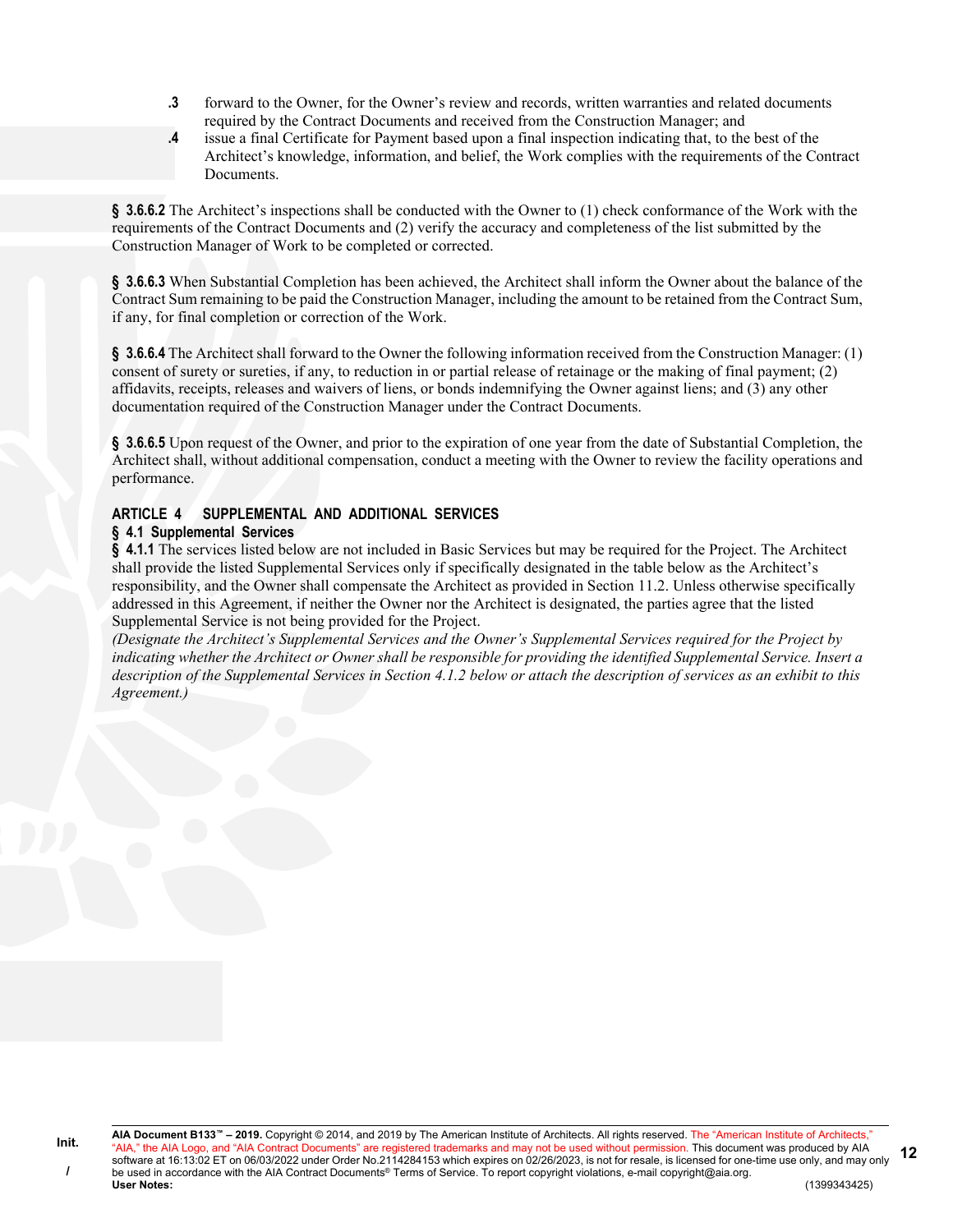|                            | <b>Supplemental Services</b>                                                                                  | <b>Responsibility</b>                            |
|----------------------------|---------------------------------------------------------------------------------------------------------------|--------------------------------------------------|
|                            |                                                                                                               | (Architect, Owner, or not provided)<br>Architect |
| $§$ 4.1.1.1                | Assistance with Selection of Construction Manager                                                             | Architect                                        |
| $§$ 4.1.1.2<br>$§$ 4.1.1.3 | Programming                                                                                                   | Not Provided                                     |
|                            | Multiple Preliminary Designs                                                                                  | Not Provided                                     |
| \$4.1.1.4                  | Measured drawings                                                                                             | Architect                                        |
| $§$ 4.1.1.5                | Existing facilities digital scanning                                                                          | Not Provided                                     |
| $§$ 4.1.1.6                | Site evaluation and planning                                                                                  | Architect                                        |
| \$4.1.1.7<br>$§$ 4.1.1.8   | Building Information Model management responsibilities<br>Development of Building Information Models for post | Not Provided                                     |
|                            | construction use                                                                                              |                                                  |
| $§$ 4.1.1.9                | Civil engineering                                                                                             | Architect                                        |
|                            | § 4.1.1.10 Landscape design                                                                                   | Architect                                        |
|                            | § 4.1.1.11 Architectural interior design                                                                      | Architect                                        |
|                            | § 4.1.1.12 Value analysis                                                                                     | Not Provided                                     |
|                            | § 4.1.1.13 Preliminary and Schematic Design Cost estimating                                                   | Architect                                        |
|                            | § 4.1.1.14 On-site project representation                                                                     | Not Provided                                     |
|                            | § 4.1.1.15 Conformed documents for construction                                                               | Not Provided                                     |
|                            | § 4.1.1.16 As-designed record drawings                                                                        | Not Provided                                     |
|                            | § 4.1.1.17 As-constructed record drawings                                                                     | Not Provided                                     |
|                            | § 4.1.1.18 Post-occupancy evaluation                                                                          | Not Provided                                     |
|                            | § 4.1.1.19 Zoning support services                                                                            | Architect                                        |
|                            | § 4.1.1.20 Audio-Visual Systems Design                                                                        | Architect                                        |
| (Row deleted)              |                                                                                                               |                                                  |
|                            | § 4.1.1.21 Architect's coordination of the Owner's consultants                                                | Not Provided                                     |
|                            | § 4.1.1.22 Voice/Data/Cable                                                                                   | Architect                                        |
|                            | § 4.1.1.23 Security and Access Control                                                                        | Architect                                        |
|                            | § 4.1.1.24 Code Required Commissioning                                                                        | Architect                                        |
|                            | §4.1.1.25 Sustainable Project Services pursuant to Section 4.1.3                                              | Not Provided                                     |
|                            | § 4.1.1.26 Historic preservation                                                                              | Not Provided                                     |
|                            | § 4.1.1.27 Furniture, furnishings, and equipment design                                                       | Architect                                        |
|                            | § 4.1.1.28 Other services provided by specialty Consultants                                                   | Not Provided                                     |
| \$4.1.1.29                 | Other Supplemental Services                                                                                   | Architect                                        |
|                            | Signage<br>а.<br><b>Lighting Design</b><br>b.                                                                 |                                                  |
|                            | <b>Elevator Consulting</b><br>C.                                                                              |                                                  |
|                            | Parking Area Lighting<br>d.                                                                                   |                                                  |
| 4.1.1.31                   | Phasing/Interim Site Planning<br>е.<br>Services Provided by Owner if Required                                 | Owner Provided as Needed                         |
|                            | <b>Land Survey</b><br>a.                                                                                      |                                                  |
|                            | <b>Geotechnicial Assessment</b><br>b.                                                                         |                                                  |
|                            | <b>Traffic Consultant</b><br>C.                                                                               |                                                  |
|                            | Movers<br>d.<br><b>Telephone Systems</b><br>е.                                                                |                                                  |
|                            | Server Design<br>f.                                                                                           |                                                  |
|                            | <b>Environmental Assessment and Remediation</b><br>g.                                                         |                                                  |
|                            | Automated Sorting System<br>h.                                                                                |                                                  |

**/**

**AIA Document B133™ – 2019.** Copyright © 2014, and 2019 by The American Institute of Architects. All rights reserved. The "American Institute of Architects," "AIA," the AIA Logo, and "AIA Contract Documents" are registered trademarks and may not be used without permission. This document was produced by AIA software at 16:13:02 ET on 06/03/2022 under Order No.2114284153 which expires on 02/26/2023, is not for resale, is licensed for one-time use only, and may only<br>be used in accordance with the AIA Contract Documents® Terms o **User Notes:** (1399343425) **13**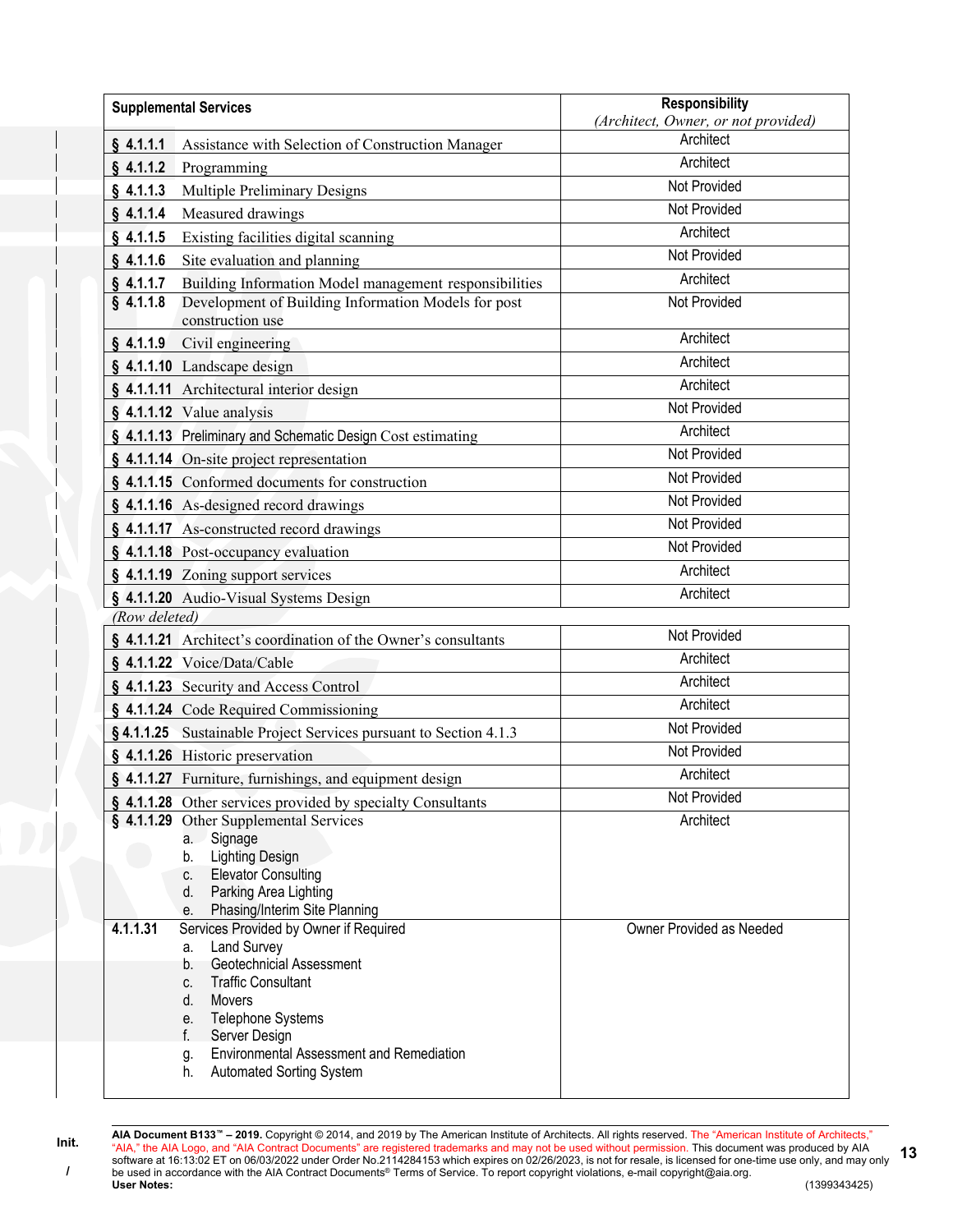#### **§ 4.1.2 Description of Supplemental Services**

**Init. /**

**§ 4.1.2.1** A description of each Supplemental Service identified in Section 4.1.1 as the Architect's responsibility is provided below.

*(Describe in detail the Architect's Supplemental Services identified in Section 4.1.1 or, if set forth in an exhibit, identify the exhibit. The AIA publishes a number of Standard Form of Architect's Services documents that can be included as an exhibit to describe the Architect's Supplemental Services.)*

Assistance with Selection of Construction Manager: The Architect will assist the Owner in evaluating and selecting the Construction Manager and executing at A133 Owner-Construction Manager Agreement.

Programming: The Architect will work with the Owner to refine and coordinate a program with selected design concept.

Existing Facilities Digital Scanning: The Architect will have the interior and exterior of the existing building digitally scanned to document the as-built plans and elevations. Scanning will include observable areas only and will not document concealed conditions within walls and above finished ceilings.

Building Information Modeling (BIM): The Architect will develop construction documents utilizing Revit building information software for Basic Services disciplines. BIM documents are not intended to be used for purposes other than the development of bidding and construction documents for the Work of this project. Use of BIM and/or CAD documents by the Construction Manager or Contractors for construction and/or coordination will require indemnity agreements.

Civil Engineering: Design, documentation and administration of utility systems, storm water management, paving systems, and soils engineering for areas of new construction and the expanded parking lot.

Landscape Design: The design, documentation and administration of landscape areas related to new construction.

Architectural Interior Design: The design, documentation and administration of interior design spaces, materials, finishes and colors.

Preliminary & Schematic Design Cost Estimating: Order of magnitude estimate of the cost of construction for the Preliminary Design Concept to confirm alignment with the project budget. Line item estimate of the cost of construction at the completion of the Schematic Design phase of services. The Construction Manager will assume sole responsibility for cost estimating beginning with the Design Development Phase.

Zoning Support Services: Services limited to preparation of drawings and exhibits related to standard administrative zoning review process. Services assume the variance can be granted administratively without variances and/or planned development review process. Services include attendance on one meeting with Village administrative staff and one public meeting. Additional meetings, photometrics studies, renderings, etc. shall be considered an additional service.

Audio-Visuals Systems: Design, documentation, and administration of audio-visual systems for the main meeting room, story time room, teen space, and group study rooms.

Data/Voice/Cable Systems: Design, documentation, and administration of low voltage technology systems.

Code Required Commissioning: Design, documentation, and administration of commissioning services required to comply with the energy code.

Furniture Fixtures and Equipment: See attached AIA Document B253 – Standard Form of Architect's Services: Furniture, Furnishings, and Equipment (FF&E) Design Services.

Signage Design: The design, documentation, and administration of signage for the interior of the building, inclusive of bookshelves, and exterior signage related to the new entrances (only). Freestanding monument signs are excluded from the scope of this agreement but can be provided as an additional service upon request by the Owner.

Lighting Design: The design and administration of the interior lighting systems for the public areas of the library plus exterior lighting related to the new entrances.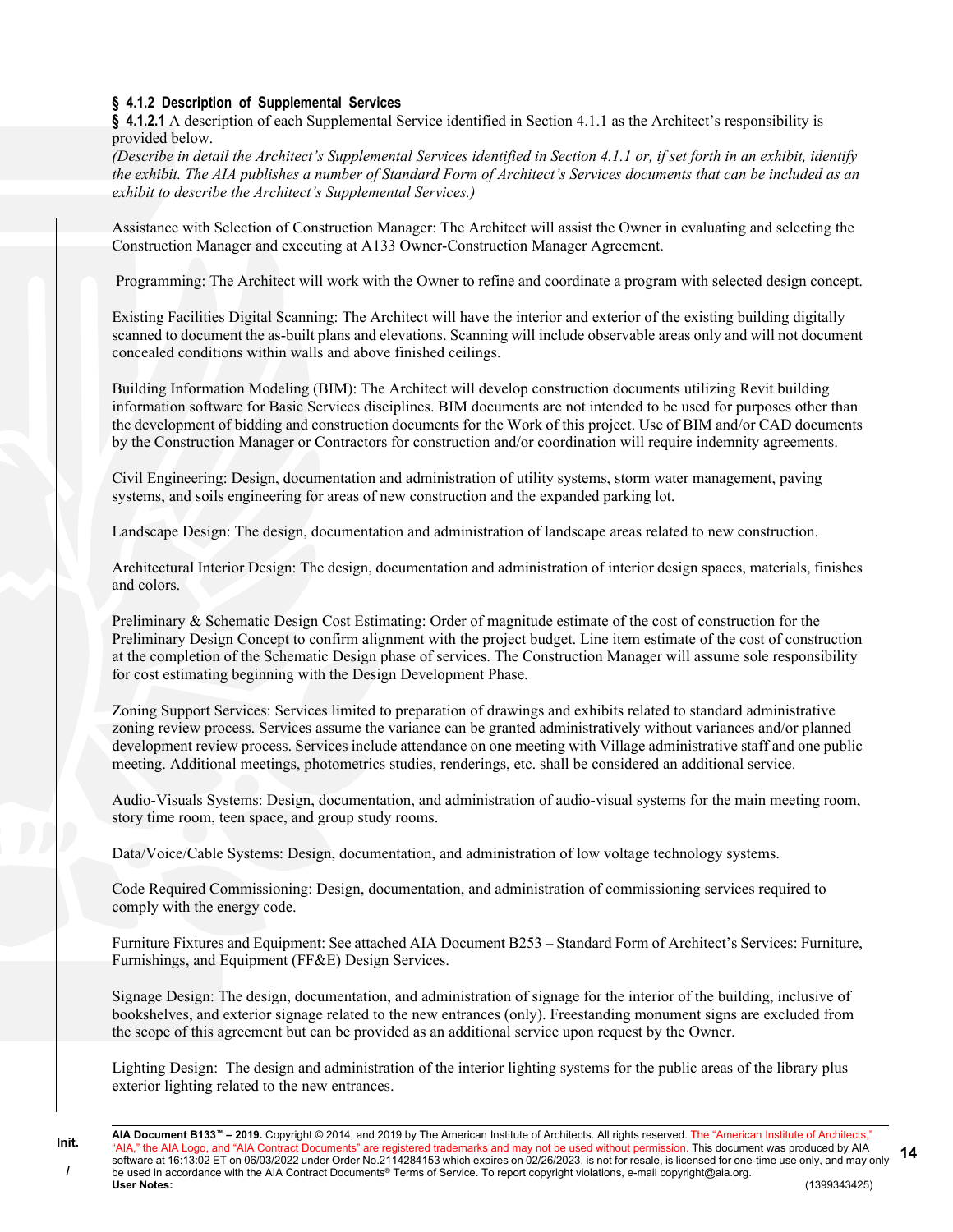Elevator Consulting: The design, documentation, and administration of one new elevator and the upgrading of one existing elevator including coordination with the building security and access control systems.

Parking Area Lighting: The design, documentation, and administration required to extend existing parking lot lighting to the expanded parking lot.

Phasing/Interim Site Space Planning: Assistance with planning spatial use of the existing building during phased construction or spatial planning for an off-site interim facility for Library use during the construction phase. Services limited to lay-out of spaces and shelving only. Development of permit and/or construction documents will be considered an additional service.

**§ 4.1.2.2** A description of each Supplemental Service identified in Section 4.1.1 as the Owner's responsibility is provided below.

*(Describe in detail the Owner's Supplemental Services identified in Section 4.1.1 or, if set forth in an exhibit, identify the exhibit.)*

Land Survey: Documentation of current site conditions in detail sufficient for permitting and construction. Survey to include topographic elevations, vegetation, and utilities. The Architect will provide an AIA Document for the Owner's use in seeking bids.

Geotechnical Services: Documentation, analysis and recommendations for subsurface soil conditions as required for construction of the new addition, expanded parking and storm water management. The Architect will provide an AIA Document for the Owner's use in seeking bids.

Traffic Consultant: This service is optional depending on requirement of the local authorities having jurisdiction. Documentation of current traffic flows, projection of new traffic flows and recommendations for necessary improvements.

Movers: All services related to packing and relocation of library furniture, fixtures, and equipment whether for relocation to an interim site or for phased construction.

Telephone Systems: All services related to telephone systems including handsets. Architect will provide conduit for data cabling at locations requested by the Owner.

Server Design: All services related to the design and equipment located in the Server Room. Architect to provide necessary backbone cabling, power, and cooling in coordination with the system requirements.

Environmental Assessment and Remediation: Testing and identification of hazardous materials in the existing facility, assessment of possible approaches to containment and/or remediation, and remediation of the hazardous materials.

Automated Materials Sorting System: Selection, purchase, and installation of material sorting systems. Architect to provide power and data locations and installation clearances based on information provided by the Owner.

#### **§ 4.1.3** Not applicable.

**Init. /**

#### **§ 4.2 Architect's Additional Services**

The Architect may provide Additional Services after execution of this Agreement without invalidating the Agreement. Except for services required due to the fault of the Architect, any Additional Services provided in accordance with this Section 4.2 shall entitle the Architect to compensation pursuant to Section 11.3 and an appropriate adjustment in the Architect's schedule.

**§ 4.2.1** Upon recognizing the need to perform the following Additional Services, the Architect shall notify the Owner with reasonable promptness and explain the facts and circumstances giving rise to the need. The Architect shall not proceed to provide the following Additional Services until the Architect receives the Owner's written authorization: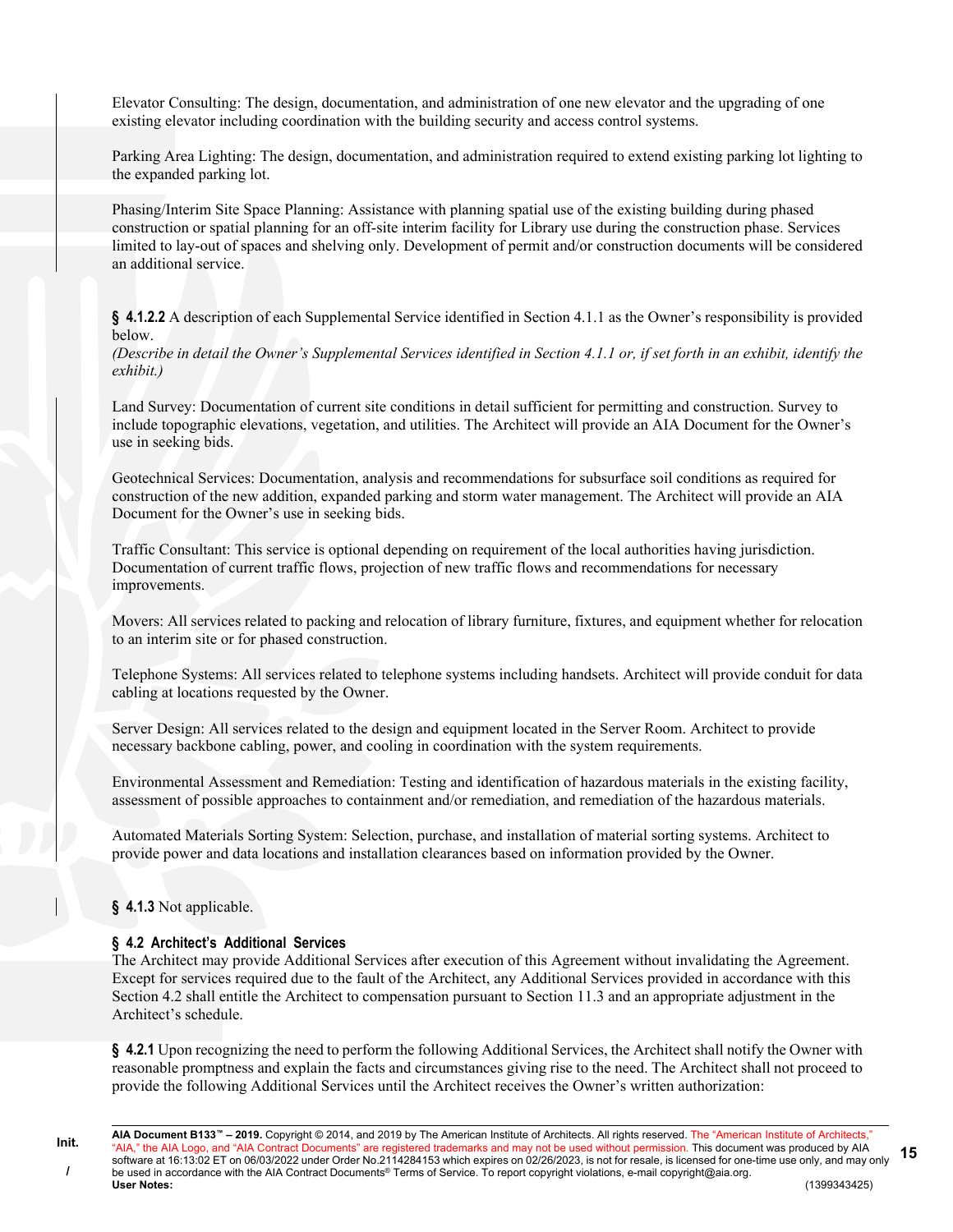- **.1** Services necessitated by a change in the Initial Information, previous instructions or recommendations given by the Construction Manager or the Owner, approvals given by the Owner, or a material change in the Project including size, quality, complexity, the Owner's schedule or budget for Cost of the Work, or bid packages in addition to those listed in Section 1.1.6;
- **.2** Making revisions in Drawings, Specifications, or other documents (as required pursuant to Section 6.7), when such revisions are required because the Construction Manager's estimate of the Cost of the Work, Guaranteed Maximum Price proposal, or Control Estimate exceeds the Owner's budget, except where such excess is due to changes initiated by the Architect in scope, capacities of basic systems, or the kinds and quality of materials, finishes, or equipment;
- **.3** Services necessitated by the enactment or revision of codes, laws, or regulations, including changing or editing previously prepared Instruments of Service;
- **.4** Changing or editing previously prepared Instruments of Service necessitated by official interpretations of applicable codes, laws or regulations that are either (a) contrary to specific interpretations by the applicable authorities having jurisdiction made prior to the issuance of the building permit, or (b) contrary to requirements of the Instruments of Service when those Instruments of Service were prepared in accordance with the applicable standard of care;
- **.5** Services necessitated by decisions of the Owner or Construction Manager not rendered in a timely manner or any other failure of performance on the part of the Owner or the Owner's consultants or contractors;
- **.6** Preparing digital models or other design documentation for transmission to the Owner's consultants and contractors, or to other Owner- authorized recipients;
- **.7** Preparation of design and documentation for alternate bid or proposal requests proposed by the Owner or Construction Manager;
- **.8** Preparation for, and attendance at, a public presentation, meeting or hearing, other than 6 meetings with the Library Board;
- **.9** Preparation for, and attendance at, a dispute resolution proceeding or legal proceeding, except where the Architect is party thereto;
- **.10** Consultation concerning replacement of Work resulting from fire or other cause during construction; or
- **.11** Assistance to the Initial Decision Maker, if other than the Architect;
- **.12** Services necessitated by replacement of the Construction Manager or conversion of the Construction Manager as constructor project delivery method to an alternative project delivery method;
- **.13** Services necessitated by the Owner's delay in engaging the Construction Manager;
- **.14** Making revisions to the Drawings, Specifications, and other documents resulting from agreed-upon assumptions and clarifications included in the Guaranteed Maximum Price Amendment or Control Estimate; and
- **.15** Making revisions to the Drawings, Specifications, and other documents resulting from substitutions included in the Guaranteed Maximum Price Amendment or Control Estimate.

**§ 4.2.2** To avoid delay in the Construction Phase, the Architect shall provide the following Additional Services, notify the Owner with reasonable promptness, and explain the facts and circumstances giving rise to the need. If, upon receipt of the Architect's notice, the Owner determines that all or parts of the services are not required, the Owner shall give prompt written notice to the Architect of the Owner's determination. The Owner shall compensate the Architect for the services provided prior to the Architect's receipt of the Owner's notice:

- **.1** Reviewing a Construction Manager's submittal out of sequence from the submittal schedule approved by the Architect;
- **.2** Responding to the Construction Manager's requests for information that are not prepared in accordance with the Contract Documents or where such information is available to the Construction Manager from a careful study and comparison of the Contract Documents, field conditions, other Owner-provided information, Construction Manager-prepared coordination drawings, or prior Project correspondence or documentation;
- **.3** Preparing Change Orders, and Construction Change Directives that require evaluation of the Construction Manager's proposals and supporting data, or the preparation or revision of Instruments of Service;
- **.4** Evaluating an extensive number of Claims as the Initial Decision Maker; or
- **.5** Evaluating substitutions proposed by the Owner or Construction Manager and making subsequent revisions to Instruments of Service resulting therefrom.

**§ 4.2.3** The Architect shall provide Construction Phase Services exceeding the limits set forth below as Additional Services. When the limits below are reached, the Architect shall notify the Owner:

**AIA Document B133™ – 2019.** Copyright © 2014, and 2019 by The American Institute of Architects. All rights reserved. The "American Institute of Architects," "AIA," the AIA Logo, and "AIA Contract Documents" are registered trademarks and may not be used without permission. This document was produced by AIA software at 16:13:02 ET on 06/03/2022 under Order No.2114284153 which expires on 02/26/2023, is not for resale, is licensed for one-time use only, and may only be used in accordance with the AIA Contract Documents® Terms of Service. To report copyright violations, e-mail copyright@aia.org.<br>User Notes: **User Notes:** (1399343425) **16**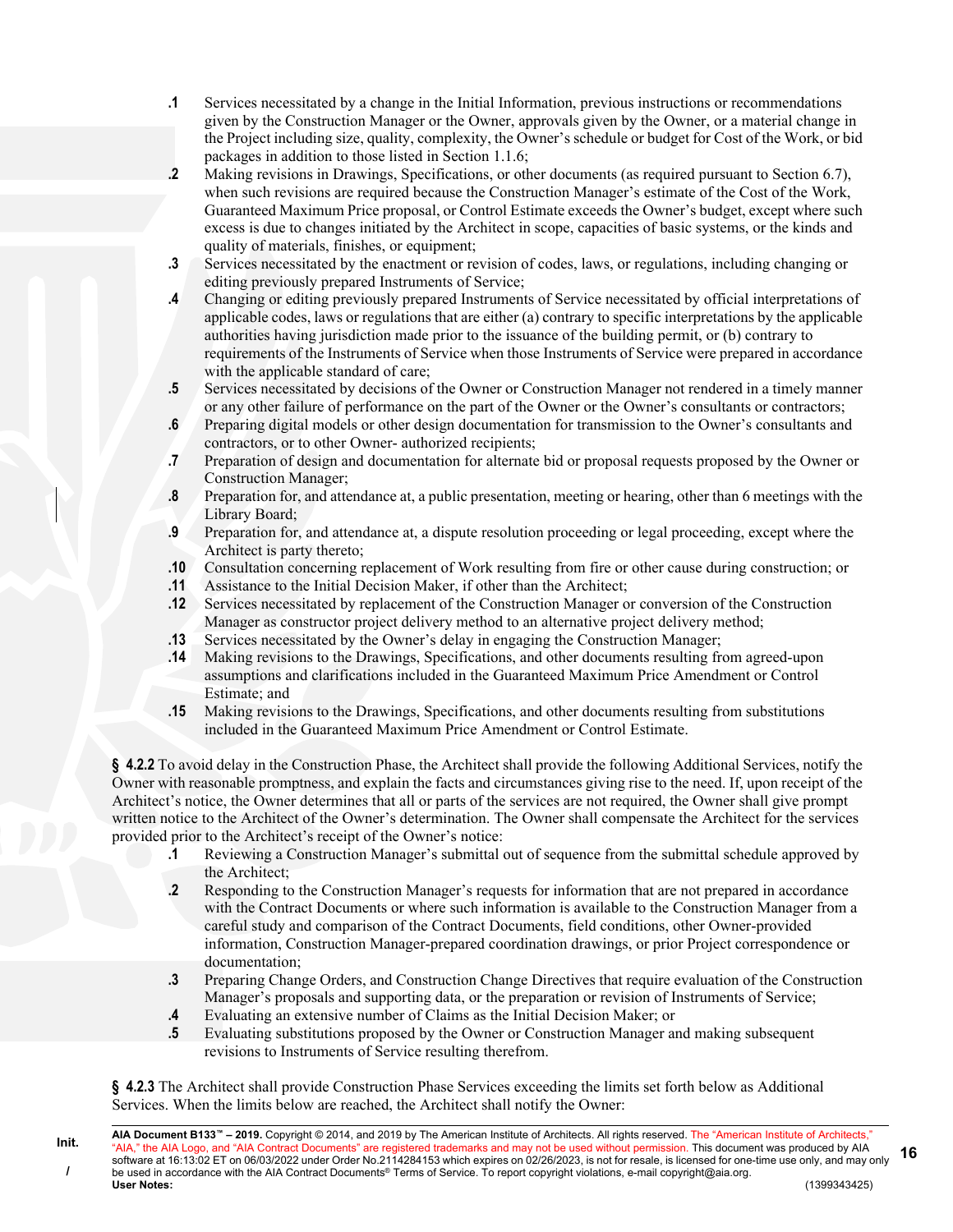- **.1** Two ( 2 ) reviews of each Shop Drawing, Product Data item, sample and similar submittals of the Construction Manager
- **.2** ( ) visits to the site by the Architect during construction
- **.3** Two ( 2 ) inspections for any portion of the Work to determine whether such portion of the Work is substantially complete in accordance with the requirements of the Contract Documents
- **.4** One ( 1 ) inspections for any portion of the Work to determine final completion

**§ 4.2.4** Except for services required under Section 3.6.6.5 and those services that do not exceed the limits set forth in Section 4.2.3, Construction Phase Services provided more than 60 days after (1) the date of Substantial Completion of the Work or (2) the initial date of Substantial Completion identified in the agreement between the Owner and Contractor, whichever is earlier, shall be compensated as Additional Services to the extent the Architect incurs additional cost in providing those Construction Phase Services.

**§ 4.2.5** If the services covered by this Agreement have not been completed within thirty ( 30 ) months of the date of this Agreement, through no fault of the Architect, extension of the Architect's services beyond that time shall be compensated as Additional Services.

4.2.6 If Substantial Completion has not been completed with 12 months of the start of construction, through no fault of the Architect, extension of the Architect's services beyond that time shall be compensated as an Additional Services.

#### **ARTICLE 5 OWNER'S RESPONSIBILITIES**

**Init. /**

**§ 5.1** Unless otherwise provided for under this Agreement, the Owner shall provide information in a timely manner regarding requirements for and limitations on the Project, including a written program which shall set forth the Owner's objectives; schedule; constraints and criteria, including space requirements and relationships; flexibility; expandability; special equipment; systems; and site requirements.

**§ 5.2** The Owner shall retain a Construction Manager to provide services, duties, and responsibilities as described in the agreement selected in Section 1.1.5.

**§ 5.3** The Owner shall establish the Owner's budget for the Project, including (1) the budget for the Cost of the Work as defined in Section 6.1; (2) the Owner's other costs; and, (3) reasonable contingencies related to all of these costs. The Owner shall update the Owner's budget for the Project as necessary throughout the duration of the Project until final completion. If the Owner significantly increases or decreases the Owner's budget for the Cost of the Work, the Owner shall notify the Architect and Construction Manager. The Owner and the Architect, in consultation with the Construction Manager, shall thereafter agree to a corresponding change in the Project's scope and quality.

**§ 5.3.1** The Owner acknowledges that accelerated, phased or fast-track scheduling provides a benefit, but also carries with it associated risks. Such risks include the Owner incurring costs for the Architect to coordinate and redesign portions of the Project affected by procuring or installing elements of the Project prior to the completion of all relevant Construction Documents, and costs for the Construction Manager to remove and replace previously installed Work. If the Owner selects accelerated, phased or fast-track scheduling, the Owner agrees to include in the budget for the Project sufficient contingencies to cover such costs.

**§ 5.4** The Owner shall identify a representative authorized to act on the Owner's behalf with respect to the Project. The Owner shall render decisions and approve the Architect's submittals in a timely manner in order to avoid unreasonable delay in the orderly and sequential progress of the Architect's services.

5.4.1 Fast tracked construction not included due to the limited scope of the addition.

§ 5.5 The Owner shall furnish surveys to describe physical characteristics, legal limitations and utility locations for the site of the Project, and a written legal description of the site. The surveys and legal information shall include, as applicable, grades and lines of streets, alleys, pavements and adjoining property and structures; designated wetlands; adjacent drainage; rights-of-way, restrictions, easements, encroachments, zoning, deed restrictions, boundaries and contours of the site; locations, dimensions, and other necessary data with respect to existing buildings, other improvements and trees; and information concerning available utility services and lines, both public and private, above and below grade, including inverts and depths. All the information on the survey shall be referenced to a Project benchmark.

**AIA Document B133™ – 2019.** Copyright © 2014, and 2019 by The American Institute of Architects. All rights reserved. The "American Institute of Architects," "AIA," the AIA Logo, and "AIA Contract Documents" are registered trademarks and may not be used without permission. This document was produced by AIA software at 16:13:02 ET on 06/03/2022 under Order No.2114284153 which expires on 02/26/2023, is not for resale, is licensed for one-time use only, and may only be used in accordance with the AIA Contract Documents® Terms of Service. To report copyright violations, e-mail copyright@aia.org. **User Notes:** (1399343425) **17**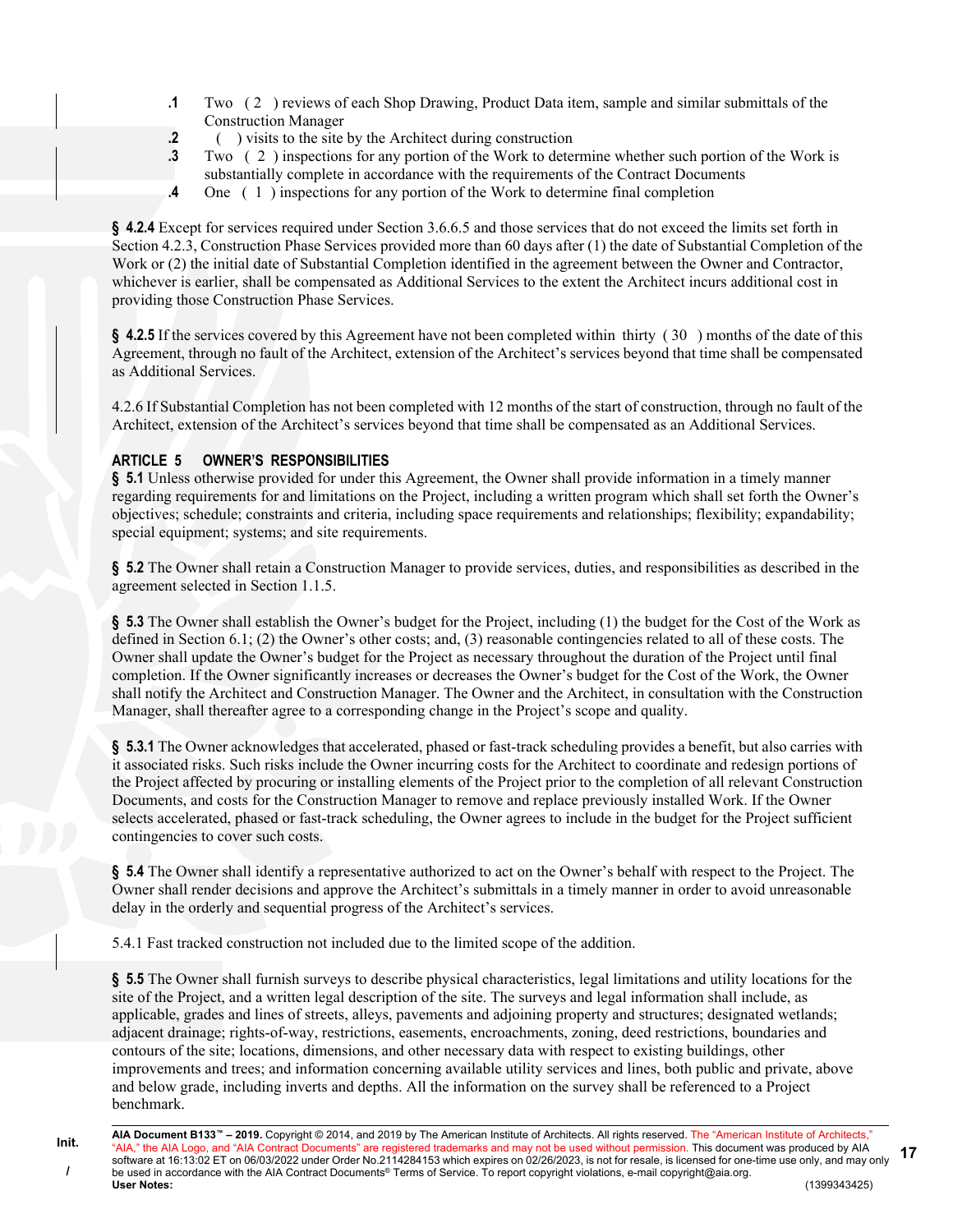**§ 5.6** The Owner shall furnish services of geotechnical engineers, which may include test borings, test pits, determinations of soil bearing values, percolation tests, evaluations of hazardous materials, seismic evaluation, ground corrosion tests and resistivity tests, including necessary operations for anticipating subsoil conditions, with written reports and appropriate recommendations.

**§ 5.7** The Owner shall provide the Supplemental Services designated as the Owner's responsibility in Section 4.1.1.

#### Not applicable

#### *(Paragraph deleted)*

§ 5.9 The Owner shall coordinate the services of its own consultants with those services provided by the Architect. Upon the Architect's request, the Owner shall furnish copies of the scope of services in the contracts between the Owner and the Owner's consultants. The Owner shall furnish the services of consultants other than those designated as the responsibility of the Architect in this Agreement, or authorize the Architect to furnish them as an Additional Service, when the Architect requests such services and demonstrates that they are reasonably required by the scope of the Project. The Owner shall require that its consultants and contractors maintain insurance, including professional liability insurance, as appropriate to the services or work provided.

**§ 5.10** The Owner shall furnish tests, inspections and reports required by law or the Contract Documents, such as structural, mechanical, and chemical tests, tests for air and water pollution, and tests for hazardous materials.

**§ 5.11** The Owner shall furnish all legal, insurance and accounting services, including auditing services, that may be reasonably necessary at any time for the Project to meet the Owner's needs and interests.

§ 5.12 The Owner shall provide prompt written notice to the Architect and Construction Manager if the Owner becomes aware of any fault or defect in the Project, including errors, omissions or inconsistencies in the Architect's Instruments of Service.

**§ 5.13** The Owner shall include the Architect in all communications with the Construction Manager that relate to or affect the Architect's services or professional responsibilities. The Owner shall promptly notify the Architect of the substance of any direct communications between the Owner and the Construction Manager otherwise relating to the Project. Communications by and with the Architect's consultants shall be through the Architect.

**§ 5.14** The Owner shall coordinate the Architect's duties and responsibilities set forth in the Agreement between the Owner and the Construction Manager with the Architect's services set forth in this Agreement. The Owner shall provide the Architect a copy of the executed agreement between the Owner and Construction Manager, including the General Conditions of the Contract for Construction.

**§ 5.15** The Owner shall provide the Architect access to the Project site prior to commencement of the Work and shall obligate the Construction Manager to provide the Architect access to the Work wherever it is in preparation or progress.

**§ 5.16** Within 15 days after receipt of a written request from the Architect, the Owner shall furnish the requested information as necessary and relevant for the Architect to evaluate, give notice of, or enforce lien rights.

#### **ARTICLE 6 COST OF THE WORK**

**§ 6.1** For purposes of this Agreement, the Cost of the Work shall be the total cost to the Owner to construct all elements of the Project designed or specified by the Architect and shall include the Construction Manager's general conditions costs, overhead, and profit. The Cost of the Work also includes the reasonable value of labor, materials, and equipment, donated to, or otherwise furnished by, the Owner. The Cost of the Work does not include the compensation of the Architect; the compensation of the Construction Manager for Preconstruction Phase services; the costs of the land, rights-of-way, financing, or contingencies for changes in the Work; or other costs that are the responsibility of the Owner.

**§ 6.2** The Owner's budget for the Cost of the Work is provided in the Initial Information, and shall be adjusted throughout the Project as required under Sections 5.3 and 6.4. Evaluations of the Owner's budget for the Cost of the Work represent the Architect's judgment as a design professional.

**AIA Document B133™ – 2019.** Copyright © 2014, and 2019 by The American Institute of Architects. All rights reserved. The "American Institute of Architects," "AIA," the AIA Logo, and "AIA Contract Documents" are registered trademarks and may not be used without permission. This document was produced by AIA software at 16:13:02 ET on 06/03/2022 under Order No.2114284153 which expires on 02/26/2023, is not for resale, is licensed for one-time use only, and may only be used in accordance with the AIA Contract Documents® Terms of Service. To report copyright violations, e-mail copyright@aia.org. **User Notes:** (1399343425) **18**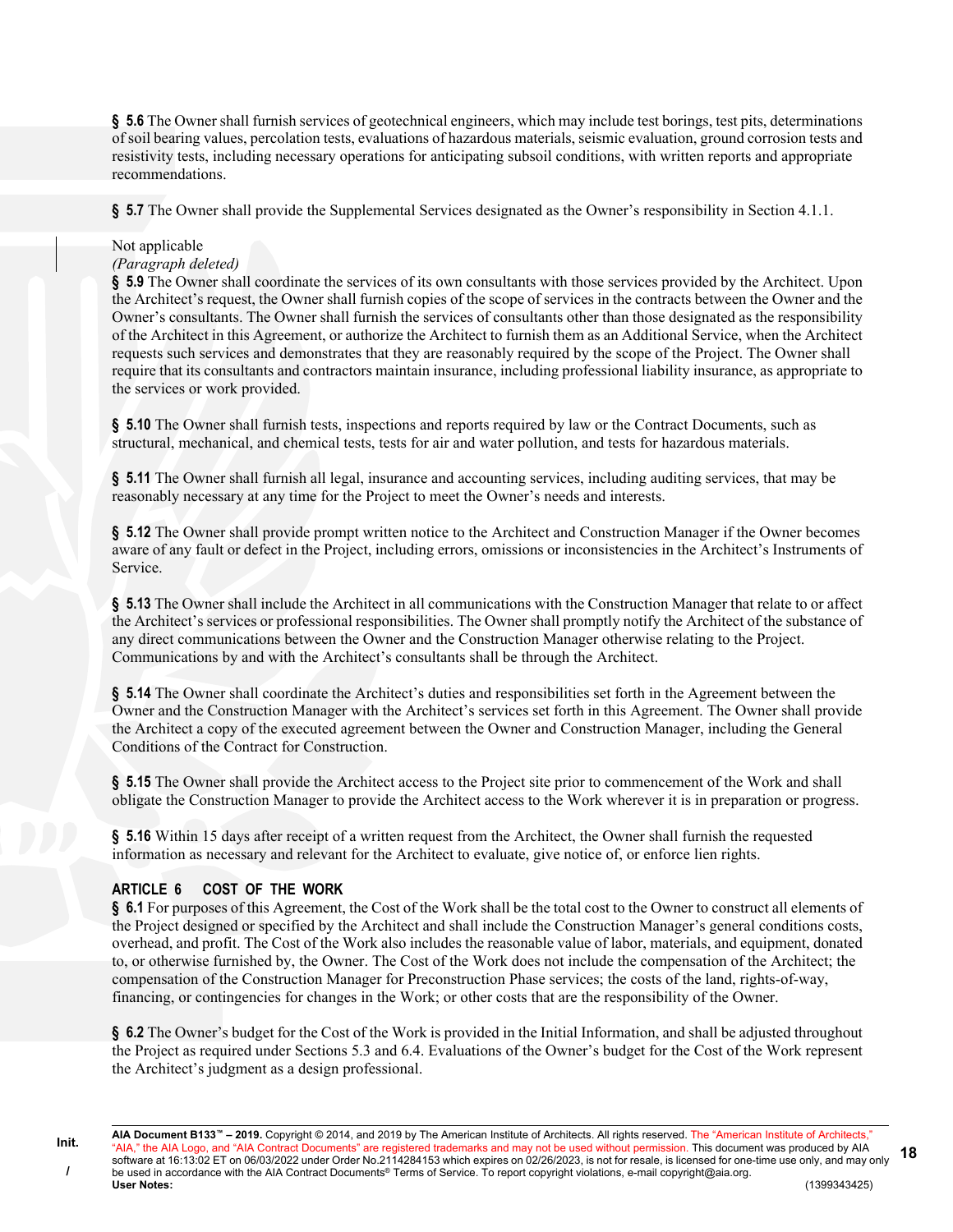**§ 6.3** The Owner shall require the Construction Manager to include appropriate contingencies for design, bidding or negotiating, price escalation, and market conditions in estimates of the Cost of the Work. The Architect shall be entitled to rely on the accuracy and completeness of estimates of the Cost of the Work the Construction Manager prepares as the Architect progresses with its Basic Services. The Architect shall prepare, as an Additional Service, revisions to the Drawings, Specifications or other documents required due to the Construction Manager's inaccuracies or incompleteness in preparing cost estimates, or due to market conditions the Architect could not reasonably anticipate. The Architect may review the Construction Manager's estimates solely for the Architect's guidance in completion of its services, however, the Architect shall report to the Owner any material inaccuracies and inconsistencies noted during any such review.

**§ 6.3.1** If the Architect is providing cost estimating services as a Supplemental Service, and a discrepancy exists between the Construction Manager's cost estimates and the Architect's cost estimates, the Architect and the Construction Manager shall work together to reconcile the cost estimates.

**§ 6.4** If, prior to the conclusion of the Design Development Phase, the Construction Manager's estimate of the Cost of the Work exceeds the Owner's budget for the Cost of the Work, the Architect, in consultation with the Construction Manager, shall make appropriate recommendations to the Owner to adjust the Project's size, quality or budget for the Cost of the Work, and the Owner shall cooperate with the Architect in making such adjustments.

**§ 6.5** If the Construction Manager's estimate of the Cost of the Work at the conclusion of the Design Development Phase exceeds the Owner's budget for the Cost of the Work, the Owner shall

- **.1** give written approval of an increase in the budget for the Cost of the Work;
- **.2** terminate in accordance with Section 9.5;
- **.3** in consultation with the Architect and Construction Manager, revise the Project program, scope, or quality as required to reduce the Cost of the Work; or
- **.4** implement any other mutually acceptable alternative.

**§ 6.6** If the Owner chooses to proceed under Section 6.5.3, the Architect, without additional compensation, shall incorporate the revisions in the Construction Documents Phase as necessary to comply with the Owner's budget for the Cost of the Work at the conclusion of the Design Development Phase Services, or the budget as adjusted under Section 6.5.1. The Architect's revisions in the Construction Documents Phase shall be the limit of the Architect's responsibility under this Article 6.

§ 6.7 After incorporation of modifications under Section 6.6, the Architect shall, as an Additional Service, make any required revisions to the Drawings, Specifications or other documents necessitated by the Construction Manager's subsequent cost estimates, the Guaranteed Maximum Price proposal, or Control Estimate that exceed the Owner's budget for the Cost of the Work, except when the excess is due to changes initiated by the Architect in scope, basic systems, or the kinds and quality of materials, finishes or equipment.

#### **ARTICLE 7 COPYRIGHTS AND LICENSES**

**§ 7.1** The Architect and the Owner warrant that in transmitting Instruments of Service, or any other information, the transmitting party is the copyright owner of such information or has permission from the copyright owner to transmit such information for its use on the Project.

**§ 7.2** The Architect and the Architect's consultants shall be deemed the authors and owners of their respective Instruments of Service, including the Drawings and Specifications, and shall retain all common law, statutory and other reserved rights, including copyrights. Submission or distribution of Instruments of Service to meet official regulatory requirements or for similar purposes in connection with the Project is not to be construed as publication in derogation of the reserved rights of the Architect and the Architect's consultants.

**§ 7.3** The Architect grants to the Owner a nonexclusive license to use the Architect's Instruments of Service solely and exclusively for purposes of constructing, using, maintaining, altering and adding to the Project, provided that the Owner substantially performs its obligations under this Agreement, including prompt payment of all sums due, pursuant to Article 9 and Article 11. The Architect shall obtain similar nonexclusive licenses from the Architect's consultants consistent with this Agreement. The license granted under this section permits the Owner to authorize the Construction Manager, Subcontractors, Sub-subcontractors, and suppliers, as well as the Owner's consultants and separate contractors, to reproduce applicable portions of the Instruments of Service, subject to any protocols established pursuant to Section

**Init. /**

**AIA Document B133™ – 2019.** Copyright © 2014, and 2019 by The American Institute of Architects. All rights reserved. The "American Institute of Architects," "AIA," the AIA Logo, and "AIA Contract Documents" are registered trademarks and may not be used without permission. This document was produced by AIA software at 16:13:02 ET on 06/03/2022 under Order No.2114284153 which expires on 02/26/2023, is not for resale, is licensed for one-time use only, and may only be used in accordance with the AIA Contract Documents® Terms of Service. To report copyright violations, e-mail copyright@aia.org.<br>User Notes: **User Notes:** (1399343425) **19**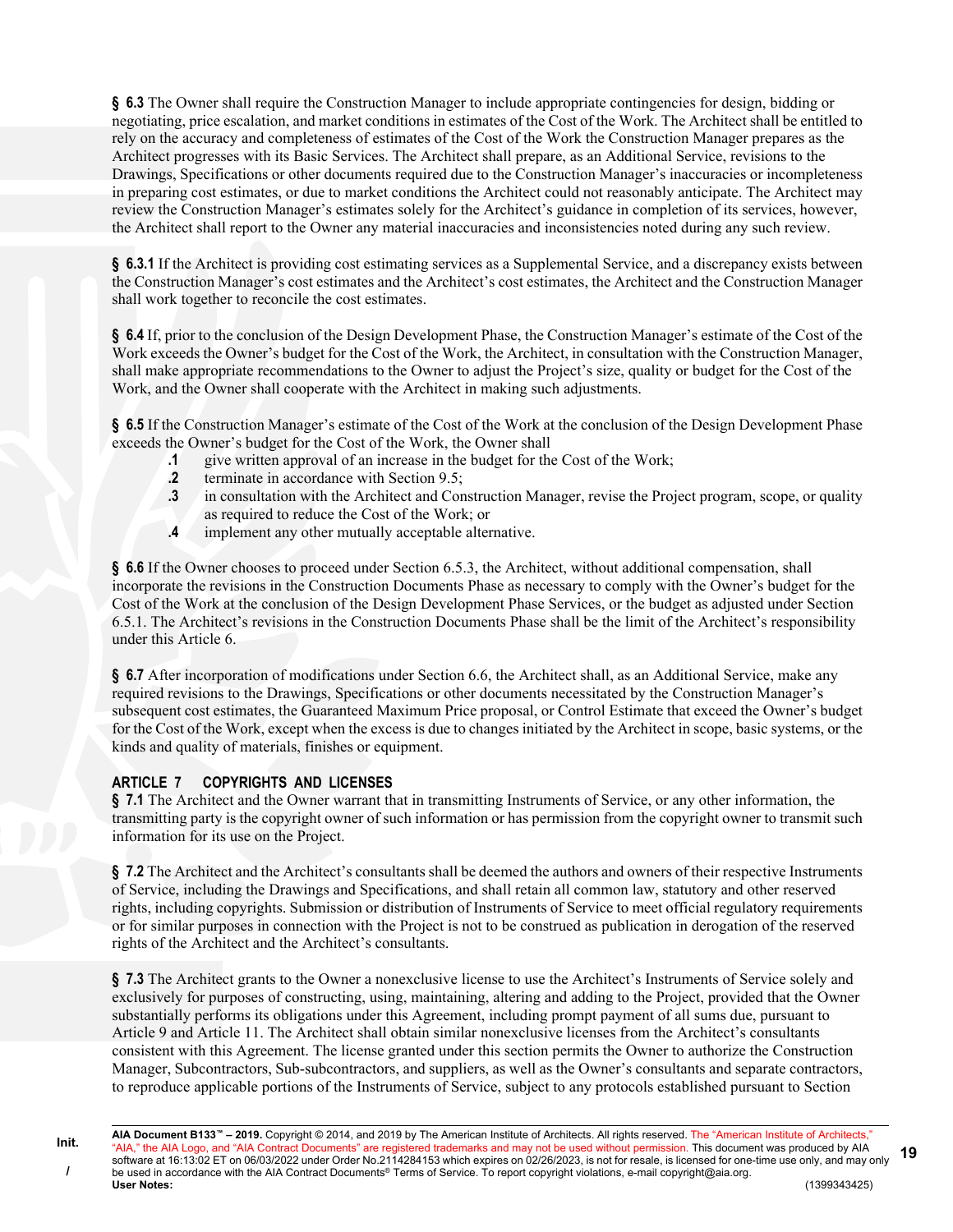1.3, solely and exclusively for use in performing services or construction for the Project. If the Architect rightfully terminates this Agreement for cause as provided in Section 9.4, the license granted in this Section 7.3 shall terminate.

**§ 7.3.1** In the event the Owner uses the Instruments of Service without retaining the authors of the Instruments of Service, the Owner releases the Architect and Architect's consultant(s) from all claims and causes of action arising from such uses. The Owner, to the extent permitted by law, further agrees to indemnify and hold harmless the Architect and its consultants from all costs and expenses, including the cost of defense, related to claims and causes of action asserted by any third person or entity to the extent such costs and expenses arise from the Owner's use of the Instruments of Service under this Section 7.3.1. The terms of this Section 7.3.1 shall not apply if the Owner rightfully terminates this Agreement for cause under Section 9.4.

**§ 7.4** Except for the licenses granted in this Article 7, no other license or right shall be deemed granted or implied under this Agreement. The Owner shall not assign, delegate, sublicense, pledge or otherwise transfer any license granted herein to another party without the prior written agreement of the Architect. Any unauthorized use of the Instruments of Service shall be at the Owner's sole risk and without liability to the Architect and the Architect's consultants.

**§ 7.5** Except as otherwise stated in Section 7.3, the provisions of this Article 7 shall survive the termination of this Agreement.

#### **ARTICLE 8 CLAIMS AND DISPUTES**

#### **§ 8.1 General**

§ 8.1.1 The Owner and Architect shall commence all claims and causes of action against the other and arising out of or related to this Agreement, whether in contract, tort, or otherwise, in accordance with the requirements of the binding dispute resolution method selected in this Agreement and within the period specified by applicable law, but in any case not more than 10 years after the date of Substantial Completion of the Work. The Owner and Architect waive all claims and causes of action not commenced in accordance with this Section 8.1.1.

**§ 8.1.2** To the extent damages are covered by property insurance, the Owner and Architect waive all rights against each other and against the contractors, consultants, agents and employees of the other for damages, except such rights as they may have to the proceeds of such insurance as set forth in AIA Document A201–2017, General Conditions of the Contract for Construction. The Owner or the Architect, as appropriate, shall require of the Construction Manager, contractors, consultants, agents and employees of any of them, similar waivers in favor of the other parties enumerated herein.

**§ 8.1.3** The Architect shall indemnify and hold the Owner and the Owner's officers and employees harmless from and against damages, losses and judgments arising from claims by third parties, including reasonable attorneys' fees and expenses recoverable under applicable law, but only to the extent they are caused by the negligent acts or omissions of the Architect, its employees and its consultants in the performance of professional services under this Agreement. The Architect's obligation to indemnify and hold the Owner and the Owner's officers and employees harmless does not include a duty to defend. The Architect's duty to indemnify the Owner under this Section 8.1.3 shall be limited to the available proceeds of the insurance coverage required by this Agreement.

**§ 8.1.4** The Architect and Owner waive consequential damages for claims, disputes, or other matters in question arising out of or relating to this Agreement. This mutual waiver is applicable, without limitation, to all consequential damages due to either party's termination of this Agreement, except as specifically provided in Section 9.7.

#### **§ 8.2 Mediation**

**§ 8.2.1** Any claim, dispute, or other matter in question arising out of or related to this Agreement shall be subject to mediation as a condition precedent to binding dispute resolution. If such matter relates to or is the subject of a lien arising out of the Architect's services, the Architect may proceed in accordance with applicable law to comply with the lien notice or filing deadlines prior to resolution of the matter by mediation or by binding dispute resolution.

**§ 8.2.2** The Owner and Architect shall endeavor to resolve claims, disputes and other matters in question between them by mediation, which, unless the parties mutually agree otherwise, shall be administered by the American Arbitration Association in accordance with its Construction Industry Mediation Procedures in effect on the date of this Agreement. A request for mediation shall be made in writing, delivered to the other party to this Agreement, and filed with the person or entity administering the mediation. The request may be made concurrently with the filing of a complaint or other appropriate demand for binding dispute resolution but, in such event, mediation shall proceed in advance of binding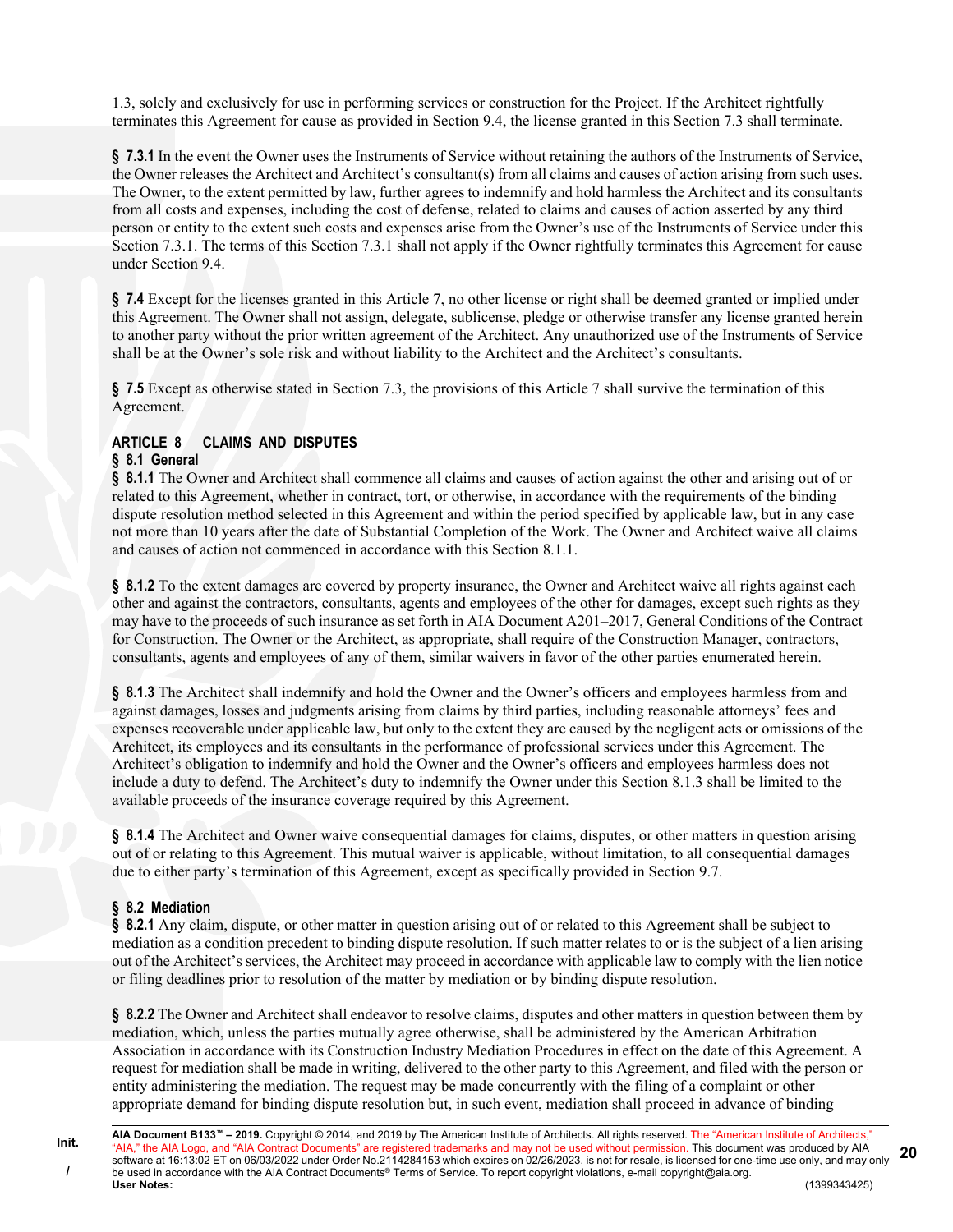dispute resolution proceedings, which shall be stayed pending mediation for a period of 60 days from the date of filing, unless stayed for a longer period by agreement of the parties or court order. If an arbitration proceeding is stayed pursuant to this section, the parties may nonetheless proceed to the selection of the arbitrator(s) and agree upon a schedule for later proceedings.

**§ 8.2.3** The parties shall share the mediator's fee and any filing fees equally. The mediation shall be held in the place where the Project is located, unless another location is mutually agreed upon. Agreements reached in mediation shall be enforceable as settlement agreements in any court having jurisdiction thereof.

**§ 8.2.4** If the parties do not resolve a dispute through mediation pursuant to this Section 8.2, the method of binding dispute resolution shall be the following:

*(Check the appropriate box.)*

- [ **X** ] Arbitration pursuant to Section 8.3 of this Agreement
- [ ] Litigation in a court of competent jurisdiction
- [ ] Other: *(Specify)*

If the Owner and Architect do not select a method of binding dispute resolution, or do not subsequently agree in writing to a binding dispute resolution method other than litigation, the dispute will be resolved in a court of competent jurisdiction.

#### **§ 8.3 Arbitration**

**§ 8.3.1** If the parties have selected arbitration as the method for binding dispute resolution in this Agreement, any claim, dispute or other matter in question arising out of or related to this Agreement subject to, but not resolved by, mediation shall be subject to arbitration, which, unless the parties mutually agree otherwise, shall be administered by the American Arbitration Association in accordance with its Construction Industry Arbitration Rules in effect on the date of this Agreement. A demand for arbitration shall be made in writing, delivered to the other party to this Agreement, and filed with the person or entity administering the arbitration.

**§ 8.3.1.1** A demand for arbitration shall be made no earlier than concurrently with the filing of a request for mediation, but in no event shall it be made after the date when the institution of legal or equitable proceedings based on the claim, dispute or other matter in question would be barred by the applicable statute of limitations. For statute of limitations purposes, receipt of a written demand for arbitration by the person or entity administering the arbitration shall constitute the institution of legal or equitable proceedings based on the claim, dispute or other matter in question.

**§ 8.3.2** The foregoing agreement to arbitrate, and other agreements to arbitrate with an additional person or entity duly consented to by parties to this Agreement, shall be specifically enforceable in accordance with applicable law in any court having jurisdiction thereof.

**§ 8.3.3** The award rendered by the arbitrator(s) shall be final, and judgment may be entered upon it in accordance with applicable law in any court having jurisdiction thereof.

#### **§ 8.3.4 Consolidation or Joinder**

**Init. /**

**§ 8.3.4.1** Either party, at its sole discretion, may consolidate an arbitration conducted under this Agreement with any other arbitration to which it is a party provided that (1) the arbitration agreement governing the other arbitration permits consolidation; (2) the arbitrations to be consolidated substantially involve common questions of law or fact; and (3) the arbitrations employ materially similar procedural rules and methods for selecting arbitrator(s).

**§ 8.3.4.2** Either party, at its sole discretion, may include by joinder persons or entities substantially involved in a common question of law or fact whose presence is required if complete relief is to be accorded in arbitration, provided that the party sought to be joined consents in writing to such joinder. Consent to arbitration involving an additional person or entity shall not constitute consent to arbitration of any claim, dispute or other matter in question not described in the written consent.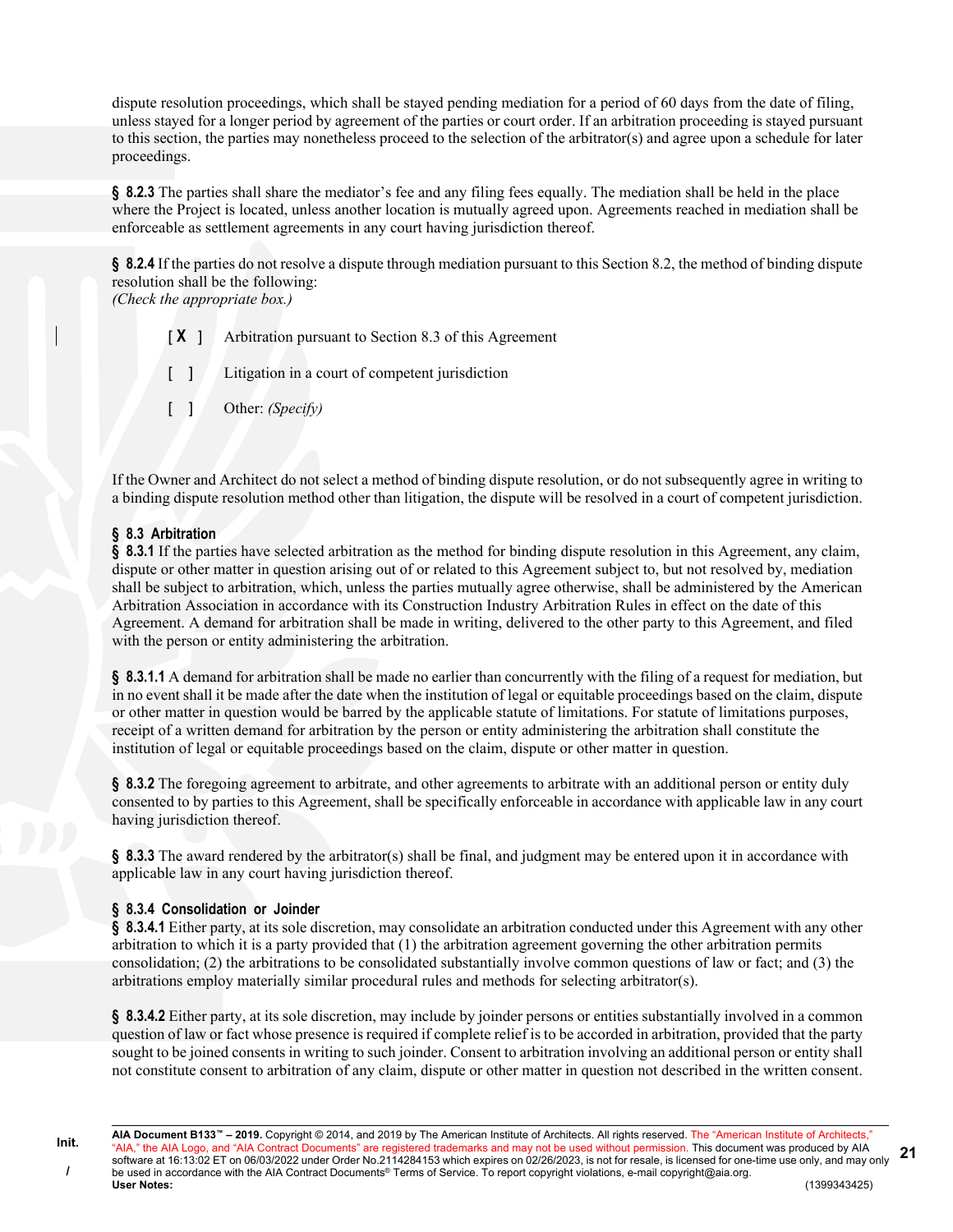**§ 8.3.4.3** The Owner and Architect grant to any person or entity made a party to an arbitration conducted under this Section 8.3, whether by joinder or consolidation, the same rights of joinder and consolidation as the Owner and Architect under this Agreement.

**§ 8.4** The provisions of this Article 8 shall survive the termination of this Agreement.

#### **ARTICLE 9 TERMINATION OR SUSPENSION**

§ 9.1 If the Owner fails to make payments to the Architect in accordance with this Agreement, such failure shall be considered substantial nonperformance and cause for termination or, at the Architect's option, cause for suspension of performance of services under this Agreement. If the Architect elects to suspend services, the Architect shall give seven days' written notice to the Owner before suspending services. In the event of a suspension of services, the Architect shall have no liability to the Owner for delay or damage caused the Owner because of such suspension of services. Before resuming services, the Owner shall pay the Architect all sums due prior to suspension and any expenses incurred in the interruption and resumption of the Architect's services. The Architect's fees for the remaining services and the time schedules shall be equitably adjusted.

**§ 9.2** If the Owner suspends the Project, the Architect shall be compensated for services performed prior to notice of such suspension. When the Project is resumed, the Architect shall be compensated for expenses incurred in the interruption and resumption of the Architect's services. The Architect's fees for the remaining services and the time schedules shall be equitably adjusted.

**§ 9.3** If the Owner suspends the Project for more than 90 cumulative days for reasons other than the fault of the Architect, the Architect may terminate this Agreement by giving not less than seven days' written notice.

**§ 9.4** Either party may terminate this Agreement upon not less than seven days' written notice should the other party fail substantially to perform in accordance with the terms of this Agreement through no fault of the party initiating the termination.

**§ 9.5** The Owner may terminate this Agreement upon not less than seven days' written notice to the Architect for the Owner's convenience and without cause.

**§ 9.6** If the Owner terminates this Agreement for its convenience pursuant to Section 9.5, or the Architect terminates this Agreement pursuant to Section 9.3, the Owner shall compensate the Architect for services performed prior to termination, Reimbursable Expenses incurred, and costs attributable to termination, including the costs attributable to the Architect's termination of consultant agreements.

**§ 9.7** In addition to any amounts paid under Section 9.6, if the Owner terminates this Agreement for its convenience pursuant to Section 9.5, or the Architect terminates this Agreement pursuant to Section 9.3, the Owner shall pay to the Architect the following fees:

*(Set forth below the amount of any termination or licensing fee, or the method for determining any termination or licensing fee.)*

**.1** Termination Fee:

None

**.2** Licensing Fee if the Owner intends to continue using the Architect's Instruments of Service:

None

**§ 9.8** Except as otherwise expressly provided herein, this Agreement shall terminate one year from the date of Substantial Completion.

§ 9.9 The Owner's rights to use the Architect's Instruments of Service in the event of a termination of this Agreement are set forth in Article 7 and Section 9.7.

**AIA Document B133™ – 2019.** Copyright © 2014, and 2019 by The American Institute of Architects. All rights reserved. The "American Institute of Architects," "AIA," the AIA Logo, and "AIA Contract Documents" are registered trademarks and may not be used without permission. This document was produced by AIA software at 16:13:02 ET on 06/03/2022 under Order No.2114284153 which expires on 02/26/2023, is not for resale, is licensed for one-time use only, and may only be used in accordance with the AIA Contract Documents® Terms of Service. To report copyright violations, e-mail copyright@aia.org. **User Notes:** (1399343425) **22**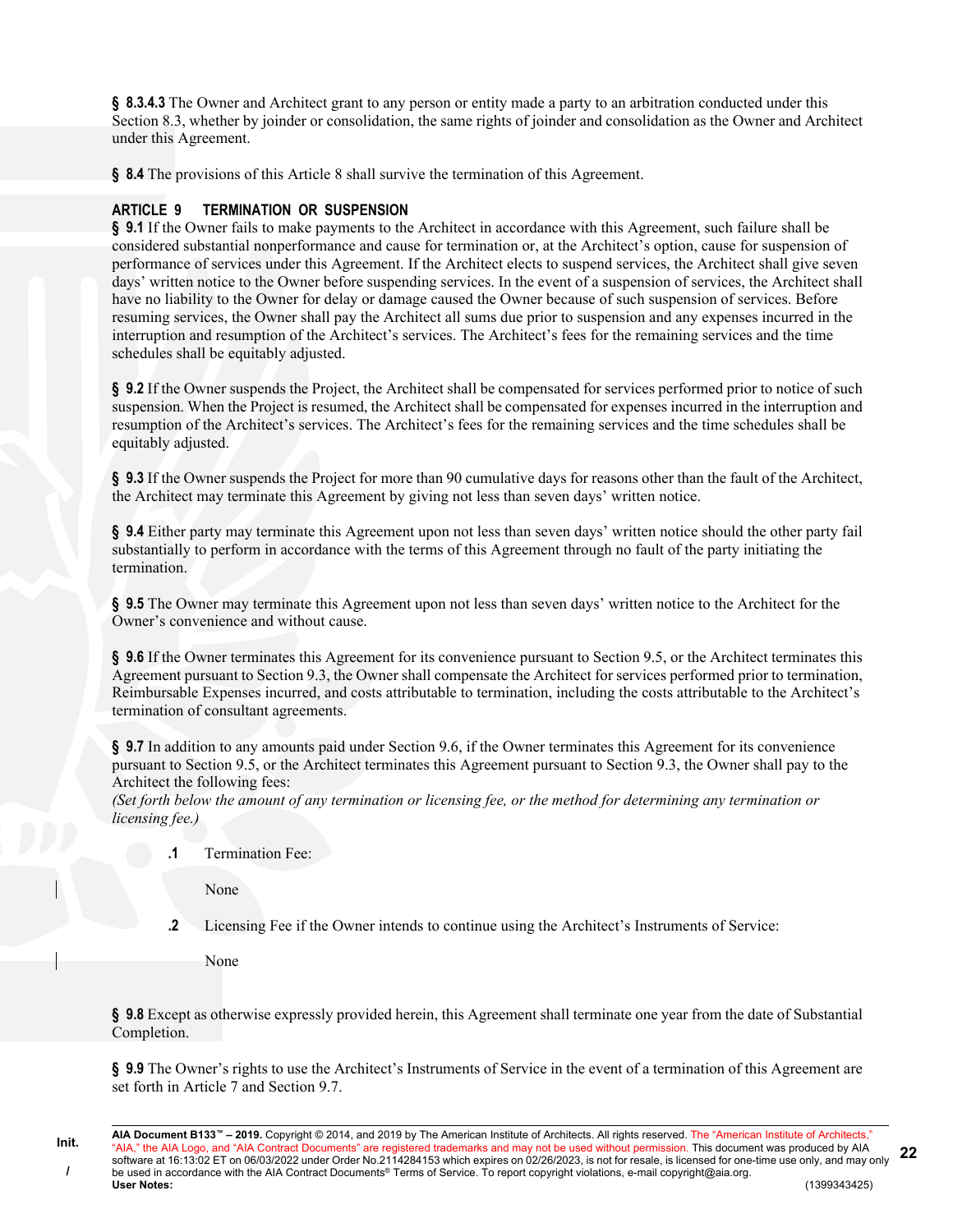#### **ARTICLE 10 MISCELLANEOUS PROVISIONS**

**§ 10.1** This Agreement shall be governed by the law of the State of Illinois.

**§ 10.2** Terms in this Agreement shall have the same meaning as those in AIA Document A201–2017, General Conditions of the Contract for Construction, except as modified in this Agreement. The term "Contractor" as used in A201–2017 shall mean the Construction Manager.

**§ 10.3** The Owner and Architect, respectively, bind themselves, their agents, successors, assigns, and legal representatives to this Agreement. Neither the Owner nor the Architect shall assign this Agreement without the written consent of the other, except that the Owner may assign this Agreement to a lender providing financing for the Project if the lender agrees to assume the Owner's rights and obligations under this Agreement, including any payments due to the Architect by the Owner prior to the assignment.

**§ 10.4** If the Owner requests the Architect to execute certificates, the proposed language of such certificates shall be submitted to the Architect for review at least 14 days prior to the requested dates of execution. If the Owner requests the Architect to execute consents reasonably required to facilitate assignment to a lender, the Architect shall execute all such consents that are consistent with this Agreement, provided the proposed consent is submitted to the Architect for review at least 14 days prior to execution. The Architect shall not be required to execute certificates or consents that would require knowledge, services, or responsibilities beyond the scope of this Agreement.

**§ 10.5** Nothing contained in this Agreement shall create a contractual relationship with, or a cause of action in favor of, a third party against either the Owner or Architect.

**§ 10.6** Unless otherwise required in this Agreement, the Architect shall have no responsibility for the discovery, presence, handling, removal or disposal of, or exposure of persons to, hazardous materials or toxic substances in any form at the Project site.

**§ 10.7** The Architect shall have the right to include photographic or artistic representations of the design of the Project among the Architect's promotional and professional materials. The Architect shall be given reasonable access to the completed Project to make such representations. However, the Architect's materials shall not include the Owner's confidential or proprietary information if the Owner has previously advised the Architect in writing of the specific information considered by the Owner to be confidential or proprietary. The Owner shall provide professional credit for the Architect in the Owner's promotional materials for the Project. This Section 10.7 shall survive the termination of this Agreement unless the Owner terminates this Agreement for cause pursuant to Section 9.4.

**§ 10.8** If the Architect or Owner receives information specifically designated as "confidential" or "business proprietary," the receiving party shall keep such information strictly confidential and shall not disclose it to any other person except as set forth in Section 10.8.1. This Section 10.8 shall survive the termination of this Agreement.

**§ 10.8.1** The receiving party may disclose "confidential" or "business proprietary" information after 7 days' notice to the other party, when required by law, arbitrator's order, or court order, including a subpoena or other form of compulsory legal process issued by a court or governmental entity, or to the extent such information is reasonably necessary for the receiving party to defend itself in any dispute. The receiving party may also disclose such information to its employees, consultants, or contractors in order to perform services or work solely and exclusively for the Project, provided those employees, consultants and contractors are subject to the restrictions on the disclosure and use of such information as set forth in this Section 10.8.

**§ 10.9** The invalidity of any provision of the Agreement shall not invalidate the Agreement or its remaining provisions. If it is determined that any provision of the Agreement violates any law, or is otherwise invalid or unenforceable, then that provision shall be revised to the extent necessary to make that provision legal and enforceable. In such case the Agreement shall be construed, to the fullest extent permitted by law, to give effect to the parties' intentions and purposes in executing the Agreement.

#### **ARTICLE 11 COMPENSATION**

§ 11.1 For the Architect's Basic Services described under Article 3, the Owner shall compensate the Architect as follows:

**.1** Stipulated Sum

**AIA Document B133™ – 2019.** Copyright © 2014, and 2019 by The American Institute of Architects. All rights reserved. The "American Institute of Architects," "AIA," the AIA Logo, and "AIA Contract Documents" are registered trademarks and may not be used without permission. This document was produced by AIA software at 16:13:02 ET on 06/03/2022 under Order No.2114284153 which expires on 02/26/2023, is not for resale, is licensed for one-time use only, and may only be used in accordance with the AIA Contract Documents® Terms of Service. To report copyright violations, e-mail copyright@aia.org. **User Notes:** (1399343425) **23**

**Init. /**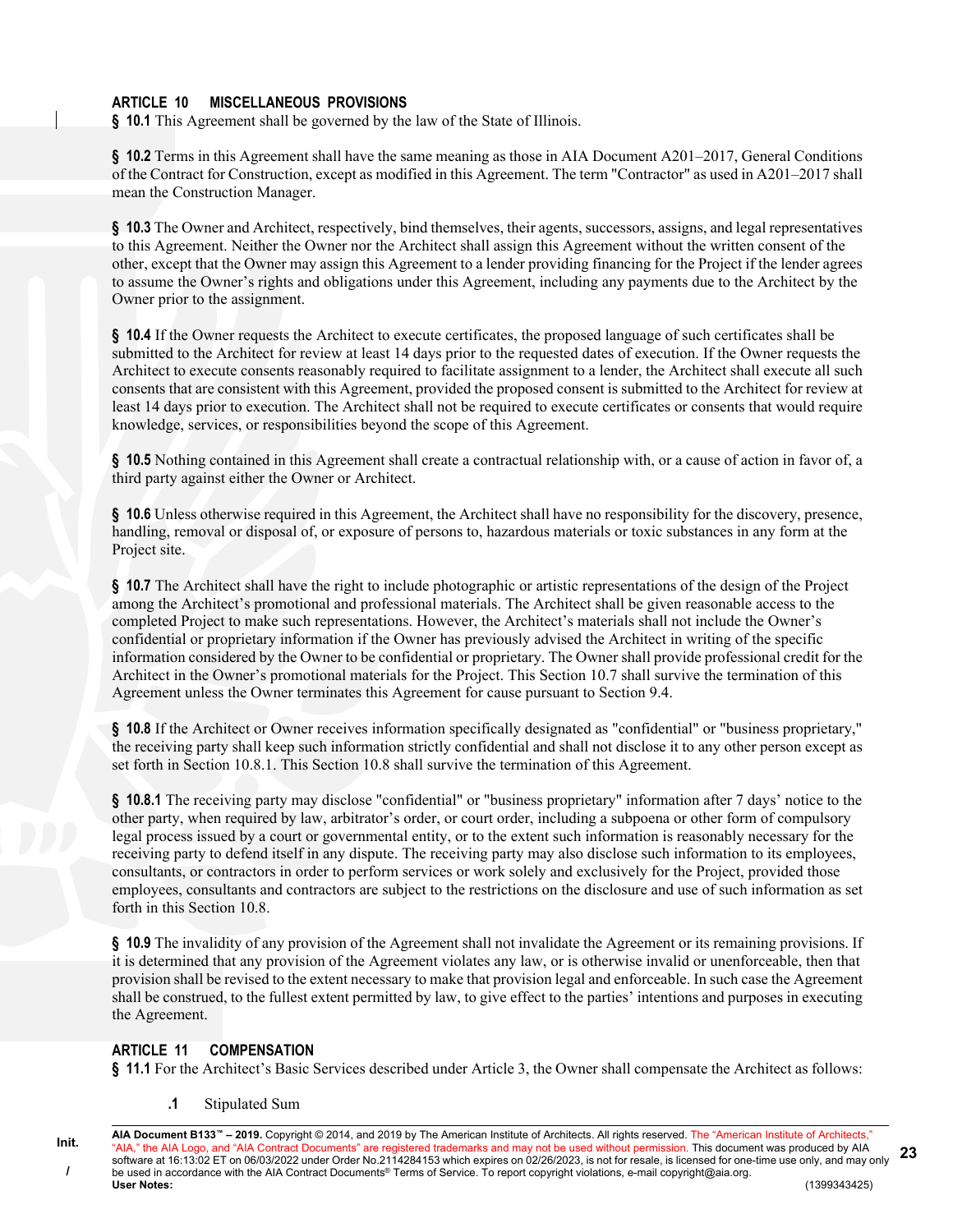*(Paragraphs deleted)*

For Basic Services including architecture, structural engineering, mechanical/electrical/plumbing/fire protection engineering and specifications a stipulated sum of \$610,200.00

**§ 11.2** For the Architect's Supplemental Services designated in Section 4.1.1 the Owner shall compensate the Architect as follows:

*(Insert amount of, or basis for, compensation. If necessary, list specific services to which particular methods of compensation apply.)*

For Supplemental Services include in the scope of services a fixed sum of \$302,205.00 broken down as follows:

| Assistance with Selection of Construction Manager | \$10,000 |
|---------------------------------------------------|----------|
| Programming                                       | \$15,120 |
| Existing facilities digital scanning              | \$4,000  |
| <b>Building Information Model</b>                 | \$4,000  |
| Civil engineering                                 | \$34,000 |
| Landscape design                                  | \$6,000  |
| Architectural interior design                     | \$25,500 |
| Preliminary and Schematic Design Cost estimating  | \$15,995 |
| Audio-Visual Systems Design                       | \$8,600  |
| Voice/Data/Cable                                  | \$6,000  |
| Security and Access Control                       | \$4,000  |
| Code Required Commissioning                       | \$7,500  |
| Furniture, furnishings, and equipment design      | \$77,350 |
| Signage                                           | \$9,540  |
| Lighting Design                                   | \$45,000 |
| <b>Elevator Consulting</b>                        | \$18,500 |
| Parking Area Lighting                             | \$3,600  |
| Phasing/Interim Site Planning                     | \$7,500  |

**§ 11.3** For Additional Services that may arise during the course of the Project, including those under Section 4.2, the Owner shall compensate the Architect as follows:

*(Insert amount of, or basis for, compensation.)*

Hourly based upon the normal office billing rates in effect at the time the additional service is provided.

**§ 11.4** Compensation for Supplemental and Additional Services of the Architect's consultants when not included in Sections 11.2 or 11.3, shall be the amount invoiced to the Architect plus Ten percent (10 %), or as follows: *(Insert amount of, or basis for computing, Architect's consultants' compensation for Supplemental or Additional Services.)*

Unless otherwise mutually agreed upon in writing.

**§ 11.5** When compensation for Basic Services is based on a stipulated sum, the proportion of compensation for each phase of services shall be as follows:

| Schematic Design Phase   |                    | Thirteen percent ( | $\%$ |
|--------------------------|--------------------|--------------------|------|
| Design Development Phase | Nineteen percent ( |                    | $\%$ |

**AIA Document B133™ – 2019.** Copyright © 2014, and 2019 by The American Institute of Architects. All rights reserved. The "American Institute of Architects," "AIA," the AIA Logo, and "AIA Contract Documents" are registered trademarks and may not be used without permission. This document was produced by AIA software at 16:13:02 ET on 06/03/2022 under Order No.2114284153 which expires on 02/26/2023, is not for resale, is licensed for one-time use only, and may only be used in accordance with the AIA Contract Documents® Terms of Service. To report copyright violations, e-mail copyright@aia.org. **User Notes:** (1399343425) **24**

**Init. /**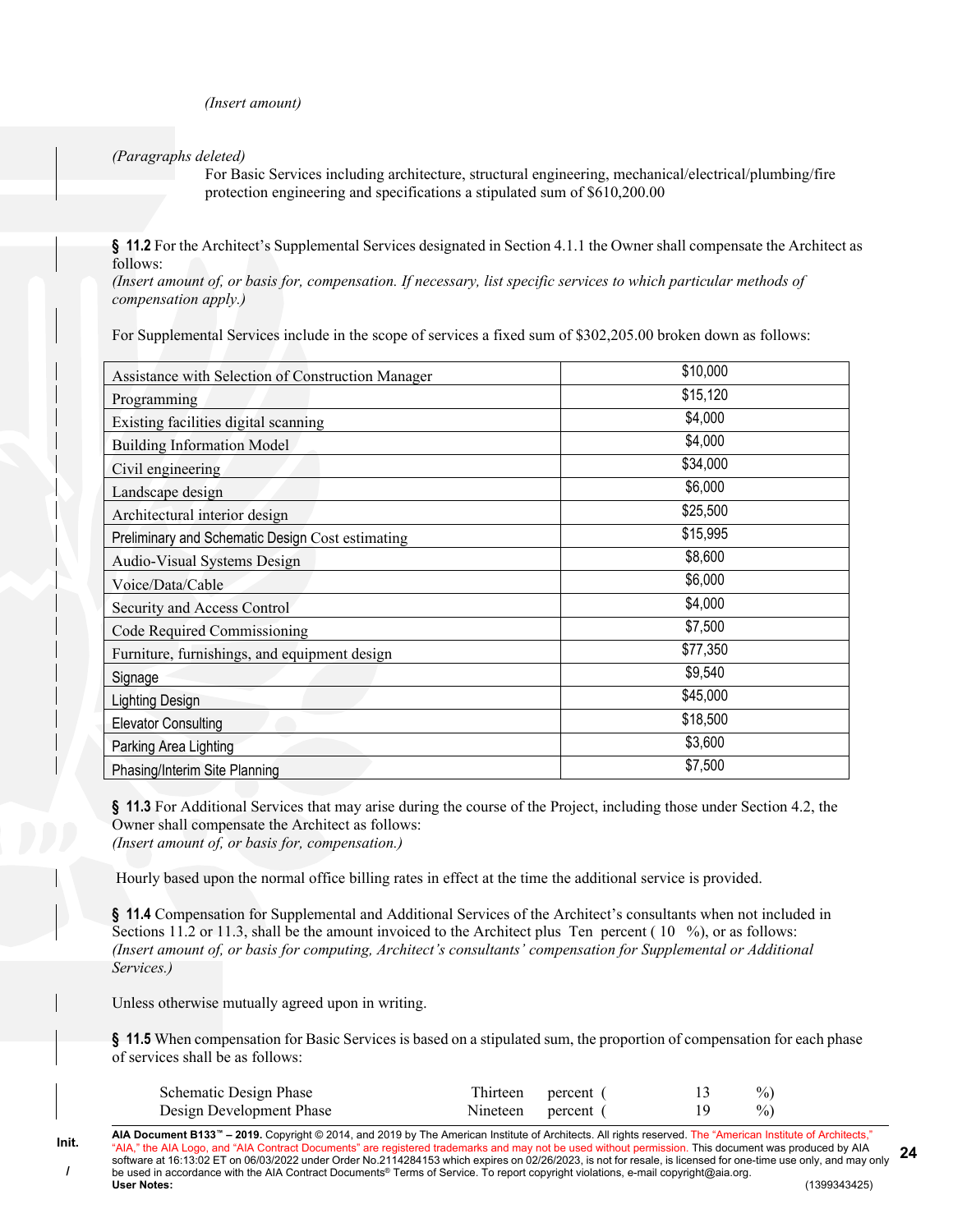| <b>Construction Documents Phase</b><br>Procurement Phase<br><b>Construction Phase</b> | Thirty One percent (<br>Four<br>Thirty Three percent ( | percent ( | 3 I<br>33 | $\%$<br>$\%$<br>$\%$ |
|---------------------------------------------------------------------------------------|--------------------------------------------------------|-----------|-----------|----------------------|
| <b>Total Basic Compensation</b>                                                       | one hundred percent (                                  |           | 100       | $\%$                 |

The Owner acknowledges that with a Construction Manager as constructor project delivery method, the Architect may be providing its services in multiple Phases simultaneously. Therefore, the Architect shall be permitted to invoice monthly in proportion to services performed in each Phase of Services, as appropriate.

§ 11.6 Not applicable.

#### **§ 11.6.1** Not applicable.

§ 11.7 The hourly billing rates for services of the Architect are attached. The rates shall be adjusted in accordance with the Architect's and Architect's consultants' normal review practices. *(If applicable, attach an exhibit of hourly billing rates or insert them below.)*

**Employee or Category Rate (\$0.00)** 

#### **§ 11.8 Compensation for Reimbursable Expenses**

**§ 11.8.1** Reimbursable Expenses are in addition to compensation for Basic, Supplemental, and Additional Services and include expenses incurred by the Architect and the Architect's consultants directly related to the Project, as follows:

**.1** Transportation and authorized out-of-town travel and subsistence;

- **.2**
- **.3** Permitting and other fees required by authorities having jurisdiction over the Project;
- **.4** Printing, reproductions, plots, and standard form documents;
- **.5** Postage, handling, and delivery;
- **.6** Expense of overtime work requiring higher than regular rates, if authorized in advance by the Owner;
- **.7** Renderings, physical models, mock-ups, professional photography, and presentation materials requested by the Owner;
- **.8** If required by the Owner, and with the Owner's prior written approval, the Architect's consultants' expenses of professional liability insurance dedicated exclusively to this Project, or the expense of additional insurance coverage or limits in excess of that normally maintained by the Architect's consultants;
- **.9** All taxes levied on professional services and on reimbursable expenses;
- **.10** Site office expenses;
- **.11** Not applicable; and
- **.12** Other similar Project-related expenditures.

**§ 11.8.2** For Reimbursable Expenses the compensation shall be the expenses incurred by the Architect and the Architect's consultants plus ten percent ( 10 %) of the expenses incurred.

**§ 11.9 Architect's Insurance.** If the types and limits of coverage required in Section 2.6 are in addition to the types and limits the Architect normally maintains, the Owner shall pay the Architect for the additional costs incurred by the Architect for the additional coverages as set forth below:

*(Insert the additional coverages the Architect is required to obtain in order to satisfy the requirements set forth in Section 2.6, and for which the Owner shall reimburse the Architect.)*

At the cost of the additional coverage.

**AIA Document B133™ – 2019.** Copyright © 2014, and 2019 by The American Institute of Architects. All rights reserved. The "American Institute of Architects," "AIA," the AIA Logo, and "AIA Contract Documents" are registered trademarks and may not be used without permission. This document was produced by AIA software at 16:13:02 ET on 06/03/2022 under Order No.2114284153 which expires on 02/26/2023, is not for resale, is licensed for one-time use only, and may only be used in accordance with the AIA Contract Documents® Terms of Service. To report copyright violations, e-mail copyright@aia.org. **User Notes:** (1399343425) **25**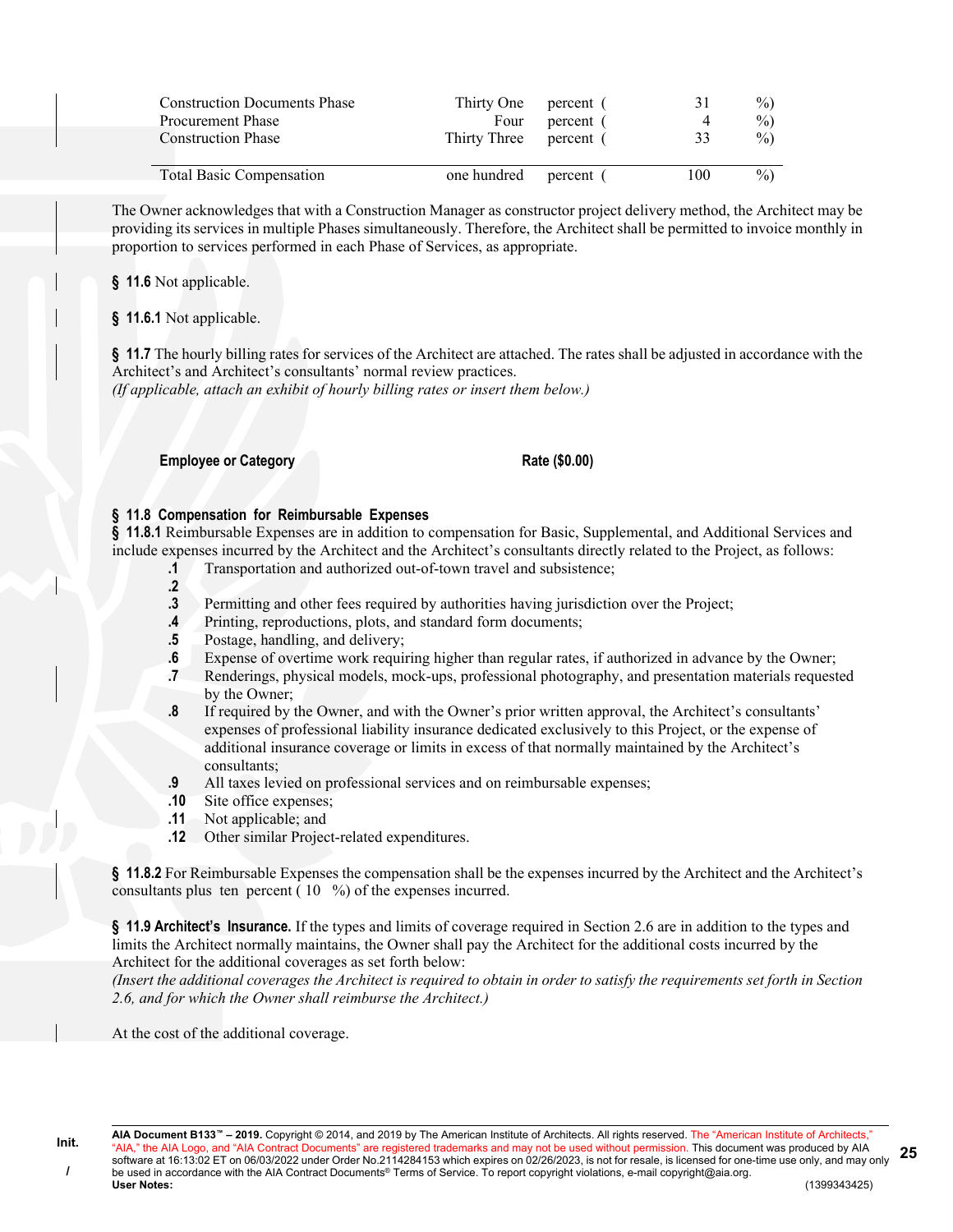#### **§ 11.10 Payments to the Architect**

#### **§ 11.10.1 Initial Payments**

**§ 11.10.1.1** An initial payment of zero (\$ 0 ) shall be made upon execution of this Agreement and is the minimum payment under this Agreement. It shall be credited to the Owner's account in the final invoice.

**§ 11.10.1.2** Not applicable.

#### **§ 11.10.2 Progress Payments**

**§ 11.10.2.1** Unless otherwise agreed, payments for services shall be made monthly in proportion to services performed. Payment for services shall be made in compliance with the Local Government Payment Act (50-ILCS 505/1 et seq.). *(Insert rate of monthly or annual interest agreed upon.)*

**§ 11.10.2.2** The Owner shall not withhold amounts from the Architect's compensation to impose a penalty or liquidated damages on the Architect, or to offset sums requested by or paid to contractors for the cost of changes in the Work, unless the Architect agrees or has been found liable for the amounts in a binding dispute resolution proceeding.

**§ 11.10.2.3** Records of Reimbursable Expenses, expenses pertaining to Supplemental and Additional Services, and services performed on the basis of hourly rates shall be available to the Owner at mutually convenient times.

#### **ARTICLE 12 SPECIAL TERMS AND CONDITIONS**

Special terms and conditions that modify this Agreement are as follows: *(Include other terms and conditions applicable to this Agreement.)*

.1 Services and fees are based on a single issuance of document for procurement and a single phase of construction.

2. Owner-Architect-Construction Manager (OAC) progress meetings will be conducted via virtual web meetings. .3 The Architect will be responsible for construction cost estimating during Schematic Design. Once the Construction Manager is selected they will assume responsibility for construction cost estimating for subsequent phases.

#### **ARTICLE 13 SCOPE OF THE AGREEMENT**

**§ 13.1** This Agreement represents the entire and integrated agreement between the Owner and the Architect and supersedes all prior negotiations, representations or agreements, either written or oral. This Agreement may be amended only by written instrument signed by both the Owner and Architect.

**§ 13.2** This Agreement is comprised of the following documents identified below:

- **.1** AIA Document B133™–2019, Standard Form Agreement Between Owner and Architect, Construction Manager as Constructor Edition
- **.2** AIA

#### *(Paragraphs deleted)*

B253-2019 Standard Form of Architect's Services: Furniture Furnishings and Equipment Design.

**.3** Exhibits:

*(Check the appropriate box for any exhibits incorporated into this Agreement.)*

[ **X** ] Owner's Rider to the B133-2019 Owner-Architect Agreement.

[ *(Paragraphs deleted)*

**X** ] Architect's Rider to the B133-2019 Owner-Architect Agreement.

**.4** Other documents:

*(List other documents, if any, forming part of the Agreement.)*

**AIA Document B133™ – 2019.** Copyright © 2014, and 2019 by The American Institute of Architects. All rights reserved. The "American Institute of Architects," "AIA," the AIA Logo, and "AIA Contract Documents" are registered trademarks and may not be used without permission. This document was produced by AIA software at 16:13:02 ET on 06/03/2022 under Order No.2114284153 which expires on 02/26/2023, is not for resale, is licensed for one-time use only, and may only be used in accordance with the AIA Contract Documents® Terms of Service. To report copyright violations, e-mail copyright@aia.org. **User Notes:** (1399343425) **26**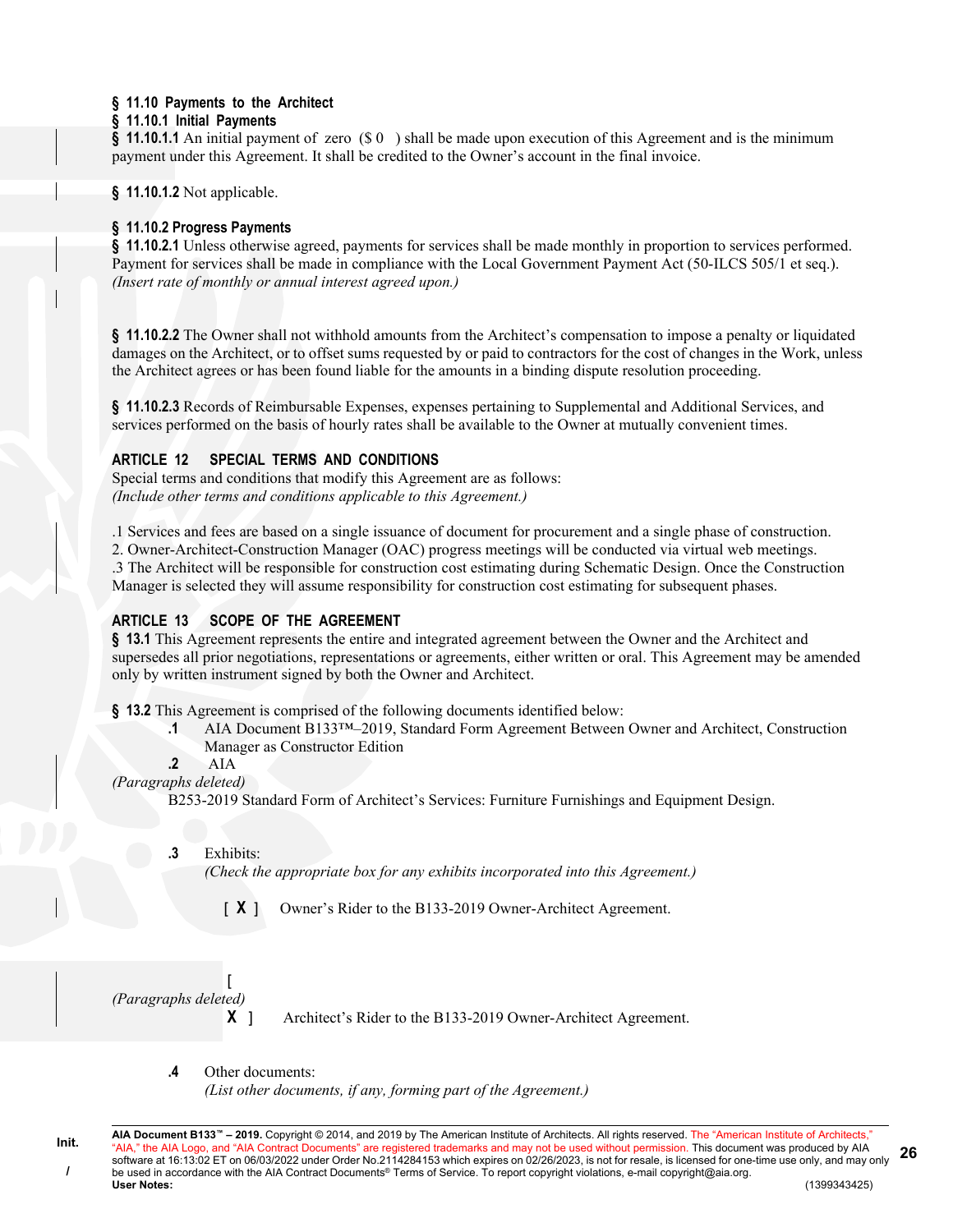.1 Architect's Hourly Billing Rates for 2022

This Agreement entered into as of the day and year first written above.

AnnaldWeg

**OWNER** *(Signature)* **ARCHITECT** *(Signature)*

*(Printed name and title) (Printed name, title, and license number, if required)*

Lisa Pappas, Library Director Donald McKay, Principal

**AIA Document B133™ – 2019.** Copyright © 2014, and 2019 by The American Institute of Architects. All rights reserved. The "American Institute of Architects," "AIA," the AIA Logo, and "AIA Contract Documents" are registered trademarks and may not be used without permission. This document was produced by AIA software at 16:13:02 ET on 06/03/2022 under Order No.2114284153 which expires on 02/26/2023, is not for resale, is licensed for one-time use only, and may only be used in accordance with the AIA Contract Documents® Terms of Service. To report copyright violations, e-mail copyright@aia.org.<br>User Notes: **User Notes:** (1399343425) **27**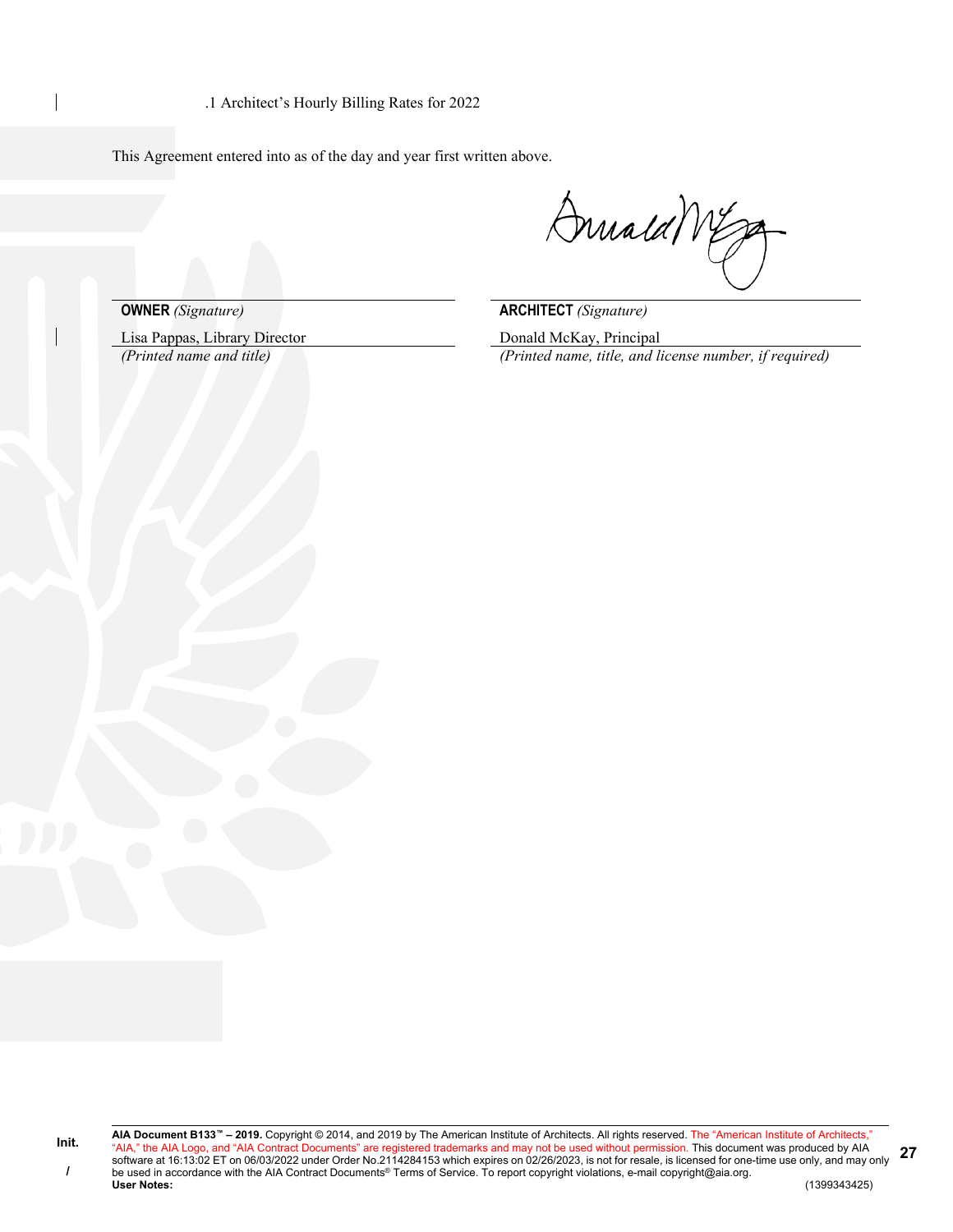# *Additions and Deletions Report for*

*AIA® Document B133™ – 2019*

This Additions and Deletions Report, as defined on page 1 of the associated document, reproduces below all text the author has added to the standard form AIA document in order to complete it, as well as any text the author may have added to or deleted from the original AIA text. Added text is shown underlined. Deleted text is indicated with a horizontal line through the original AIA text.

Note: This Additions and Deletions Report is provided for information purposes only and is not incorporated into or constitute any part of the associated AIA document. This Additions and Deletions Report and its associated document were generated simultaneously by AIA software at 16:13:02 ET on 06/03/2022.

#### **PAGE 1**

**AGREEMENT** made as of the Fifteenth day of June in the year Two Thousand Twenty-two

**…**

Plainfield Public Library District 15025 S Illinois St Plainfield, IL 60544 Telephone Number: (815) 436-6639

**…**

Sheehan Nagle Hartray Architects, Ltd., Subchapter S Corporation 130 E Randolph, Suite 3100 Chicago, IL 60601 Telephone Number: (312) 633-2900

**…**

Plainfield Public Library Renovation and Expansion 15025 S Illinois St. Plainfield, IL 60544 Project includes the renovation and expansion of the existing library facility per the approved Feasibility Study. Site work includes redevelopment of portions of the parking area and entrance drive.

**…**

Unknown at the time of execution **PAGE 2**

The program will be developed in conjunction with the Owner based on the approved Feasibility Study.

**…**

Site consists of existing library facility and parking plus additional adjacent residential properties owned by the Library.

**…**

\$7,200,000

**…**

Additions and Deletions Report for AIA Document B133<sup>™</sup> - 2019. Copyright © 2014, and 2019 by The American Institute of Architects. All rights reserved. The "American Institute of Architects," "AIA," the AIA Logo, and "AIA Contract Documents" are registered trademarks and may not be used without permission. This document was produced by AIA software at 16:13:02 ET on 06/03/2022 under Order No.2114284153 which expires on 02/26/2023, is not for resale, is licensed for one-time use only, and may only be used in accordance with the AIA Contract Documents® Terms of Service. To report copyright violations, e-mail copyright@aia.org.<br>User Notes: **User Notes:** (1399343425)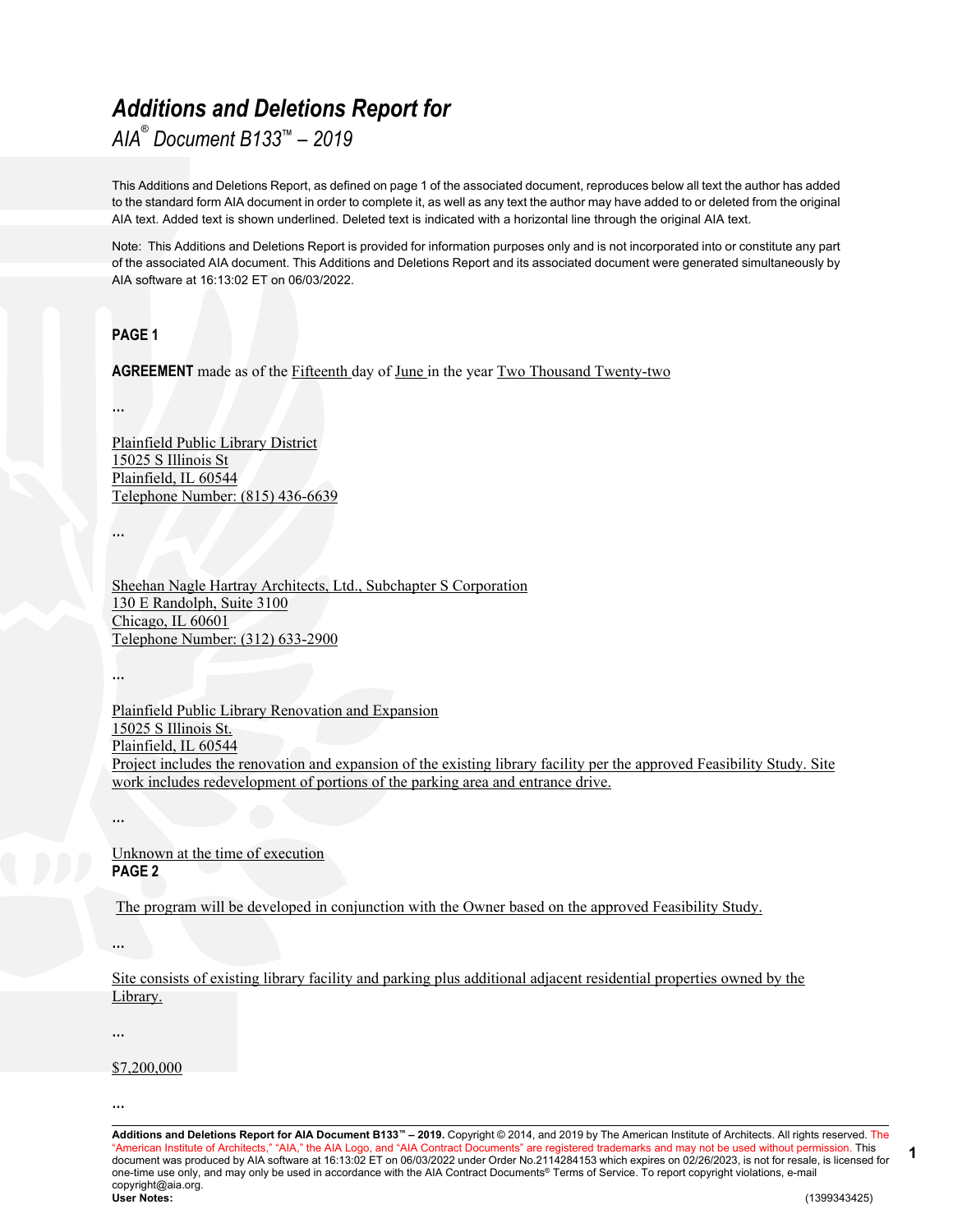Unknown at execution **PAGE 3**

Unknown at execution

Unknown at execution

**…**

**…**

[ **X** ] AIA Document A133–2019, Standard Form of Agreement Between Owner and Construction Manager as Constructor where the basis of payment is the Cost of the Work Plus a Fee with a Guaranteed Maximum Price.

**…**

 Unknown at the time of execution. Services and compensation included within this Agreement are based on single-phase construction with a single bid package.

**§ 1.1.7** The Owner's anticipated Sustainable Objective for the Project: *(Identify and describe the Owner's Sustainable Objective for the Project, if any.)*

Not applicable.

**§ 1.1.7.1** If the Owner identifies a Sustainable Objective, the Owner and Architect shall complete and incorporate AIA Document E234™–2019, Sustainable Projects Exhibit, Construction Manager as Constructor Edition, into this Agreement to define the terms, conditions and services related to the Owner's Sustainable Objective. If E234-2019 is incorporated into this Agreement, the Owner and Architect shall incorporate the completed E234–2019 into the agreements with the consultants and contractors performing services or Work in any way associated with the Sustainable Objective.Not applicable.

**…**

Lisa Pappas 15025 S Illinois St Plainfield, IL 60544 Telephone Number: (815) 439-2874 Email Address: lpappas@plainfieldpubliclibrary.org

**…**

 Unknown at execution **PAGE 4**

Unknown at execution

**…**

Unknown at execution

**…**

Unknown at execution

**…**

Additions and Deletions Report for AIA Document B133<sup>™</sup> - 2019. Copyright © 2014, and 2019 by The American Institute of Architects. All rights reserved. The "American Institute of Architects," "AIA," the AIA Logo, and "AIA Contract Documents" are registered trademarks and may not be used without permission. This document was produced by AIA software at 16:13:02 ET on 06/03/2022 under Order No.2114284153 which expires on 02/26/2023, is not for resale, is licensed for one-time use only, and may only be used in accordance with the AIA Contract Documents® Terms of Service. To report copyright violations, e-mail copyright@aia.org.<br>User Notes: **User Notes:** (1399343425) **2**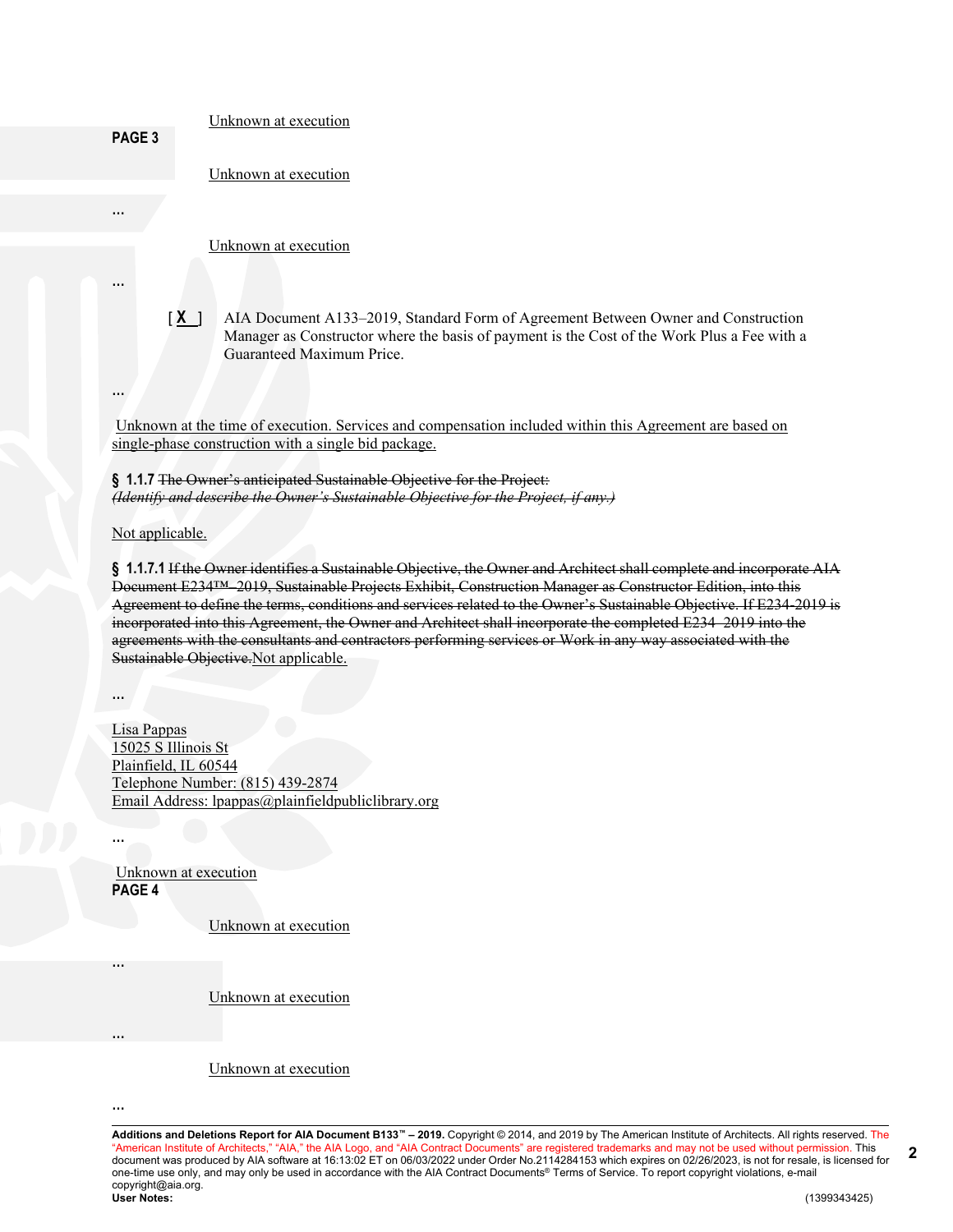**.4** Civil Engineer:Environmental Assessment and Remediation:

Unknown at execution.

Unknown at execution.

**…**

**…**

Don McKay 130 E Randolph, Suite 3100 Chicago, IL 60601 Telephone Number: (312) 837-2104

**…**

Mobile Number: (312) 961-3195 Email Address: dmckay@snh-a.com

**…**

**…**

Graef-USA George Poderbarac 332 S Michigan Ave, Suite 1400 Chicago, IL 60604 Telephone Number: 3125822012

**.2** Mechanical **.2** Mechanical, Electrical, Plumbing, Fire Protection Engineer:

Salas O'Brien Steve Sovak 815 S Wabash Ave Chicago, IL 60605

**Electrical Engineer:** 

Telephone Number: (312) 786-4310

#### **PAGE 5**

 Code Commissioning/Voice/Data/Cable/Security/Access Control/Audio-Visual Salas O-Brien Chicago, IL

Civil Engineering and Landscape Architect Eriksson Engineering Grayslake, IL

Signage Inkspot Design

**Additions and Deletions Report for AIA Document B133™ – 2019.** Copyright © 2014, and 2019 by The American Institute of Architects. All rights reserved. The "American Institute of Architects," "AIA," the AIA Logo, and "AIA Contract Documents" are registered trademarks and may not be used without permission. This document was produced by AIA software at 16:13:02 ET on 06/03/2022 under Order No.2114284153 which expires on 02/26/2023, is not for resale, is licensed for one-time use only, and may only be used in accordance with the AIA Contract Documents® Terms of Service. To report copyright violations, e-mail copyright@aia.org.<br>User Notes: **User Notes:** (1399343425) **3**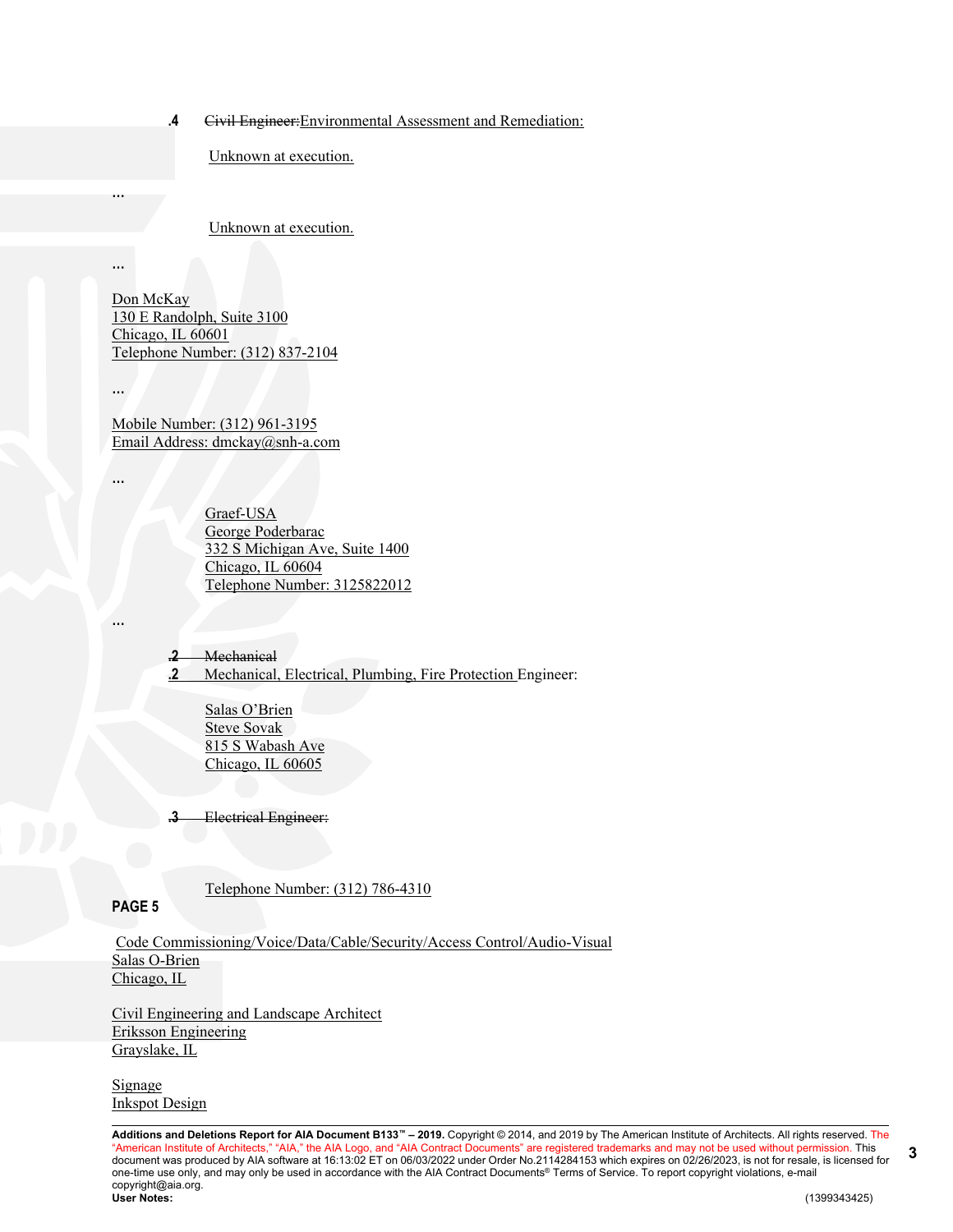Chicago, IL

Elevator Consultant Jenkins & Huntington Willowbrook, IL

Lighting Design Gwen Grossman Lighting Design Chicago, IL

Programming/Interim Site Planning/Interior Design/Furniture, Fixtures and Equipment Sheehan Nagle Hartray Architects Chicago, IL

Existing Building Digital Scan and Revit Model Development ECI Build and Sheehan Nagle Hartray Architects Chicago, IL

Construction Cost Estimating CCS International Oakbrook Terrace, IL

**…**

Concept plans and budget established in previous Feasibility Study.

Construction administration services are based on 12 months of construction to reach Substantial Completion. **PAGE 6**

**§ 1.3.1** Any use of, or reliance on, all or a portion of a building information model without agreement to protocols governing the use of, and reliance on, the information contained in the model and without having those protocols set forth in AIA Document E203™–2013, Building Information Modeling and Digital Data Exhibit, and the requisite AIA Document G202™–2013, Project Building Information Modeling Protocol Form, shall be at the using or relying party's sole risk and without liability to the other party and its contractors or consultants, the authors of, or contributors to, the building information model, and each of their agents and employees.The parties shall agree upon protocols governing the transmission and use of Instruments of Service or any other information or documentation in digital data.

**…**

§ 2.6.1 Commercial General Liability with policy limits of not less than  $$+$1,000,000$  for each occurrence and  $(\frac{2}{3} + \frac{2}{9})$  2,000,000 in the aggregate for bodily injury and property damage.

**§ 2.6.2** Automobile Liability covering vehicles owned, and non-owned vehicles used, by the Architect with policy limits of not less than  $(\frac{6}{5} \text{ } 1,000,000)$  ) per accident for bodily injury, death of any person, and property damage arising out of the ownership, maintenance and use of those motor vehicles, along with any other statutorily required automobile coverage.

**…**

**§ 2.6.5** Employers' Liability with policy limits not less than  $(\$ \ )$  each accident,  $(\$ \ )$  each employee, and  $(\$ \ )$ \$ 1,000,000 each accident, \$ 1,000,000 each employee, and \$ 1,000,000 policy limit.

§ 2.6.6 Professional Liability covering negligent acts, errors and omissions in the performance of professional services, with policy limits of not less than  $(\frac{6}{2} + \frac{3}{2},000,000$  per claim and  $\frac{3,000,000}{2}$  (\$) in the aggregate. **PAGE 8**

**Additions and Deletions Report for AIA Document B133™ – 2019.** Copyright © 2014, and 2019 by The American Institute of Architects. All rights reserved. The "American Institute of Architects," "AIA," the AIA Logo, and "AIA Contract Documents" are registered trademarks and may not be used without permission. This document was produced by AIA software at 16:13:02 ET on 06/03/2022 under Order No.2114284153 which expires on 02/26/2023, is not for resale, is licensed for one-time use only, and may only be used in accordance with the AIA Contract Documents® Terms of Service. To report copyright violations, e-mail copyright@aia.org.<br>User Notes: **User Notes:** (1399343425)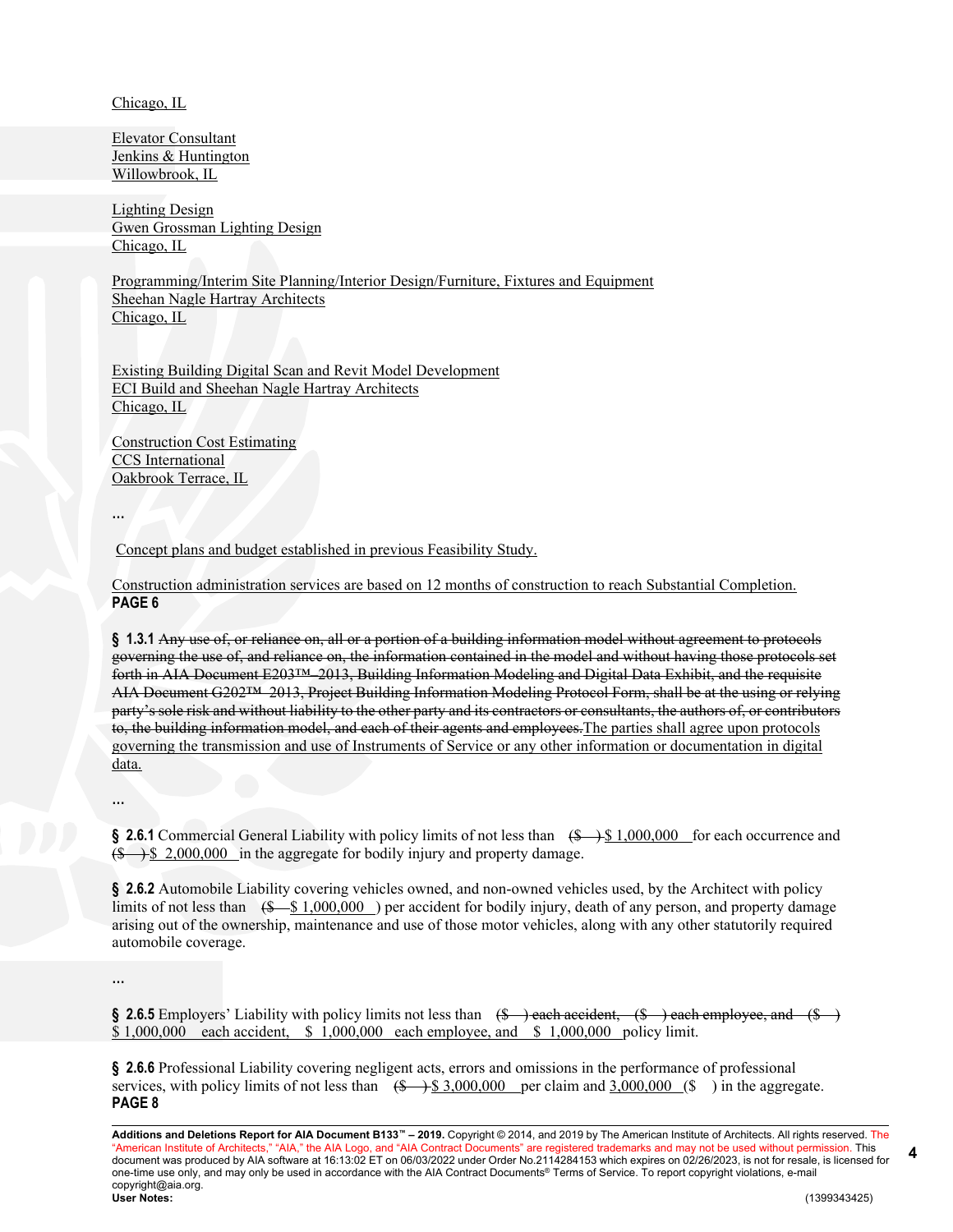**§ 3.3.4** Based on the Project requirements agreed upon with the Owner, the Architect shall prepare and present, to the Owner and Construction Manager, for the Owner's approval, a preliminary design illustrating the scale and relationship of the Project components. The Architect will develop an estimated cost of construction for preliminary design.

**§ 3.3.5** Based on the Owner's approval of the preliminary design, the Architect shall prepare Schematic Design Documents for Construction Manager's review and the Owner's approval. The Schematic Design Documents shall consist of drawings and other documents including a site plan, if appropriate, and preliminary building plans, sections and elevations; and may include some combination of study models, perspective sketches, or digital representations. Preliminary selections of major building systems and construction materials shall be noted on the drawings or described in writing.

**§ 3.3.5.1** The Architect shall consider sustainable design alternatives, such as material choices and building orientation, together with other considerations based on program and aesthetics, in developing a design that is consistent with the Owner's program, schedule and budget for the Cost of the Work. The Owner may obtain more advanced sustainable design services as a Supplemental Service under Section 4.1.

**§ 3.3.5.2** The Architect shall consider with the Owner and the Construction Manager the value of alternative materials, building systems and equipment, together with other considerations based on program and aesthetics, in developing a design for the Project that is consistent with the Owner's program, schedule, and budget for the Cost of the Work.

**§ 3.3.6** The Architect shall submit the Schematic Design Documents to the Owner and the Construction Manager. The Architect shall meet with the Construction Manager to review the Schematic Design Documents.and an estimated cost of construction to the Owner.

§ 3.3.7 Upon receipt of the Construction Manager's review comments and cost estimate Owner's review comments at the conclusion of the Schematic Design Phase, the Architect shall take action as required under Section 6.4, and request the Owner's approval of the Schematic Design Documents. If revisions to the Schematic Design Documents are required to comply with the Owner's budget for the Cost of the Work at the conclusion of the Schematic Design Phase, the Architect shall incorporate the required revisions in the Design Development Phase.

**§ 3.3.8** In the further development of the Drawings and Specifications during this and in subsequent phases of design, the Architect shall be entitled to rely on the accuracy of the estimates of the Cost of the Work, which are to be provided by the Construction Manager under the Construction Manager's agreement with the Owner. **PAGE 11**

**§ 3.6.5.1** The Architect may order minor changes in the Work that are consistent with the intent of the Contract Documents and do not involve an adjustment in the Contract Sum or an extension of the Contract Time. Subject to Section 4.2, the Architect shall prepare review Change Orders and Construction prepareConstruction Change Directives for the Owner's approval and execution in accordance with the Contract Documents. **PAGE 13**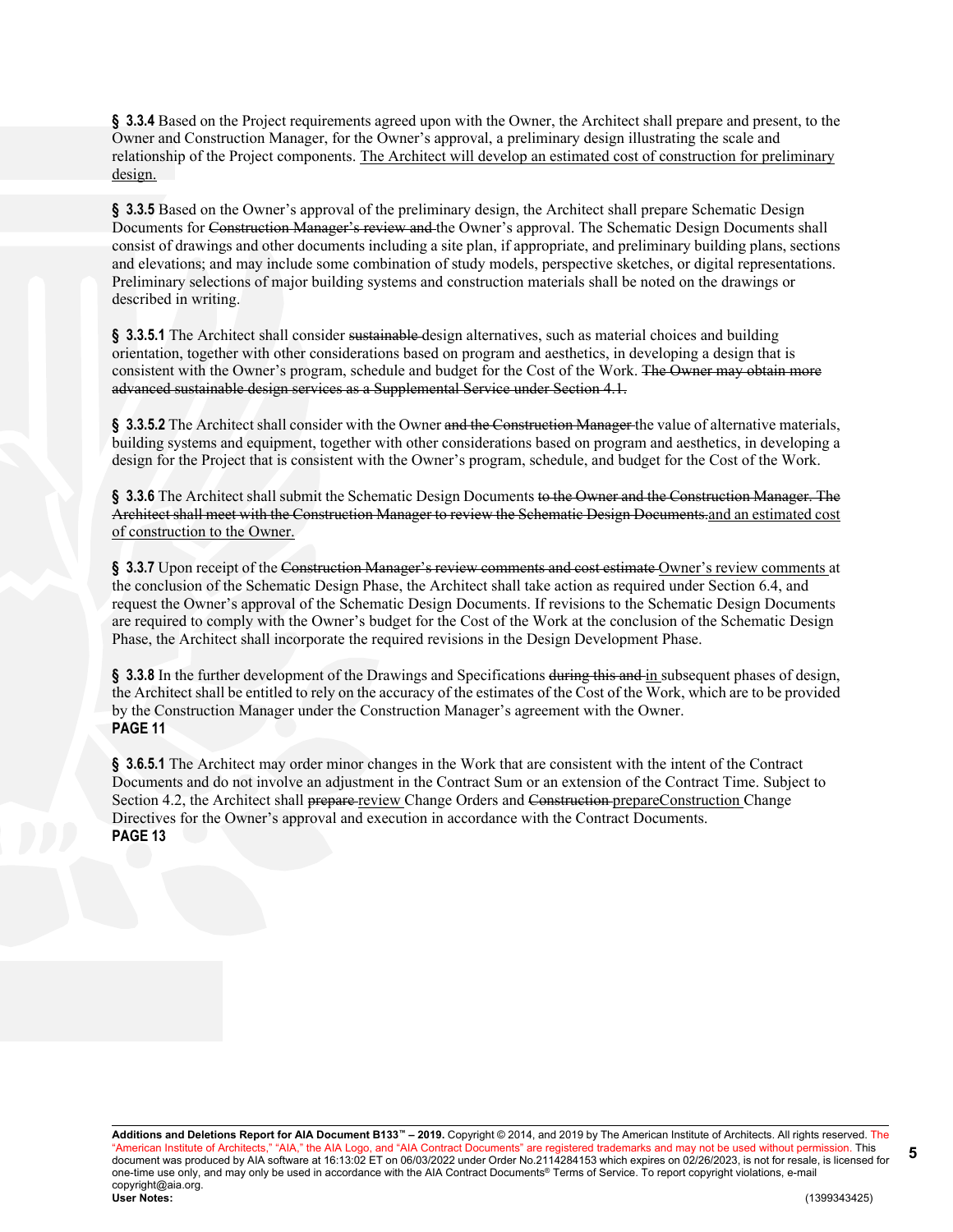| $§$ 4.1.1.1 | Assistance with Selection of Construction Manager                       | Architect                |
|-------------|-------------------------------------------------------------------------|--------------------------|
| $§$ 4.1.1.2 | Programming                                                             | Architect                |
| $§$ 4.1.1.3 | Multiple Preliminary Designs                                            | Not Provided             |
| \$4.1.1.4   | Measured drawings                                                       | Not Provided             |
| $§$ 4.1.1.5 | Existing facilities surveys digital scanning                            | Architect                |
| \$4.1.1.6   | Site evaluation and planning                                            | Not Provided             |
| $§$ 4.1.1.7 | Building Information Model management responsibilities                  | Architect                |
| \$4.1.1.8   | Development of Building Information Models for post<br>construction use | Not Provided             |
| \$4.1.1.9   | Civil engineering                                                       | Architect                |
|             | § 4.1.1.10 Landscape design                                             | Architect                |
|             | § 4.1.1.11 Architectural interior design                                | Architect                |
|             | § 4.1.1.12 Value analysis                                               | Not Provided             |
|             | § 4.1.1.13 Preliminary and Schematic Design Cost estimating             | Architect                |
|             | § 4.1.1.14 On-site project representation                               | Not Provided             |
|             | § 4.1.1.15 Conformed documents for construction                         | Not Provided             |
|             | § 4.1.1.16 As-designed record drawings                                  | Not Provided             |
|             | § 4.1.1.17 As-constructed record drawings                               | Not Provided             |
|             | § 4.1.1.18 Post-occupancy evaluation                                    | Not Provided             |
|             | § 4.1.1.19 Facility-Zoning support services                             | Architect                |
|             | § 4.1.1.20 Audio-Visual Systems Design                                  | Architect                |
|             | § 4.1.1.20 Tenant-related services                                      |                          |
|             | § 4.1.1.21 Architect's coordination of the Owner's consultants          | Not Provided             |
|             | § 4.1.1.22 Telecommunications/data designVoice/Data/Cable               | Architect                |
|             | § 4.1.1.23 Security evaluation and planning and Access Control          | Architect                |
|             | § 4.1.1.24 Code Required Commissioning                                  | Architect                |
|             | §4.1.1.25 Sustainable Project Services pursuant to Section 4.1.3        | Not Provided             |
|             | § 4.1.1.26 Historic preservation                                        | Not Provided             |
|             | § 4.1.1.27 Furniture, furnishings, and equipment design                 | Architect                |
|             | § 4.1.1.28 Other services provided by specialty Consultants             | Not Provided             |
|             | § 4.1.1.29 Other Supplemental Services                                  | <b>Architect</b>         |
|             | Signage<br>а.<br><b>Lighting Design</b><br>b.                           |                          |
|             | <b>Elevator Consulting</b><br>c.                                        |                          |
|             | Parking Area Lighting<br>d.                                             |                          |
|             | Phasing/Interim Site Planning<br>е.                                     |                          |
| 4.1.1.31    | Services Provided by Owner if Required<br><b>Land Survey</b><br>a.      | Owner Provided as Needed |
|             | <b>Geotechnicial Assessment</b><br>b.                                   |                          |
|             | <b>Traffic Consultant</b><br>c.                                         |                          |
|             | Movers<br>d.<br>Telephone Systems<br>е.                                 |                          |
|             | Server Design                                                           |                          |
|             | <b>Environmental Assessment and Remediation</b><br>g.                   |                          |
|             | <b>Automated Sorting System</b><br>h.                                   |                          |
|             |                                                                         |                          |

**PAGE 14**

**Additions and Deletions Report for AIA Document B133™ – 2019.** Copyright © 2014, and 2019 by The American Institute of Architects. All rights reserved. The "American Institute of Architects," "AIA," the AIA Logo, and "AIA Contract Documents" are registered trademarks and may not be used without permission. This document was produced by AIA software at 16:13:02 ET on 06/03/2022 under Order No.2114284153 which expires on 02/26/2023, is not for resale, is licensed for<br>one-time use only, and may only be used in accordance with the A copyright@aia.org. **User Notes:** (1399343425) **6**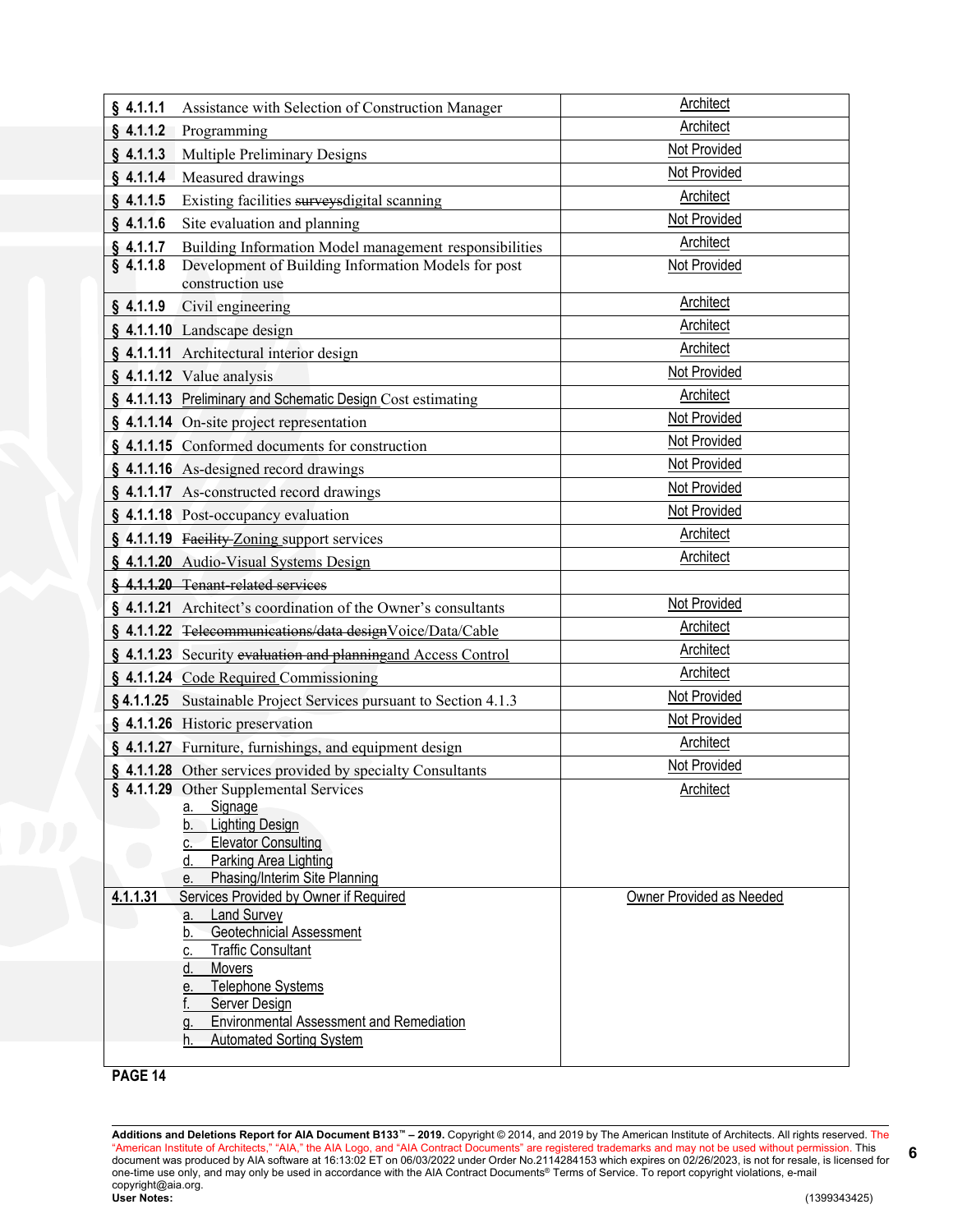Assistance with Selection of Construction Manager: The Architect will assist the Owner in evaluating and selecting the Construction Manager and executing at A133 Owner-Construction Manager Agreement.

 Programming: The Architect will work with the Owner to refine and coordinate a program with selected design concept.

Existing Facilities Digital Scanning: The Architect will have the interior and exterior of the existing building digitally scanned to document the as-built plans and elevations. Scanning will include observable areas only and will not document concealed conditions within walls and above finished ceilings.

Building Information Modeling (BIM): The Architect will develop construction documents utilizing Revit building information software for Basic Services disciplines. BIM documents are not intended to be used for purposes other than the development of bidding and construction documents for the Work of this project. Use of BIM and/or CAD documents by the Construction Manager or Contractors for construction and/or coordination will require indemnity agreements.

Civil Engineering: Design, documentation and administration of utility systems, storm water management, paving systems, and soils engineering for areas of new construction and the expanded parking lot.

Landscape Design: The design, documentation and administration of landscape areas related to new construction.

Architectural Interior Design: The design, documentation and administration of interior design spaces, materials, finishes and colors.

Preliminary & Schematic Design Cost Estimating: Order of magnitude estimate of the cost of construction for the Preliminary Design Concept to confirm alignment with the project budget. Line item estimate of the cost of construction at the completion of the Schematic Design phase of services. The Construction Manager will assume sole responsibility for cost estimating beginning with the Design Development Phase.

Zoning Support Services: Services limited to preparation of drawings and exhibits related to standard administrative zoning review process. Services assume the variance can be granted administratively without variances and/or planned development review process. Services include attendance on one meeting with Village administrative staff and one public meeting. Additional meetings, photometrics studies, renderings, etc. shall be considered an additional service.

Audio-Visuals Systems: Design, documentation, and administration of audio-visual systems for the main meeting room, story time room, teen space, and group study rooms.

Data/Voice/Cable Systems: Design, documentation, and administration of low voltage technology systems.

Code Required Commissioning: Design, documentation, and administration of commissioning services required to comply with the energy code.

Furniture Fixtures and Equipment: See attached AIA Document B253 – Standard Form of Architect's Services: Furniture, Furnishings, and Equipment (FF&E) Design Services.

Signage Design: The design, documentation, and administration of signage for the interior of the building, inclusive of bookshelves, and exterior signage related to the new entrances (only). Freestanding monument signs are excluded from the scope of this agreement but can be provided as an additional service upon request by the Owner.

Lighting Design: The design and administration of the interior lighting systems for the public areas of the library plus exterior lighting related to the new entrances.

Elevator Consulting: The design, documentation, and administration of one new elevator and the upgrading of one existing elevator including coordination with the building security and access control systems.

**Additions and Deletions Report for AIA Document B133™ – 2019.** Copyright © 2014, and 2019 by The American Institute of Architects. All rights reserved. The "American Institute of Architects," "AIA," the AIA Logo, and "AIA Contract Documents" are registered trademarks and may not be used without permission. This document was produced by AIA software at 16:13:02 ET on 06/03/2022 under Order No.2114284153 which expires on 02/26/2023, is not for resale, is licensed for one-time use only, and may only be used in accordance with the AIA Contract Documents® Terms of Service. To report copyright violations, e-mail copyright@aia.org.<br>User Notes: **User Notes:** (1399343425) **7**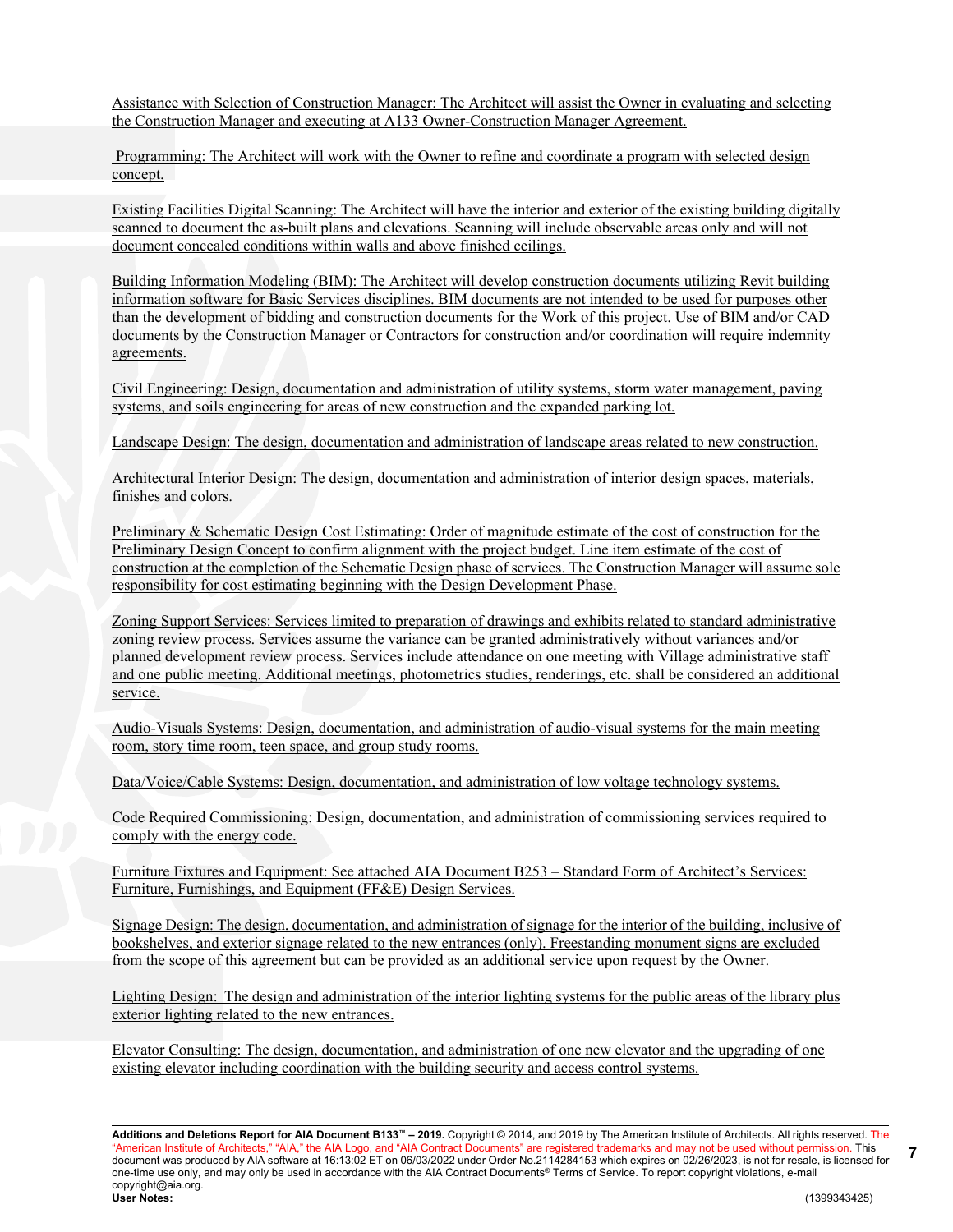Parking Area Lighting: The design, documentation, and administration required to extend existing parking lot lighting to the expanded parking lot.

Phasing/Interim Site Space Planning: Assistance with planning spatial use of the existing building during phased construction or spatial planning for an off-site interim facility for Library use during the construction phase. Services limited to lay-out of spaces and shelving only. Development of permit and/or construction documents will be considered an additional service.

#### **PAGE 15**

Land Survey: Documentation of current site conditions in detail sufficient for permitting and construction. Survey to include topographic elevations, vegetation, and utilities. The Architect will provide an AIA Document for the Owner's use in seeking bids.

Geotechnical Services: Documentation, analysis and recommendations for subsurface soil conditions as required for construction of the new addition, expanded parking and storm water management. The Architect will provide an AIA Document for the Owner's use in seeking bids.

Traffic Consultant: This service is optional depending on requirement of the local authorities having jurisdiction. Documentation of current traffic flows, projection of new traffic flows and recommendations for necessary improvements.

Movers: All services related to packing and relocation of library furniture, fixtures, and equipment whether for relocation to an interim site or for phased construction.

Telephone Systems: All services related to telephone systems including handsets. Architect will provide conduit for data cabling at locations requested by the Owner.

Server Design: All services related to the design and equipment located in the Server Room. Architect to provide necessary backbone cabling, power, and cooling in coordination with the system requirements.

Environmental Assessment and Remediation: Testing and identification of hazardous materials in the existing facility, assessment of possible approaches to containment and/or remediation, and remediation of the hazardous materials.

Automated Materials Sorting System: Selection, purchase, and installation of material sorting systems. Architect to provide power and data locations and installation clearances based on information provided by the Owner.

**§ 4.1.3** If the Owner identified a Sustainable Objective in Article 1, the Architect shall provide, as a Supplemental Service, the Sustainability Services required in AIA Document E234™–2019, Sustainable Projects Exhibit, Construction Manager as Constructor Edition, attached to this Agreement. The Owner shall compensate the Architect as provided in Section 11.2.Not applicable.

**PAGE 16**

**.8** Preparation for, and attendance at, a public presentation, meeting or hearing;hearing, other than 6 meetings with the Library Board;

**PAGE 17**

**…**

**…**

- **.1** Two ( 2 ) reviews of each Shop Drawing, Product Data item, sample and similar submittals of the Construction Manager
- **.3** Two ( 2 ) inspections for any portion of the Work to determine whether such portion of the Work is substantially complete in accordance with the requirements of the Contract Documents
- **.4** One ( 1 ) inspections for any portion of the Work to determine final completion

Additions and Deletions Report for AIA Document B133<sup>™</sup> – 2019. Copyright © 2014, and 2019 by The American Institute of Architects. All rights reserved. The "American Institute of Architects," "AIA," the AIA Logo, and "AIA Contract Documents" are registered trademarks and may not be used without permission. This document was produced by AIA software at 16:13:02 ET on 06/03/2022 under Order No.2114284153 which expires on 02/26/2023, is not for resale, is licensed for one-time use only, and may only be used in accordance with the AIA Contract Documents® Terms of Service. To report copyright violations, e-mail copyright@aia.org.<br>User Notes: **User Notes:** (1399343425)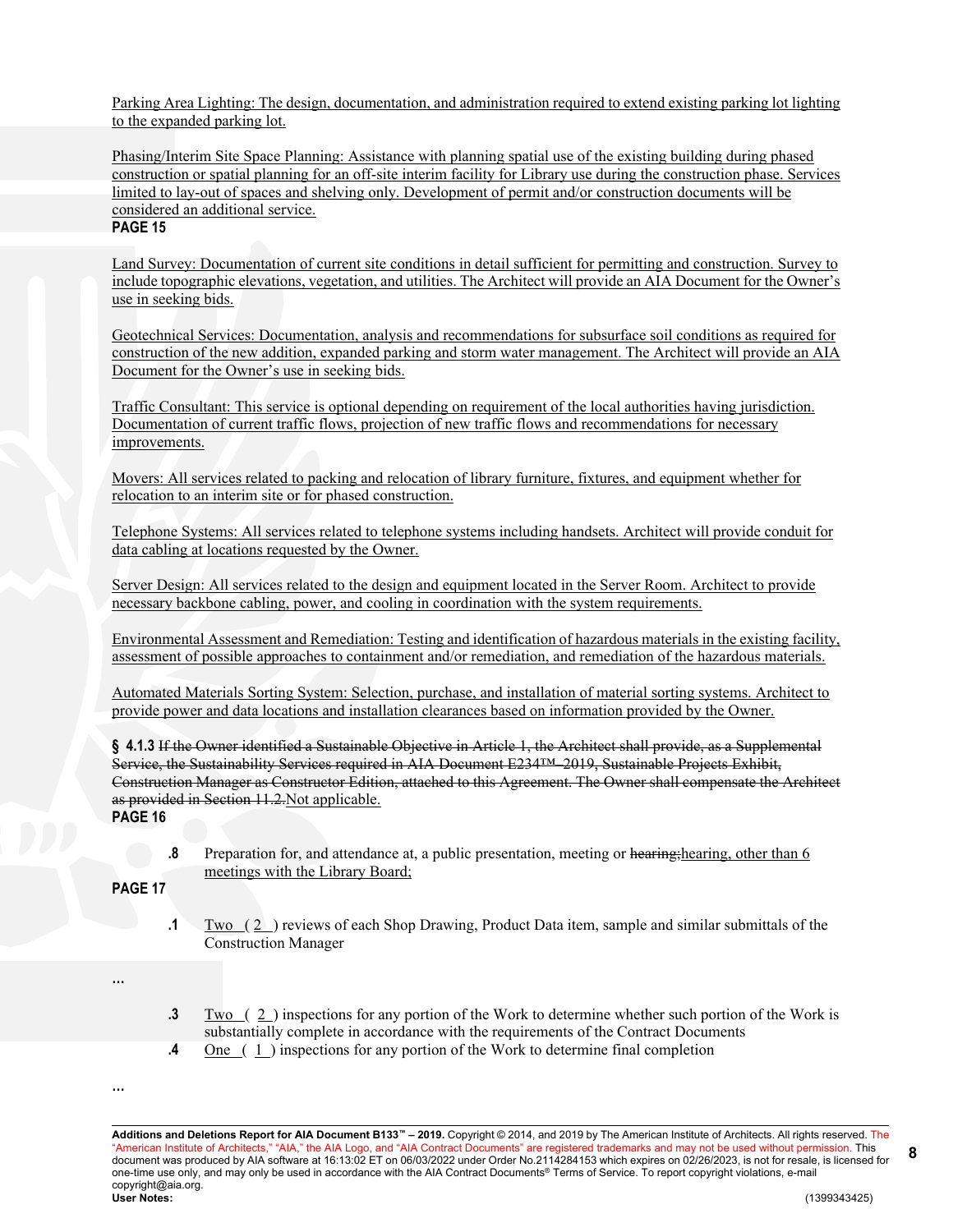**§ 4.2.5** If the services covered by this Agreement have not been completed within thirty ( 30 ) months of the date of this Agreement, through no fault of the Architect, extension of the Architect's services beyond that time shall be compensated as Additional Services.

4.2.6 If Substantial Completion has not been completed with 12 months of the start of construction, through no fault of the Architect, extension of the Architect's services beyond that time shall be compensated as an Additional Services.

**…**

5.4.1 Fast tracked construction not included due to the limited scope of the addition.

#### **PAGE 18**

#### Not applicable

**§ 5.8** If the Owner identified a Sustainable Objective in Article 1, the Owner shall fulfill its responsibilities as required in AIA Document E234™–2019, Sustainable Projects Exhibit, Construction Manager as Constructor Edition, attached to this Agreement.

#### **PAGE 21**

[ $X$ ] Arbitration pursuant to Section 8.3 of this Agreement **PAGE 22**

None

**…**

#### None

**PAGE 23**

**§ 10.1** This Agreement shall be governed by the law of the place where the Project is located, excluding that jurisdiction's choice of law rules. If the parties have selected arbitration as the method of binding dispute resolution, the Federal Arbitration Act shall govern Section 8.3.State of Illinois. **PAGE 24**

**Percentage Basis** *(Insert percentage value)*

 $( )$ % of the Owner's budget for the Cost of the Work, as calculated in accordance with Section 11.6.

**.3** Other

*(Describe the method of compensation)*

For Basic Services including architecture, structural engineering, mechanical/electrical/plumbing/fire protection engineering and specifications a stipulated sum of \$610,200.00

**§ 11.2** For the Architect's Supplemental Services designated in Section 4.1.1 and for any Sustainability Services required pursuant to Section 4.1.3, the Owner shall compensate the Architect as follows:

**…**

For Supplemental Services include in the scope of services a fixed sum of \$302,205.00 broken down as follows:

**Additions and Deletions Report for AIA Document B133™ – 2019.** Copyright © 2014, and 2019 by The American Institute of Architects. All rights reserved. The "American Institute of Architects," "AIA," the AIA Logo, and "AIA Contract Documents" are registered trademarks and may not be used without permission. This document was produced by AIA software at 16:13:02 ET on 06/03/2022 under Order No.2114284153 which expires on 02/26/2023, is not for resale, is licensed for one-time use only, and may only be used in accordance with the AIA Contract Documents® Terms of Service. To report copyright violations, e-mail copyright@aia.org.<br>User Notes: **User Notes:** (1399343425)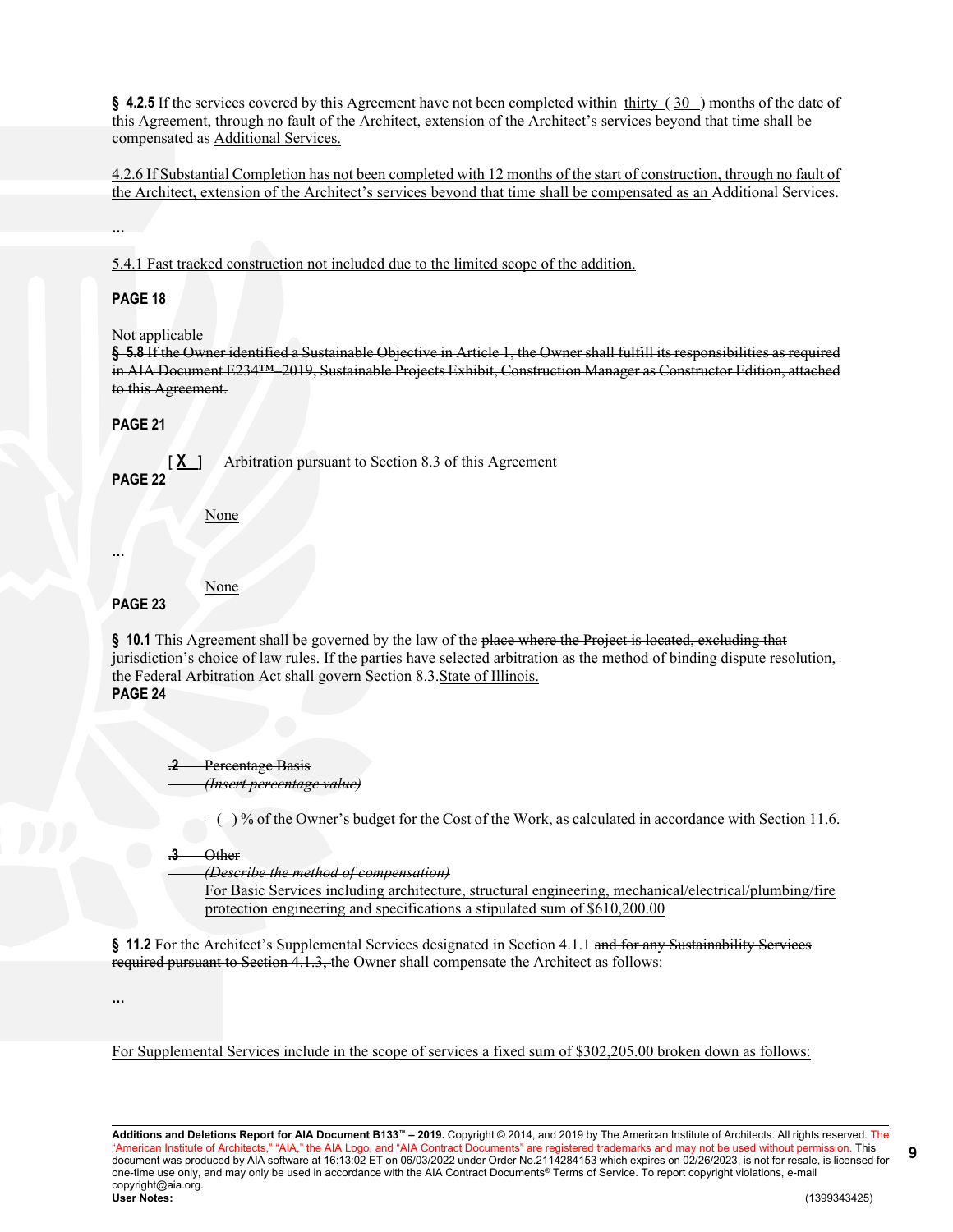| Assistance with Selection of Construction Manager | \$10,000 |
|---------------------------------------------------|----------|
| Programming                                       | \$15,120 |
| Existing facilities digital scanning              | \$4,000  |
| <b>Building Information Model</b>                 | \$4,000  |
| Civil engineering                                 | \$34,000 |
| Landscape design                                  | \$6,000  |
| Architectural interior design                     | \$25,500 |
| Preliminary and Schematic Design Cost estimating  | \$15,995 |
| Audio-Visual Systems Design                       | \$8,600  |
| Voice/Data/Cable                                  | \$6,000  |
| Security and Access Control                       | \$4,000  |
| Code Required Commissioning                       | \$7,500  |
| Furniture, furnishings, and equipment design      | \$77,350 |
| Signage                                           | \$9,540  |
| Lighting Design                                   | \$45,000 |
| <b>Elevator Consulting</b>                        | \$18,500 |
| Parking Area Lighting                             | \$3,600  |
| Phasing/Interim Site Planning                     | \$7,500  |

**…**

Hourly based upon the normal office billing rates in effect at the time the additional service is provided.

**§ 11.4** Compensation for Supplemental and Additional Services of the Architect's consultants when not included in Sections 11.2 or 11.3, shall be the amount invoiced to the Architect plus  $\overline{\text{Ten}}$  percent ( $10\frac{9}{9}$ ), or as follows:

**…**

Unless otherwise mutually agreed upon in writing.

§ 11.5 When compensation for Basic Services is based on a stipulated sum or a percentage basis, sum, the proportion of compensation for each phase of services shall be as follows:

| Schematic Design Phase              | Thirteen     | percent ( |    | $\%$          |
|-------------------------------------|--------------|-----------|----|---------------|
| Design Development Phase            | Nineteen     | percent ( | 19 | $\%$          |
| <b>Construction Documents Phase</b> | Thirty One   | percent ( | 31 | $\frac{0}{0}$ |
| <b>Procurement Phase</b>            | Four         | percent   |    | $\frac{0}{0}$ |
| <b>Construction Phase</b>           | Thirty Three | percent ( | 33 | $\%$ )        |
| <b>PAGE 25</b>                      |              |           |    |               |

The Owner acknowledges that with an accelerated Project delivery, multiple bid package process, or a Construction Manager as constructor project delivery method, the Architect may be providing its services in multiple Phases simultaneously. Therefore, the Architect shall be permitted to invoice monthly in proportion to services performed in each Phase of Services, as appropriate.

**§ 11.6** When compensation identified in Section 11.1 is on a percentage basis, progress payments for each phase of Basic Services shall be calculated by multiplying the percentages identified in this Article by the Owner's most recent budget for the Cost of the Work. Compensation paid in previous progress payments shall not be adjusted based on subsequent updates to the Owner's budget for the Cost of the Work. Not applicable.

**§ 11.6.1** When compensation is on a percentage basis and any portions of the Project are deleted or otherwise not constructed, compensation for those portions of the Project shall be payable to the extent services are performed on

**Additions and Deletions Report for AIA Document B133™ – 2019.** Copyright © 2014, and 2019 by The American Institute of Architects. All rights reserved. The "American Institute of Architects," "AIA," the AIA Logo, and "AIA Contract Documents" are registered trademarks and may not be used without permission. This document was produced by AIA software at 16:13:02 ET on 06/03/2022 under Order No.2114284153 which expires on 02/26/2023, is not for resale, is licensed for one-time use only, and may only be used in accordance with the AIA Contract Documents® Terms of Service. To report copyright violations, e-mail copyright@aia.org.<br>User Notes: **User Notes:** (1399343425) **10**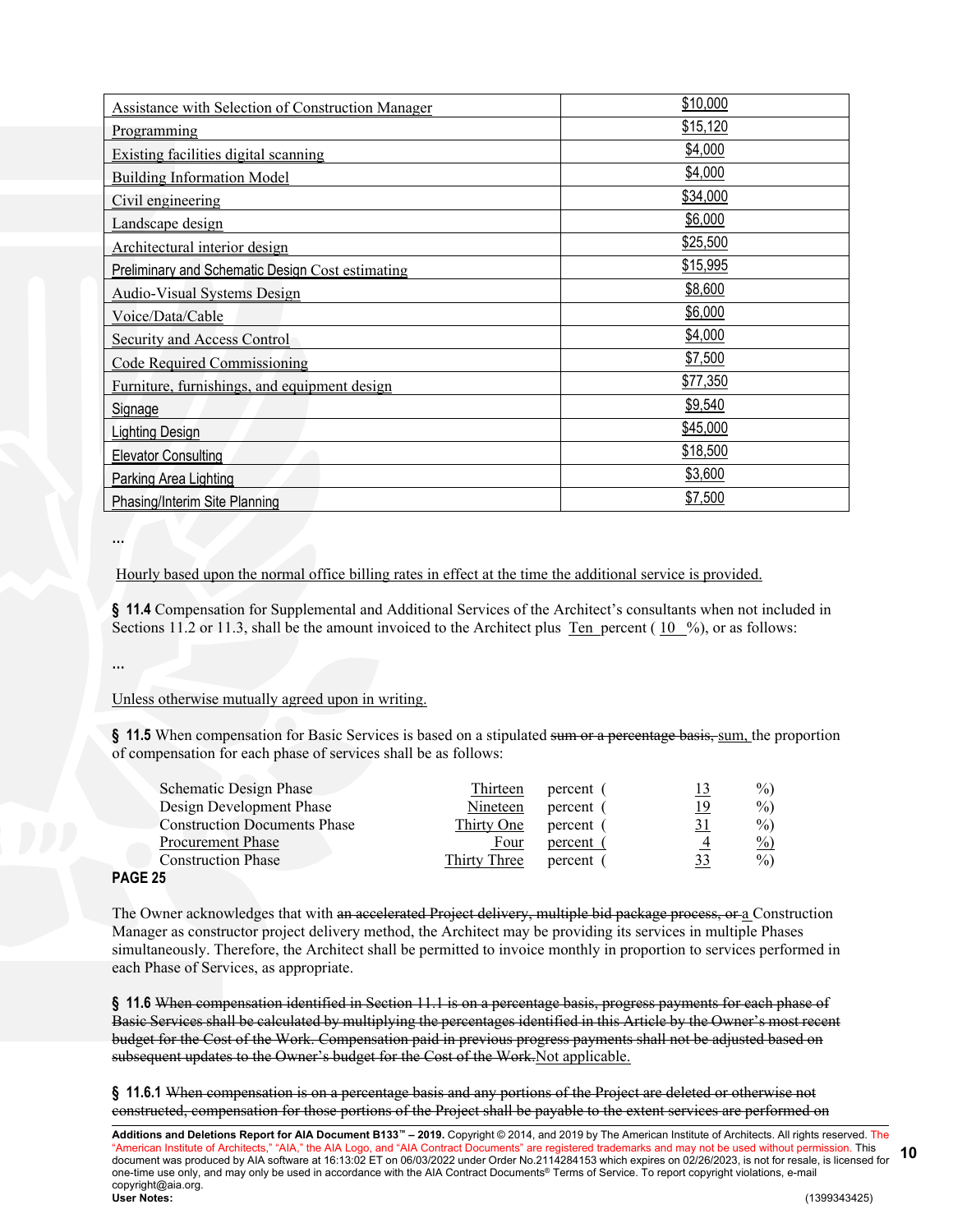those portions. The Architect shall be entitled to compensation in accordance with this Agreement for all services performed whether or not the Construction Phase is commenced.Not applicable.

**§ 11.7** The hourly billing rates for services of the Architect and the Architect's consultants are set forth below, are attached. The rates shall be adjusted in accordance with the Architect's and Architect's consultants' normal review practices.

**…**

**…**

**…**

**…**

**…**

- **.2** Long distance services, dedicated data and communication services, teleconferences, Project web sites, and extranets;
- **.7** Renderings, physical models, mock-ups, professional photography, and presentation materials requested by the Owner or required for the Project; Owner;
- **.11** Registration fees and any other fees charged by the Certifying Authority or by other entities as necessary to achieve the Sustainable Objective; Not applicable; and

**§ 11.8.2** For Reimbursable Expenses the compensation shall be the expenses incurred by the Architect and the Architect's consultants plus ten percent (10 %) of the expenses incurred.

At the cost of the additional coverage. **PAGE 26**

§ 11.10.1.1 An initial payment of <u>zero (\$ 0</u>) shall be made upon execution of this Agreement and is the minimum payment under this Agreement. It shall be credited to the Owner's account in the final invoice.

**§ 11.10.1.2** If a Sustainability Certification is part of the Sustainable Objective, an initial payment to the Architect of (\$ ) shall be made upon execution of this Agreement for registration fees and other fees payable to the Certifying Authority and necessary to achieve the Sustainability Certification. The Architect's payments to the Certifying Authority shall be credited to the Owner's account at the time the expense is incurred.Not applicable.

**…**

**§ 11.10.2.1** Unless otherwise agreed, payments for services shall be made monthly in proportion to services performed. Payments are due and payable upon presentation of the Architect's invoice. Amounts unpaid ( ) days after the invoice date shall bear interest at the rate entered below, or in the absence thereof at the legal rate prevailing from time to time at the principal place of business of the Architect.Payment for services shall be made in compliance with the Local Government Payment Act (50-ILCS 505/1 et seq.).

**…**

 $\frac{0}{0}$ 

**…**

.1 Services and fees are based on a single issuance of document for procurement and a single phase of construction. 2. Owner-Architect-Construction Manager (OAC) progress meetings will be conducted via virtual web meetings.

Additions and Deletions Report for AIA Document B133<sup>™</sup> - 2019. Copyright © 2014, and 2019 by The American Institute of Architects. All rights reserved. The "American Institute of Architects," "AIA," the AIA Logo, and "AIA Contract Documents" are registered trademarks and may not be used without permission. This document was produced by AIA software at 16:13:02 ET on 06/03/2022 under Order No.2114284153 which expires on 02/26/2023, is not for resale, is licensed for one-time use only, and may only be used in accordance with the AIA Contract Documents® Terms of Service. To report copyright violations, e-mail copyright@aia.org.<br>User Notes: **User Notes:** (1399343425) **11**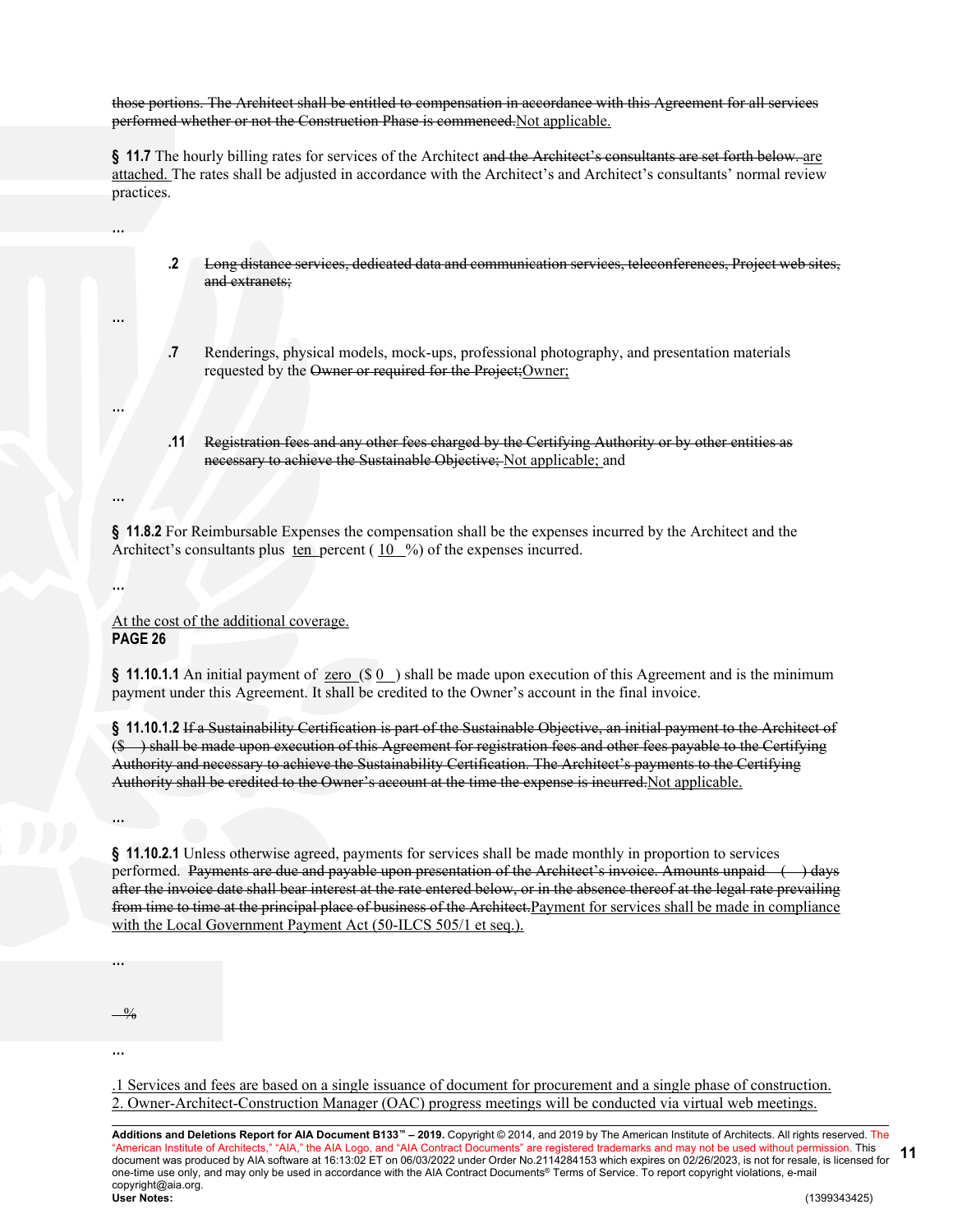.3 The Architect will be responsible for construction cost estimating during Schematic Design. Once the Construction Manager is selected they will assume responsibility for construction cost estimating for subsequent phases.

**…**

- **.2** AIA Document E203™–2013, Building Information Modeling and Digital Data Exhibit, dated as indicated below, if completed, or the following: *(Insert the date of the E203-2013 incorporated into this agreement.)*
- B253-2019 Standard Form of Architect's Services: Furniture Furnishings and Equipment Design.

**…**

- [ ] AIA Document E234™–2019, Sustainable Projects Exhibit, Construction Manager as Constructor Edition dated as indicated below.
- *(Insert the date of the E234-2019 incorporated into this agreement.)***X** ] Owner's Rider to the B133-2019 Owner-Architect Agreement.
- [ ] **Combination** Other Exhibits incorporated into this Agreement:
	- *(Clearly identify any other exhibits incorporated into this Agreement, including any exhibits and scopes of services identified as exhibits in Section 4.1.2.)*
- **X** ] Architect's Rider to the B133-2019 Owner-Architect Agreement.

**PAGE 27**

.1 Architect's Hourly Billing Rates for 2022

**…**

Lisa Pappas, Library Director Donald McKay, Principal

Additions and Deletions Report for AIA Document B133<sup>™</sup> - 2019. Copyright © 2014, and 2019 by The American Institute of Architects. All rights reserved. The "American Institute of Architects," "AIA," the AIA Logo, and "AIA Contract Documents" are registered trademarks and may not be used without permission. This document was produced by AIA software at 16:13:02 ET on 06/03/2022 under Order No.2114284153 which expires on 02/26/2023, is not for resale, is licensed for one-time use only, and may only be used in accordance with the AIA Contract Documents® Terms of Service. To report copyright violations, e-mail copyright@aia.org.<br>User Notes: **User Notes:** (1399343425) **12**